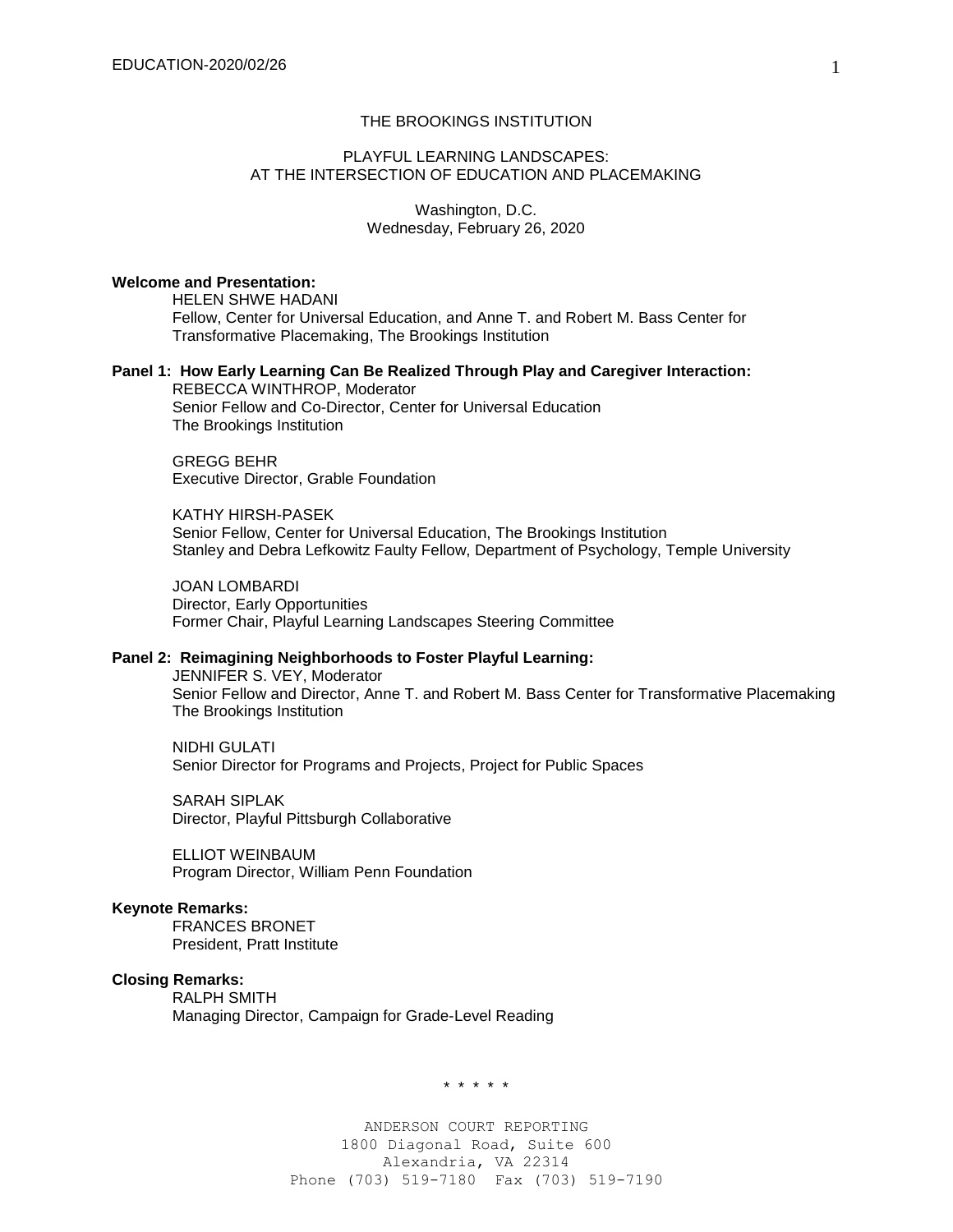## P R O C E E D I N G S

#### (Video starts)

HIRSH-PASEK: Imagine if a bench were no longer just a bench, but that we could transform that bench so that it had puzzles that helped develop STEM skills of science, technology, engineering, and mathematics.

HADANI: Brookings launched an initiative between the Center for Universal Education and the Bass Center for Transformative Placemaking, in order to address the question, and the challenging issue of building better cities that support learning for children and families.

HIRSH-PASEK: Playful Learning Landscapes is an exciting evidence-based solution to how we can transform our cities to offer a place where community members can get together, can express their ideas, can celebrate their culture.

VEY: Playful Learning Landscapes can produce multiple benefits. Not only can they create new learning opportunities for children, but they can also reinvigorate public spaces and create new gathering spaces that can nurture social interaction.

HIRSH-PASEK: Urban Think Scape was a redesign of a bus stop. We asked the question, couldn't we just put puzzles around the benches so that when families are waiting, they're practicing spatial learning that we know is really important for later mathematical outcomes.

Parkopolis was a wonderful human sized board game designed to help children learn more about science and math as they go around the board. new dice were configured. No longer the one to six and one to six, but one to six and fractions.

VEY: The Bass Center for Transformative Placemaking and the Center for Universal Education at Brookings are bringing together our respective expertise and knowledge to scale Playful Learning Landscapes across U.S. cities, and eventually across the globe.

HADANI: The mission of Playful Learning Landscapes at Brookings is to build a global network of stakeholders, to advance the theory and practice of building better cities to support learning for families and children.

(Video ends)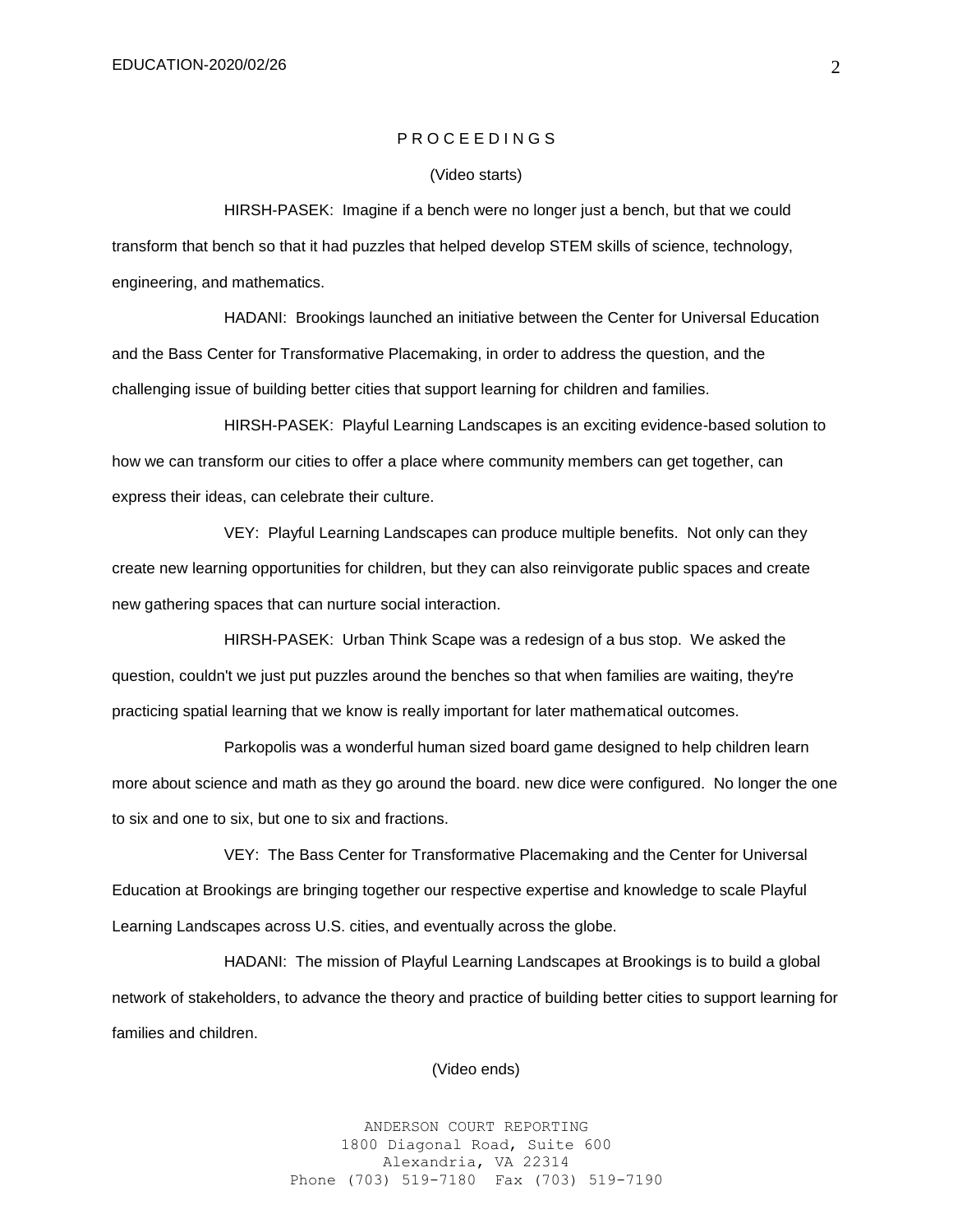MS. HADANI: Welcome to Brookings, I'm Helen Hadani, and I'm a fellow with the Center for Universal Education and the Bass Center for Transformative Placemaking. I would first like to thank the Bernard van Leer Foundation, and Bob and Ann Bass for their support of the Playful Learning Landscapes Initiative here at Brookings.

The Bernard van Leer Foundation support of the Playful Learning Landscapes Initiative through the Center for Universal Education, and the support of Bob Bass, a trustee of Brookings, and launching the Bass Center for Transformative Placemaking makes the work we do here possible.

I would also like to reiterate, Brookings' commitment to independence, and underscore that the views expressed today are solely those of the speakers. And lastly, I would like to thank my many colleagues who helped support this event this morning.

This is an event about playful learning. So, we're going to start with a very quick activity. On your seats, you should have found a small box of crayons and two index cards. One of the index cards, the small white one, I'd like you to save for later in the event. The big blue index card you're going to use right now.

What I want you to do is, think back to your childhood, and think about what and how you loved to play, but don't think too much because I'm only going to give you about 60 seconds to do this activity. Okay. But first, I'm going to show you my drawing (laughter).

Okay, so as you can see my childhood was filled with Hello Kitty. Hello Kitty everything. Okay. So, now I want you -- now is your turn. Okay. You'll have about 60 seconds to do your drawing. Ready, go.

You have about 30 seconds left. Okay. Hopefully are pretty much done with your drawing. You can continue later. And also there are baskets at the back, if you would like to leave us your drawing we would love to have it. Okay.

We all played as children and hopefully have some very fond memories of playing a favorite board game or card game with our siblings and friends. Or maybe an endless game of hide and seek at our grandmother's house. But play is more than fun. It's is how we form relationships, how we build core cognitive and social skills, and how we reduce stress.

I had countless tea parties with my Hello Kitty dolls and many stuffed animals that I often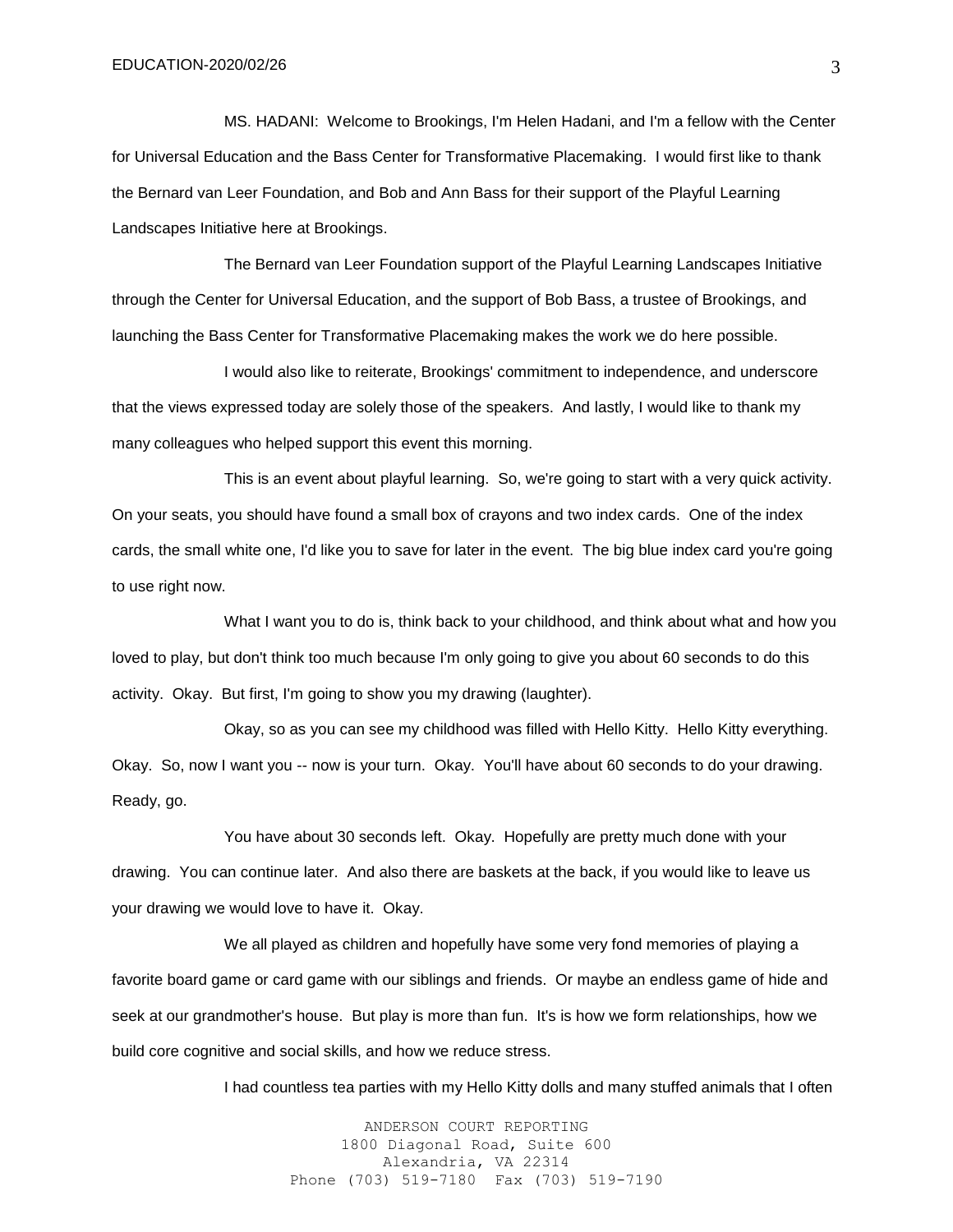subjected my two older brothers into partaking in. And I still hear about that to this day. But I also learned some important skills through that play. I learned some important language and social skills, and how to divide a pretty pink cake into six equal pieces.

I'd like you to now take just a moment, look down at your drawing and think about what did you learn from how you played as a child? Maybe it was learning something about spatial reasoning by building with Lego bricks or doing puzzles. Or maybe you learned something about friction and velocity by building ramps for your Matchbox cars. This is the connection between play and learning.

Today I'm here to share a big idea around playful learning. Here at Brookings we are about capturing, designing and communicating big ideas to solve complex problems. The Playful Learning Landscapes Initiative at Brookings is a joint venture between the Bass Center for Transformative Placemaking and the Center for Universal Education.

Working at the intersection of both of these centers, I am leading this initiative and bringing together an interdisciplinary group of scholars and practitioners to transform everyday spaces into powerful and fun learning environments for children and families.

But what is the challenge that we are addressing? We have a global learning crisis. Experts predict that by the year 2030 over half of the world's youth, that's over 800 million young people, will not have the skills that they need to succeed in work and their future careers.

In high income countries like the United States, we are failing a third of our children. In the United States, economic disparities among families lead to large gaps in educational outcomes, and achievement gaps between cognitive and social skills of children living in middle income communities, and peers from their under -- peers from under resourced areas emerge as early as age three. That sets the trajectory for children from under resourced communities to poor academic outcomes.

We know from research that early childhood education is one of the most powerful mechanisms for increasing social mobility and economic opportunity. And policymakers have focused largely on top down reforms to improve formal education environments, including preschool. But this strategy ignores the 80 percent of waking time that children spend outside of school with their families.

We also know from research that quality child care giver interactions and communication are a key ingredient and critical to healthy early development. Yet families experiencing poverty have

> ANDERSON COURT REPORTING 1800 Diagonal Road, Suite 600 Alexandria, VA 22314 Phone (703) 519-7180 Fax (703) 519-7190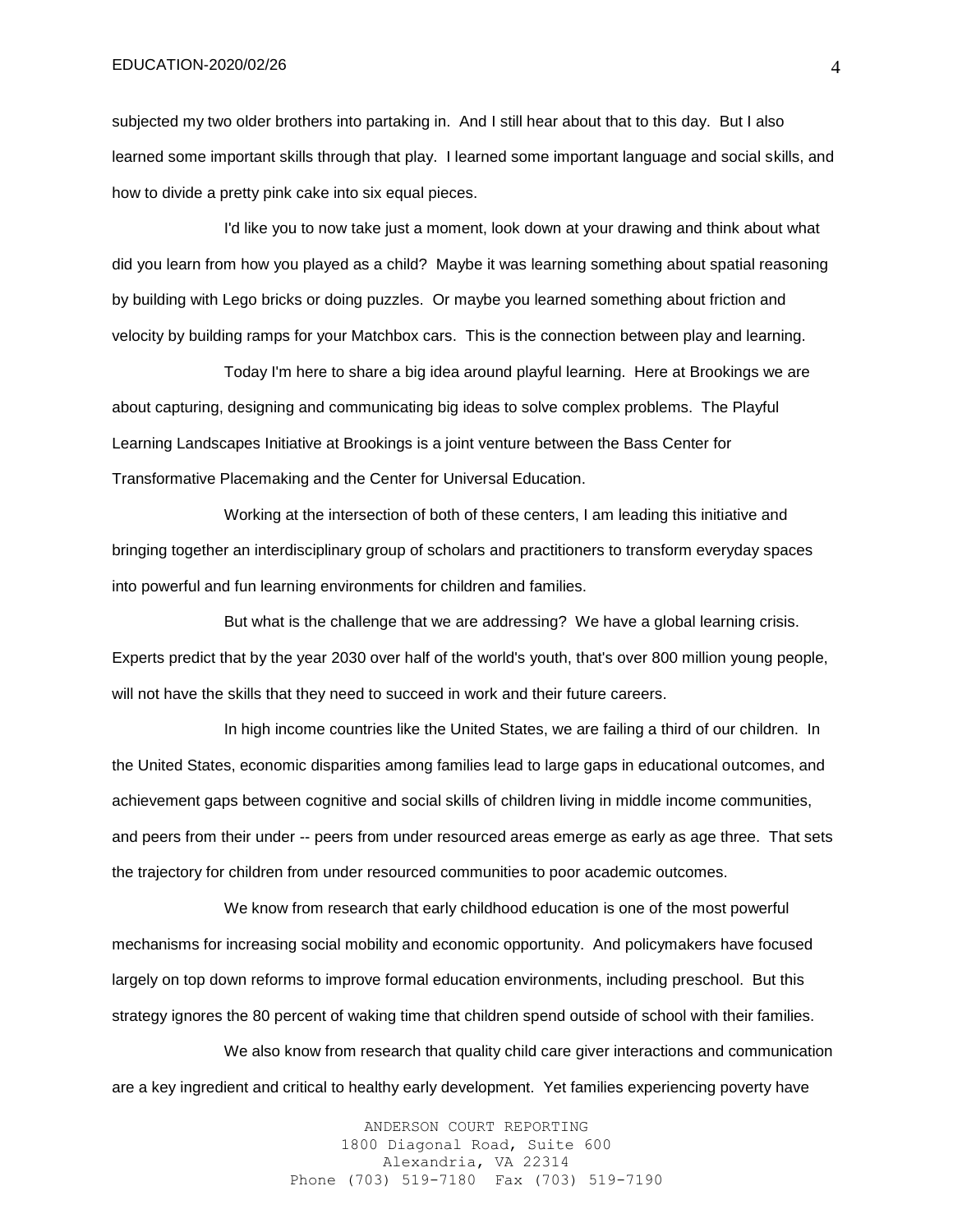fewer opportunities to engage in these healthy communicative interactions.

Low resourced environments often have low quality public spaces, and public infrastructure. And fewer opportunities for children and families to engage in nurturing learning environments, both formal and informal, including museums and libraries.

By addressing educational inequity through a holistic community based model, Playful Learning Landscapes, sets in motion transformative and structural change at the individual, family and community levels and broadens economic opportunities and encourages social mobility.

Through fun, interactive installations, co-located in spaces that families frequent, including bus stops, and supermarkets and libraries, Playful Learning Landscapes encourages the development of critical connections and skills allowing children from under resourced communities to enter formal school on a more level playing field, and to continue to thrive in school and beyond.

And while there is no silver bullet for educational inequity, Playful Learning Landscapes offers a unique and powerful solution with a wide range of outcomes. From a child development perspective, Playful Learning Landscapes enables a mindset shift among caregivers and communities around the role of child caregiver interactions and play in foundational learning.

At the same time Playful Learning Landscapes, from a place-making perspective, makes cities more beautiful and livable for their residents. And engages communities in revitalization of the public realm, transforming vacant lots and bus stops and providing opportunities for critical social interaction among children and adults alike.

So, we find ourselves today at a very exciting moment, as there is a growing evidence base and local experiences contributing to the playful learning movement.

One recent contribution is a report produced by the Center for Universal Education, with support from the William Penn Foundation through Temple University entitled, Philadelphia Playful Learning Landscapes: Scaling Strategies for a Playful Learning Movement. For those interested, there are copies at the back for you to take.

This report explores Philadelphia's efforts to apply the latest in learning sciences to urban planning and design to improve early outcomes, early developmental and learning outcomes for children and families, especially those living in under resourced and marginalized communities.

> ANDERSON COURT REPORTING 1800 Diagonal Road, Suite 600 Alexandria, VA 22314 Phone (703) 519-7180 Fax (703) 519-7190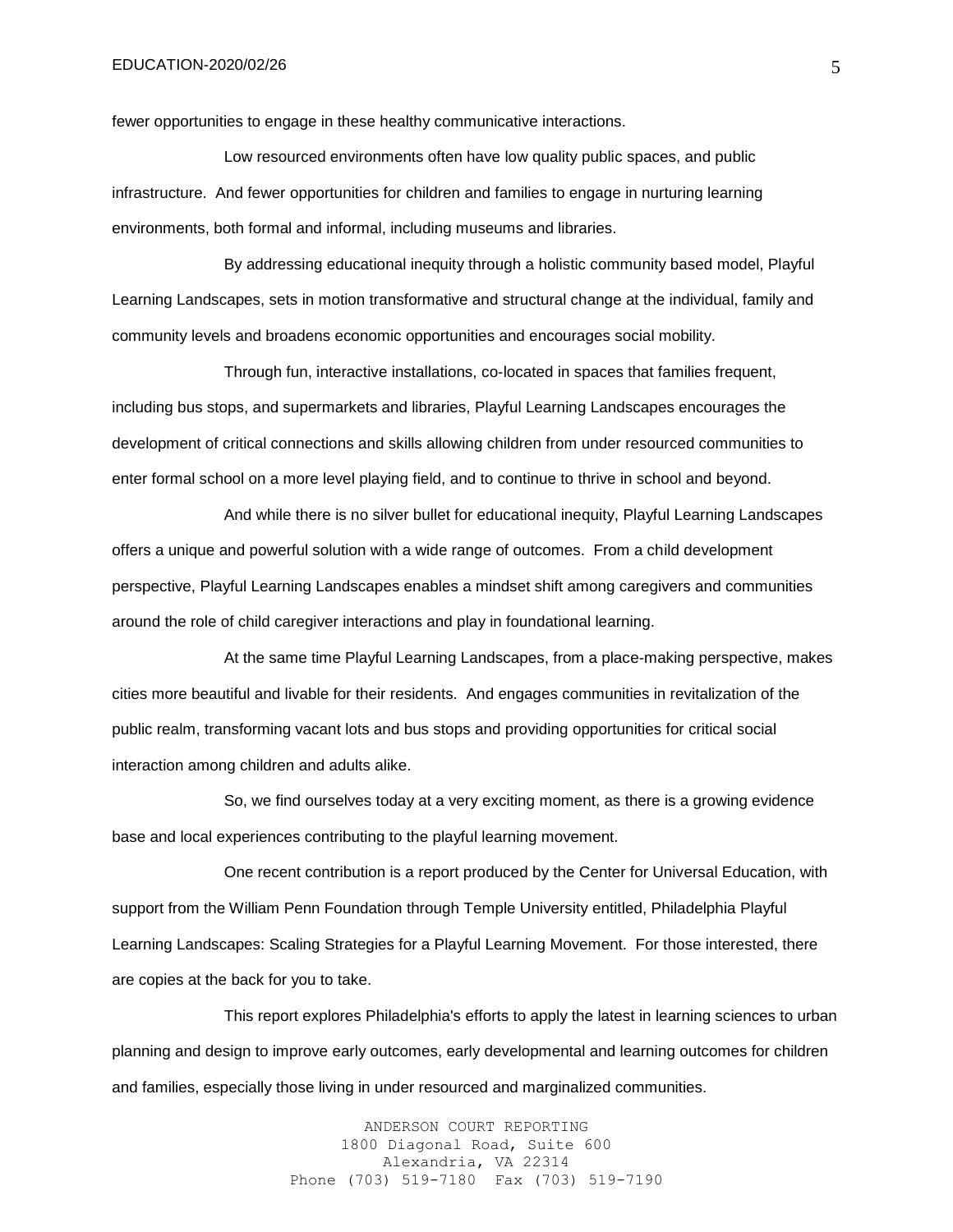With Philadelphia serving as a demonstration site, the report documents efforts to scale Playful Learning Landscapes, installations and activities and offers lessons learned to inform further expansion in Philadelphia and other cities and across the world.

Some examples of Playful Learning Landscapes installations, a few of these highlighted in the video that you just saw are supermarket speak, which transformed a daily trip to the supermarket into a learning opportunity through simple signage such as where does milk come from? In the dairy section.

This promoted caregiver child interaction and communication and results found a huge increase in the number of caregiver child interactions and communication. A 33 percent jump when the signs were up versus when the signs were down in low income neighborhoods. And it's important to note that this work has now been replicated in other cities, in laundry mats and food pantries.

We also have Parkopolis, which enriched a public space, a children's museum with math and science learning by engaging children and their caregivers in a life size board game, where children roll fraction dice and move one and a half or two and three quarter spaces. Results found that 39 percent more children used whole number language and 12 percent more children used fraction number language when engaging in Parkopolis compared to another STEM exhibit.

And then we have Urban Thinkscape, which transformed a vacant lot next to a bus stop into a play space infused with learning science, by adding puzzles to the back of a bench. And transforming the childhood hopscotch game into an executive function activity.

Urban Thinkscape has shown significant increases in quality child caregiver interactions. Also an increase in the number of caregivers using language around letters and numbers and colors from just over two percent at pretest to 36 percent at posttest. As well as heightened community pride and civic engagement.

At its core Playful Learning Landscapes involves co=creation with the community. Community leaders and neighborhood businesses co-design, develop and maintain Playful Learning Landscapes installations. Playful Learning Landscapes installations including Urban Think Scape saw researchers work with community members to design evaluations of the projects that met the community's needs and goals.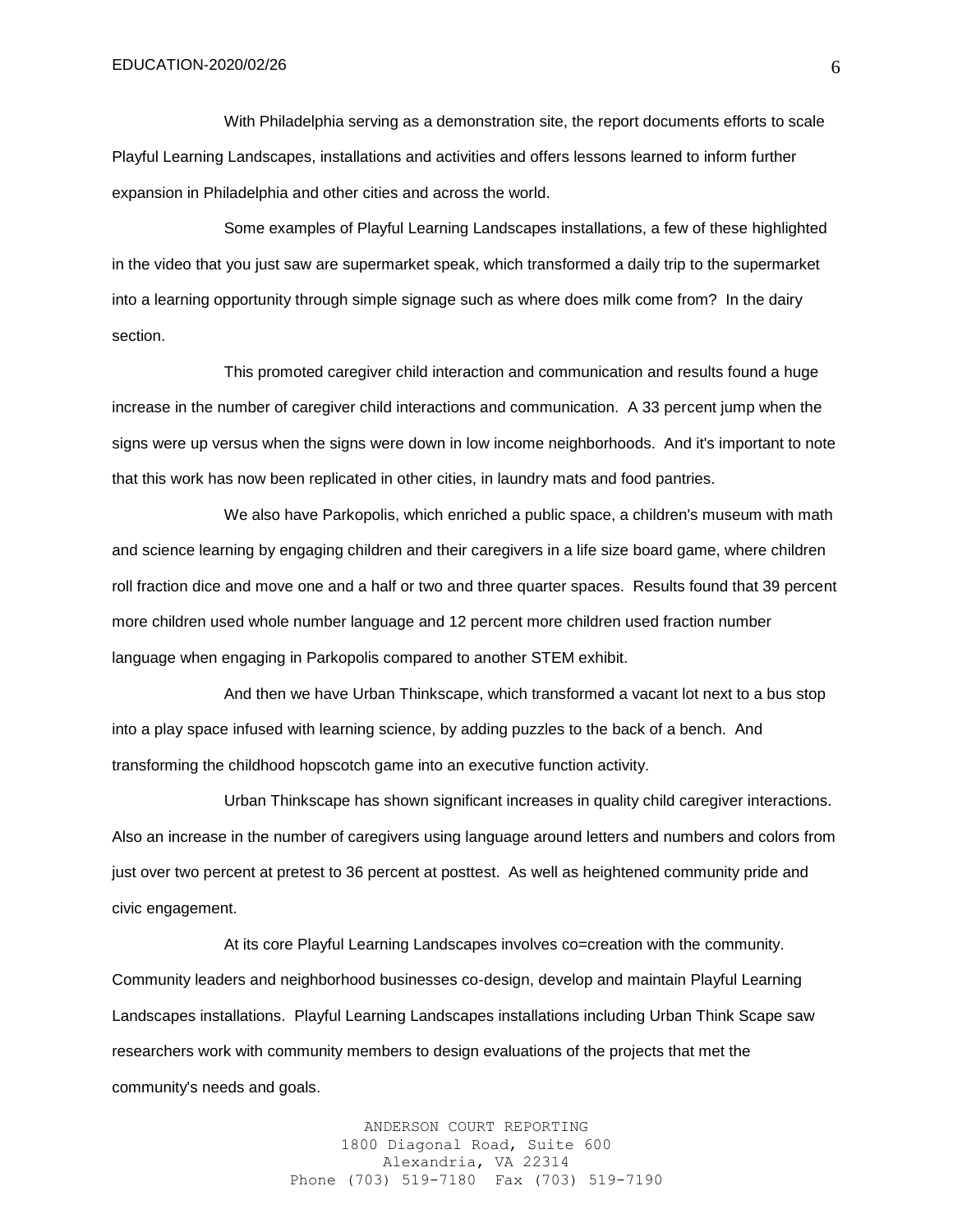The Philadelphia report concludes with a call to action on how to move beyond supporting the replication of a single installation to shaping mainstream practices of government, businesses and other organizations to incorporate playful learning principles into their own work.

The call to action centers around three general areas. The first is generating evidence about playful learning to continue to build the evidence base, including developing shared metrics across Playful Learning Landscapes initiatives.

Secondly, to capture and codify key elements and approaches to implementing playful learning initiatives. Evidence about what is working and how it is working is critical for transforming cities into vibrant learning communities.

And thirdly, to build a coordinated global movement around playful learning. With a central hub to coordinate efforts, connect partners and share the learning across various sites, cities across the world can collectively pool their resources, their skills and their expertise to develop family friendly cities.

The report was informed by many of you here today, including data from pilot installations from Philadelphia, and a number of other cities, as well as additional background research about relevant efforts to scale playful initiatives that have led to widespread changes in learning outcomes for children and families. Our intention is that the findings and the lessons learned from the report will feed into many of the discussions today.

And I just want to, before I close, highlight one of my favorite quotes about building family friendly cities. Children are a kind of indicator species. If we can build a successful city for children, we will have a successful city for all people.

So, I'd next like to give you a quick preview of the rest of the morning's events so you know what's up and coming. We're excited to have two panel sessions led by my colleagues, Jennifer Vey and Rebecca Winthrop.

Rebecca's panel will take deep dive into the connection between play and learning and how early learning can be fostered through play and child caregiver interactions.

That will be followed by Jennifer's panel, which will explore the promise of public spaces for promoting learning through play, and ways of measuring the impact at multiple levels.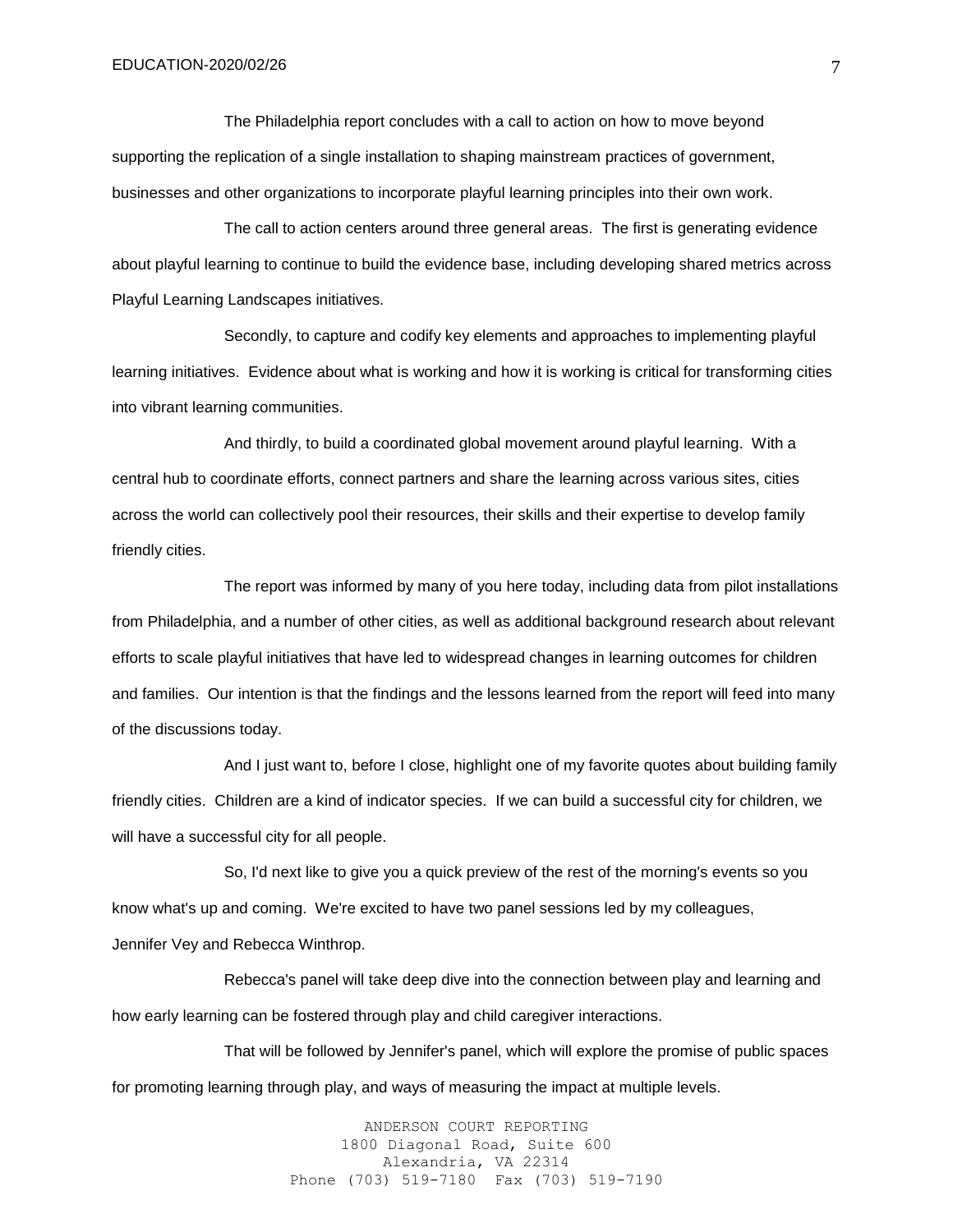After the two panels, we are very honored to have Francis Bronet, the President of the Pratt Institute, give our keynote address. And then we will have Ralph Smith from the Campaign for Grade Level Reading wrap up with some closing comments. Thank you very much and enjoy the morning.

MS. WINTHROP: All right, wonderful. Good morning, everybody. Thank you so much Helen, for wherever she is, there she is, for kicking us off giving us the big idea and the overview. I'm Rebecca Winthrop. I'm the co-director here, as Helen said, with the Center for Universal Education. You will soon in the next panel hear from my co-conspirator partner in crime Jennifer Vey who directs the Bass Center for Transformative Placemaking.

Very delighted to have join us today, Greg Behr, who's the executive director of the Grable Foundation. Joan Lombardi, who is -- her title here is director of early opportunities, but I must say she has a very long career with many other titles that are not featured here, including a distinguished career at the U.S. Health and Human Services Department leading early childhood for the nation and working with many different initiatives and foundations on this topic.

And last but not least, the sort of mother of Playful Learning Landscapes if I can say that Kathy, is Kathy Hirsch-Pasek, who we're very lucky to have with us here at Brookings as a senior fellow, but also as a professor at Temple University. So, thank you all for being here.

And, Kathy, I wanted to start with you. Because a lot of what we've had conversations about in terms of big picture, things that we care about at the Center for Universal Education, is thinking about, you know, are we preparing our young people for the world they will enter as adults? Are we preparing them for the labor market? Are we preparing them to be good citizens? Are we preparing them to thrive in their personal lives?

And we certainly know from lots and lots of literature that the one thing we absolutely have to do is give young people a broad set of competencies and skills. They do need strong academic knowledge. But they absolutely need strong call whatever term you want, some people talk about 21st century skills, some people talk about social emotional learning. We have a list of actually 300 terms, transversal skills, transferable skills, etc.

But I won't give them all. The point is young people need to have strong analytical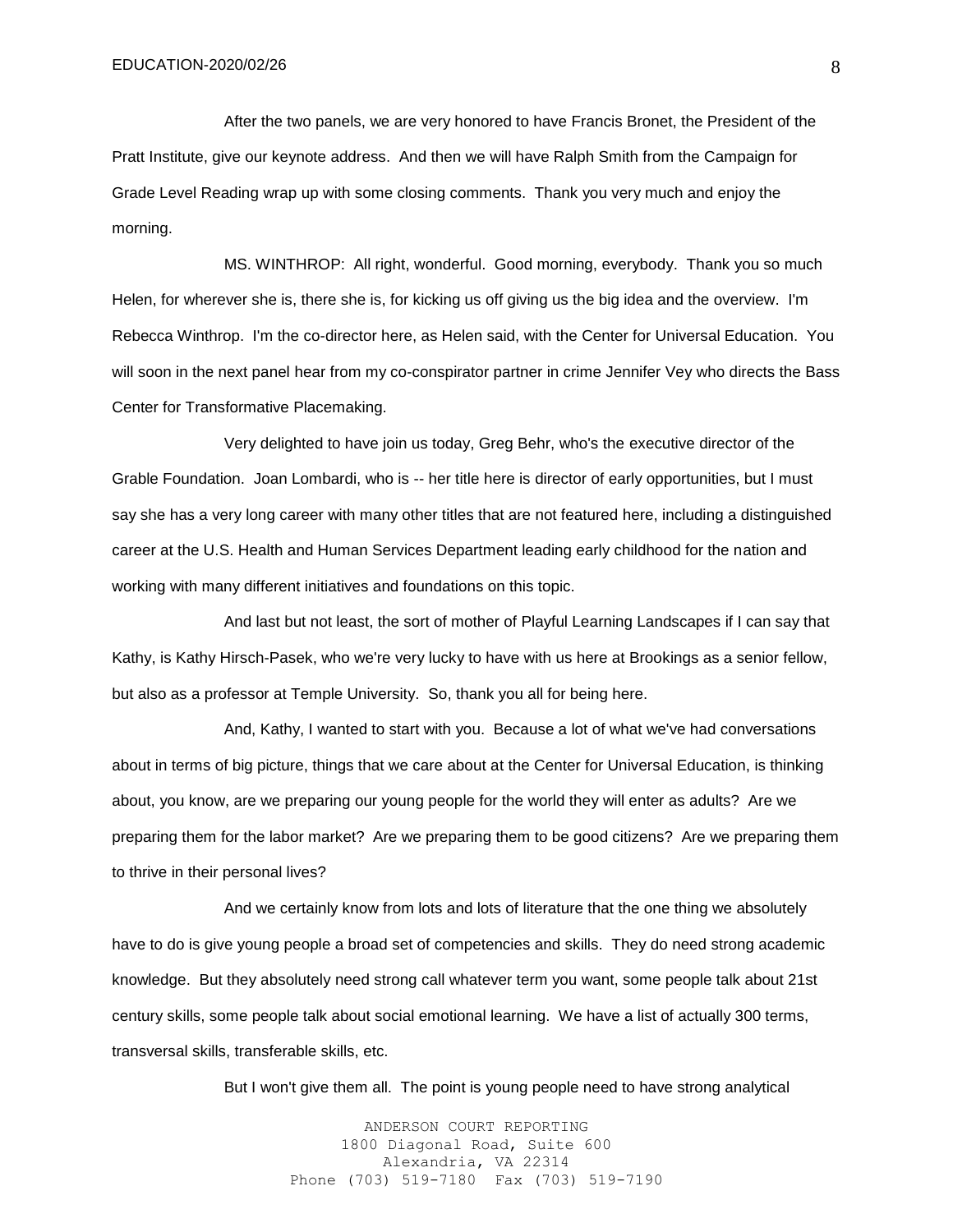experiences, strong knowledge, and then they need to know how to learn new things over the course of their life. They need to know how to work with other people, think critically, have empathy for others. And this is something that we talk about as sort of the breadth of skills and it's certainly something we work a lot on at Brookings within education systems, talking to education systems, how they can deliver a breadth of skills to students more effectively.

And employers are asking for it on and on with the rising age of automation. We know that 50 to 70 percent of job tasks, so within jobs, tasks, a lot of tasks will be automated. And everybody will need to do a -- have a lot more higher order thinking skills, whether it's a manual job or a sort of cognitive job.

So, that's something that's really important, and education systems have to grapple with. But we know from what Helen talked about that the gap is so huge and the pace of change is so long and slow, that we absolutely have to find any good idea out there that we haven't yet tapped to try to advance closing this gap.

In the U.S. the pace of change is so slow between rich kids and poor kids. It's about on average 126 years for poor kids to catch up with rich kids in the United States. It's going to take 126 years for just basic school readiness indicators.

And, you know, so we we've got an urgent crisis on our hand. And this is part of why we are really excited about this idea of unlikely allies between the Placemaking and Urban Planning Community and the and the Early Childhood Development Community.

And so one of the things, Kathy, I wanted to start with you on, you, in the presentation, Helen featured much of your research and much of the sort of installations that you've been experimenting and playing with for years to see, are there other ways for us to sort of nudge the type of caregiver child interaction we know is really crucial.

And I wanted you to talk just a little bit about two things. And explain to the audience why Playful Learning Landscapes works. So, from a child developmental to psychologist. One is this idea of play. Like what I'm not a play specialist, and I've -- what I have determined and there's no one definition of play that they all agree on.

But that there is a continuum of play that everyone agrees on. On one side there's free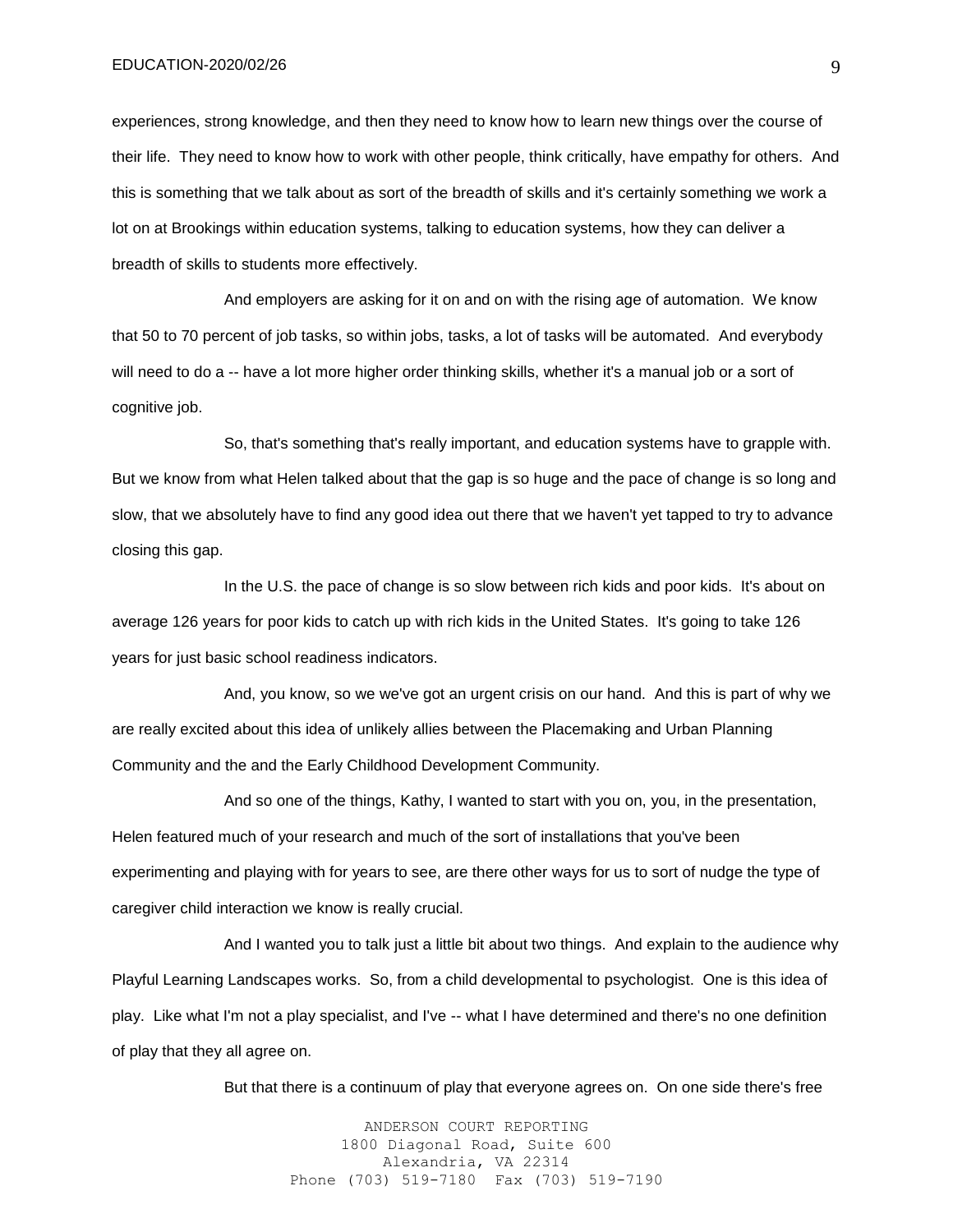play, kids just going out in the street playing around doing whatever they want. On the other end of the spectrum is very structured games. And somewhere in the middle is guided play, which is where Playful Learning Landscape sits. Tell us about why is guided play so important for helping close this big gap?

MS. HIRSH-PASEK: Sure. Well, thank you and thank you all for being here today. I also just want to point out that my partner in crime, Roberta Garland-Cough is here in the audience today, and we've done everything together for like 40 years, so she needs to be acknowledged too.

So, what I think we've learned in the science are several key foundations. The first foundation is that we're getting a much better handle on how human beings learn. And they learn, if you can even put this in a tweet, right, they learn when they're doing something active when they're engaged not distracted. When something's meaningful, rather than disjointed. When it's socially interactive. And believe it or not when it's joyful.

Now, let's try to figure out what in the world includes those features. And it turned out that much of what we were doing in school was the antithesis of active, engaged, meaningful, socially interactive, and joyful. So, how did we turn that around?

And the other thing that we realized is that there really are a suite of skills that you need. We went down a rabbit hole, and the rabbit hole was kind of, oh my gosh we better make sure that kids just do well. And notice the just there. In their math outcomes when we give them a standardized test. We don't even really know sometimes what we're testing. And when we give them a math test.

So, the question that we had to ask ourselves is what do you really call success as a society? And what are the suite of skills? And what we figured out at some point from again, the evidence-based point of view, is that a lot of the suite of skills appears in the sandbox and it takes you all the way to the boardroom.

Now the question is, how do you best deliver that? And one thought in early education was that the best way to deliver it was let the kids play. And so you ended up with this war going on between the play schools and the direct instruction. Sometimes known by the other campus drill and kill, where the play group was called the superfluous group, or the just play group. All right.

So, as we looked at the evidence, we thought my gosh there has to be another way. There has to be a way that we can offer rich curricular goals, and at the same time do so with a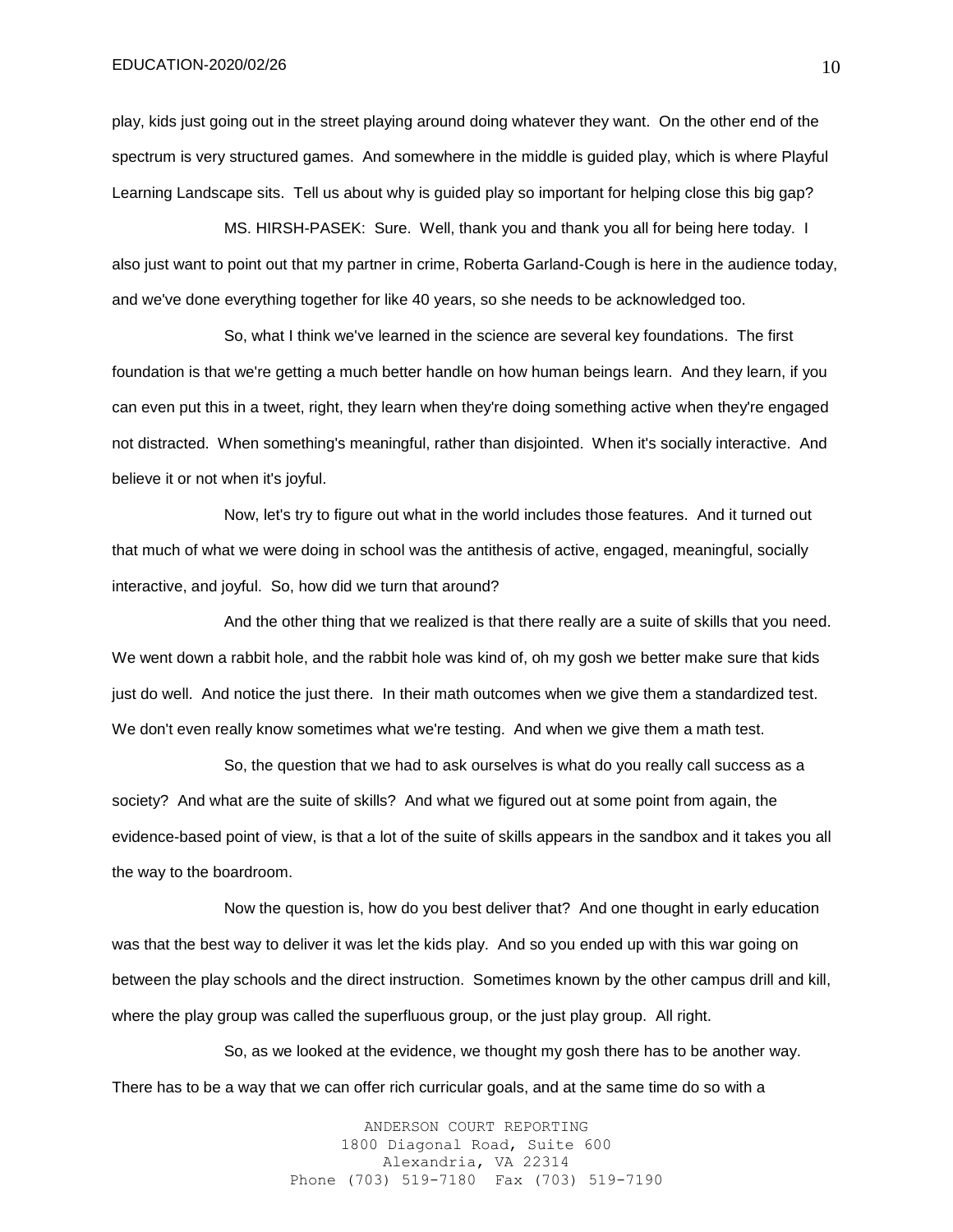pedagogical approach that is active and engaged, meaningful, socially interactive and joyful. Ta da.

So, we looked at the continuum of play, and instead of just talking about go out into the playground and you will come back as a reader, we thought it might be a better idea to have a learning goal in mind. Whether it's the museum type where you structure an environment, where the kids kind of fall into what their parents, notice the two gen here, where they fall into doing things that are going to support that.

Or be the guide on the side, where you're kind of prompting and nudging on the side. You put all that together and Playful Learning Landscape seemed like the natural way to do what we call guided play, which is that play in the middle, allowing the kids to be the agent of their own learning in a richly based environment. And there you sort of cut it in half and you said we can do both.

MS. WINTHROP: Fantastic. So, another sort of follow up question for you about why, so that explains the sort of why Playful Learning Landscapes as its structured and designed gets to the guy to play in the outcomes you want. Could you tell us a little bit about why changing caregiver child interaction is so important and how does Playful Learning Landscapes do that exactly?

MS. HIRSH-PASEK: Yeah absolutely. And I'm going to use an example to help out here, because I think it makes it so clear. Let's take reading. What we often do to enhance reading is we go after phonics right away, and we teach lists of vocabulary words. Think SAT. Remember when you sat down and learned the word syzygy, never to be remembered again? Okay. Now --

MS. WINTHROP: I never learned that word.

MS. HIRSH-PASEK: You can look it up later. All right. So, anyway, the problem with that is that it doesn't stick. And when it doesn't stick, it doesn't transfer. And when we look at learning in the scientific literature, we look for stickiness, and we look for transfer.

So, the question was, how do you learn to read? Well, it turns out in learning to read, you kind of start with communication. And when you have -- I'm sorry with collaboration and relationships. And with those relationships, you start to get a back and forth.

In fact, the scientific evidence that's growing on these relationships, and the importance of the back and forth dynamic, many of you have probably heard of this as serve and return. But we kind of -- we call it a conversation to -- a conversational duet, because it's serve and return and return and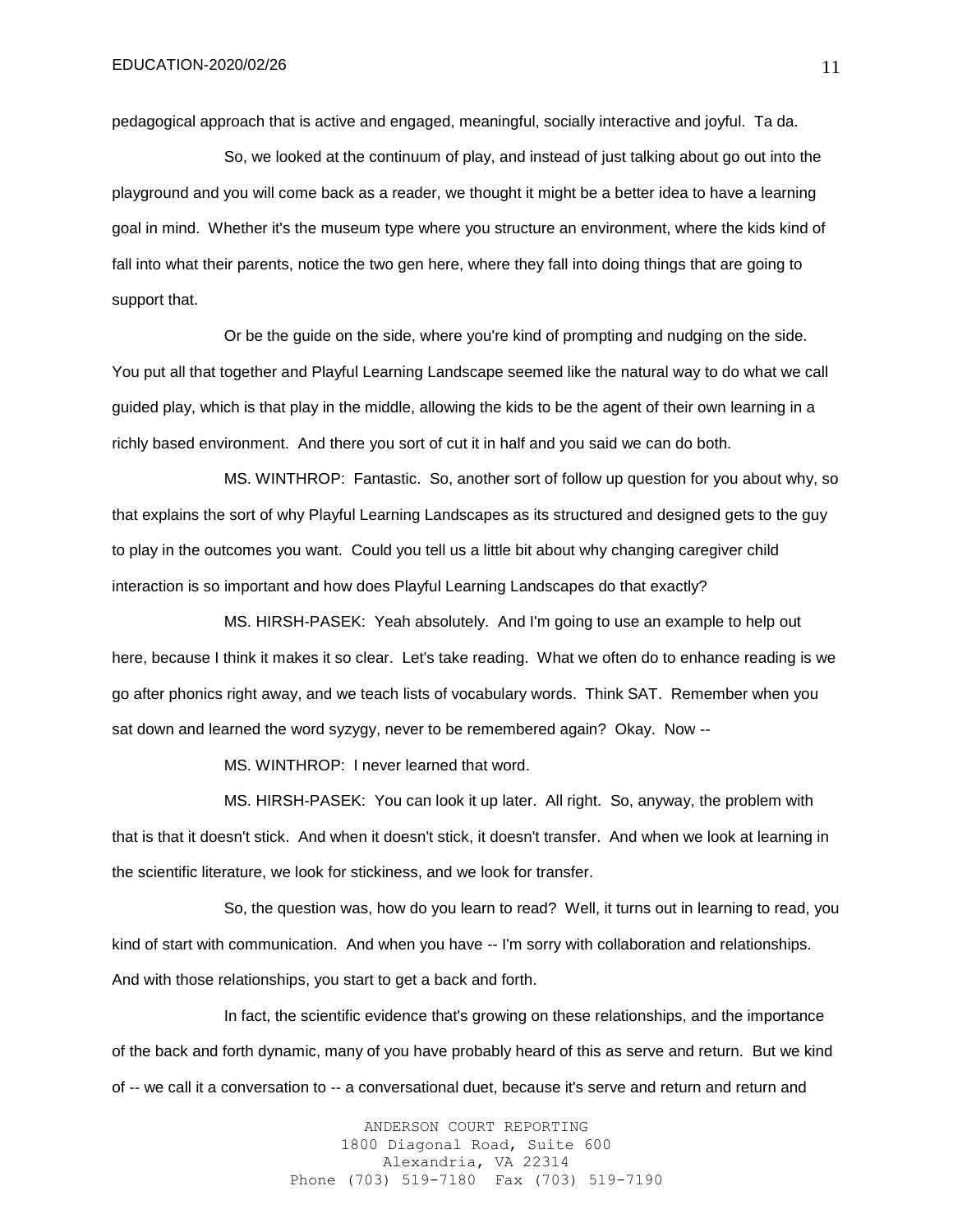return and return, that it actually creates brain structure. All right.

And when you know that, then you're building the communication of language. So, collaboration of relationships, builds communication. If you have strong language skills, then you're not learning isolated words for an SAT test. You're learning them in context. And when you learn them in context, you actually hold on to them. And you have a rich knowledge base so that when you learn those words, they make sense.

And that way, you're going to become a real reader because the reading is based on something. So, even something as simple as reading works that way, but there's tons of evidence now. In fact, a recent report that just came out from Kim Nobles lab, shows that the gap that we have seen in reading over the years can be fully accounted for. Imagine this, fully accounted for by the kinds of conversations you had with your family so many years before. Unbelievable.

MS. WINTHROP: And that's why the nudging, and some people think of -- taught - when I described this to them they are like, oh it's like behavioral economics, like it's a nudging. But that's why placing a design of a physical environment nudges this sort of increased quantity and quality of language. That's --

MS. HIRSH-PASEK: That's exactly it.

MS. WINTHORP: -- why it's important. Okay.

MS. HIRSH-PASEK: And I just want to say that you can target it. So, if we put things out in the environment that is more STEM like science, technology, engineering and math, what do we get, stem language. What do we know? If you use more STEM language, then go on a few years and the research tells us that prepares you for school readiness.

MS. WINTHROP: Okay great. I want to turn to you, Joan and Greg. Now that we have sort of a better understanding of like, how this actually works, can you bring us up a level and tell us, because both of you have done quite a bit of programmatic initiatives across jurisdictions, how does this Playful Learning Landscapes initiative fit in with, you know, the range of other types of child friendly initiatives at community level that's happening?

MS. LOMBARDI: Great. Well, thank you Rebecca. And it's great to see everyone here, so many friends. I want to thank you first and your whole team for shining a spotlight on not just the 20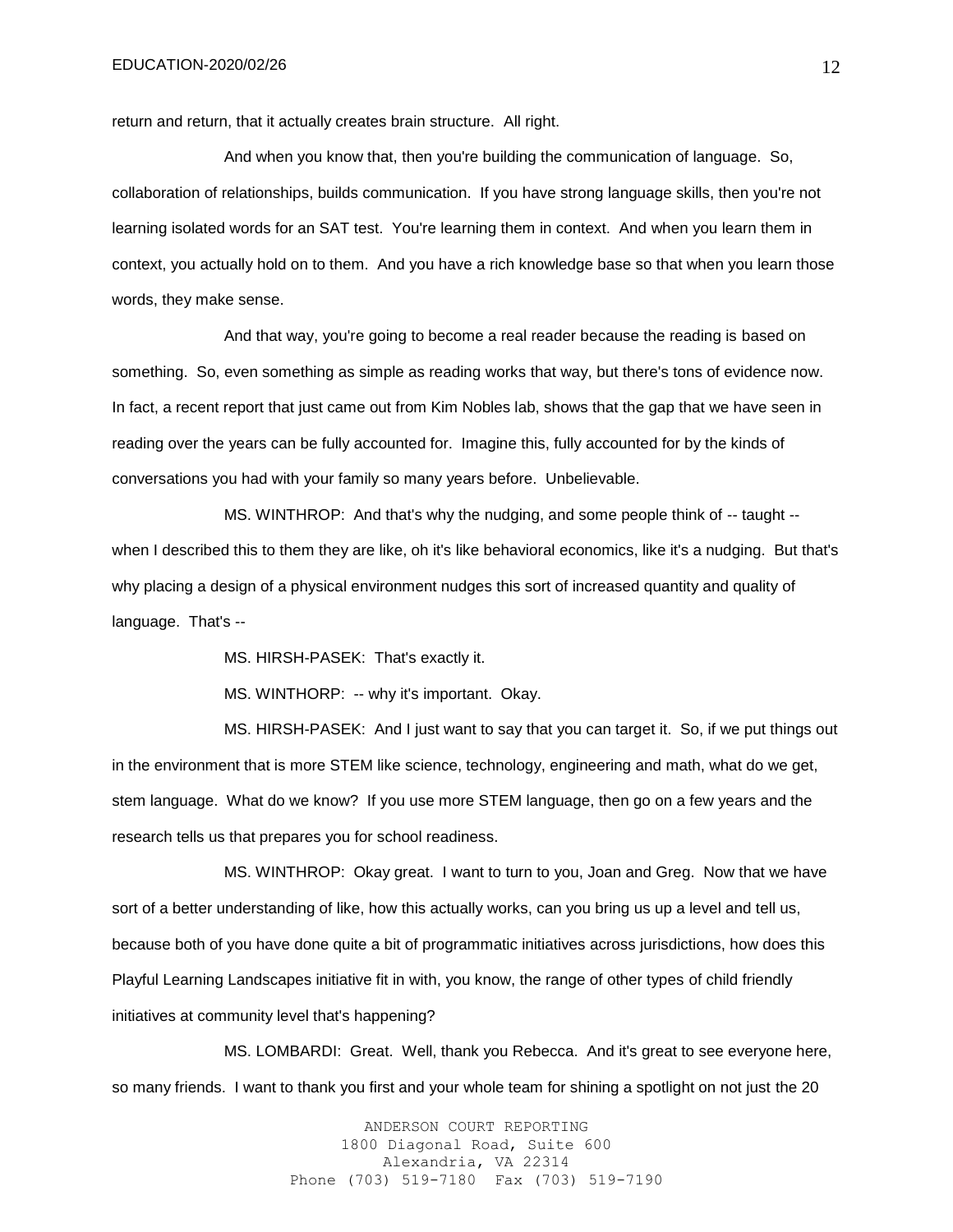percent, but the 80 percent of time when children are learning. I wanted to reinforce that concept. It's what we call surround sound learning, because you're learning all the time and those concepts are being reinforced.

And, Kathy, thank you so much for the words guided play and the research that you're doing. When I entered the field many years ago, as you noted, there was this big debate between play and direct instruction. I thought it was over. And then a few years ago, just like two years ago, a reporter called me and said, What's your position on play versus academics? And I thought, here we are again.

And I think what this -- what you're doing here is really finding that middle, that it's not either or, that children are learning all the time. And that it affects their development holistically.

I wondered what people wrote about what you learned when you were playing. From what -- me I was climbing trees, I learned independence, I learned initiative. And I think those social skills, those emotional skills really stayed with me.

I also just want to note, the importance of caregiver child interaction. How many of us have been on the playground with our child, when they say, mommy look at me, or daddy look at me, that's an amazing opportunity for us to reinforce how important they are, how to respond to what they're doing, and to really be intentional about extending that learning. So, I just wanted to reinforce some of those concepts.

Turning to the community and Greg and I've spent a lot of time talking about this. We both work a lot with communities. What I'm seeing across the United States is just amazing. Great work is happening at the local level. Whether you're in Alameda County or Onondaga County, whether you're in Palm Beach or Lincoln, Nebraska, or Detroit, Michigan, or whether you're in Sierra County, Kenya, or Bogota, Colombia.

There is a movement happening where people are coming together and saying, how can we be the best place to raise a child? And how can we look at how children are learning, and how they're doing, how they're developing at birth, at three, at five, and then eventually how they're doing in the early grades of school and beyond.

What's exciting to me about Playful Learning Landscapes is that we need to enjoin it with that movement that's already going on at the community level. And because it does two things. One,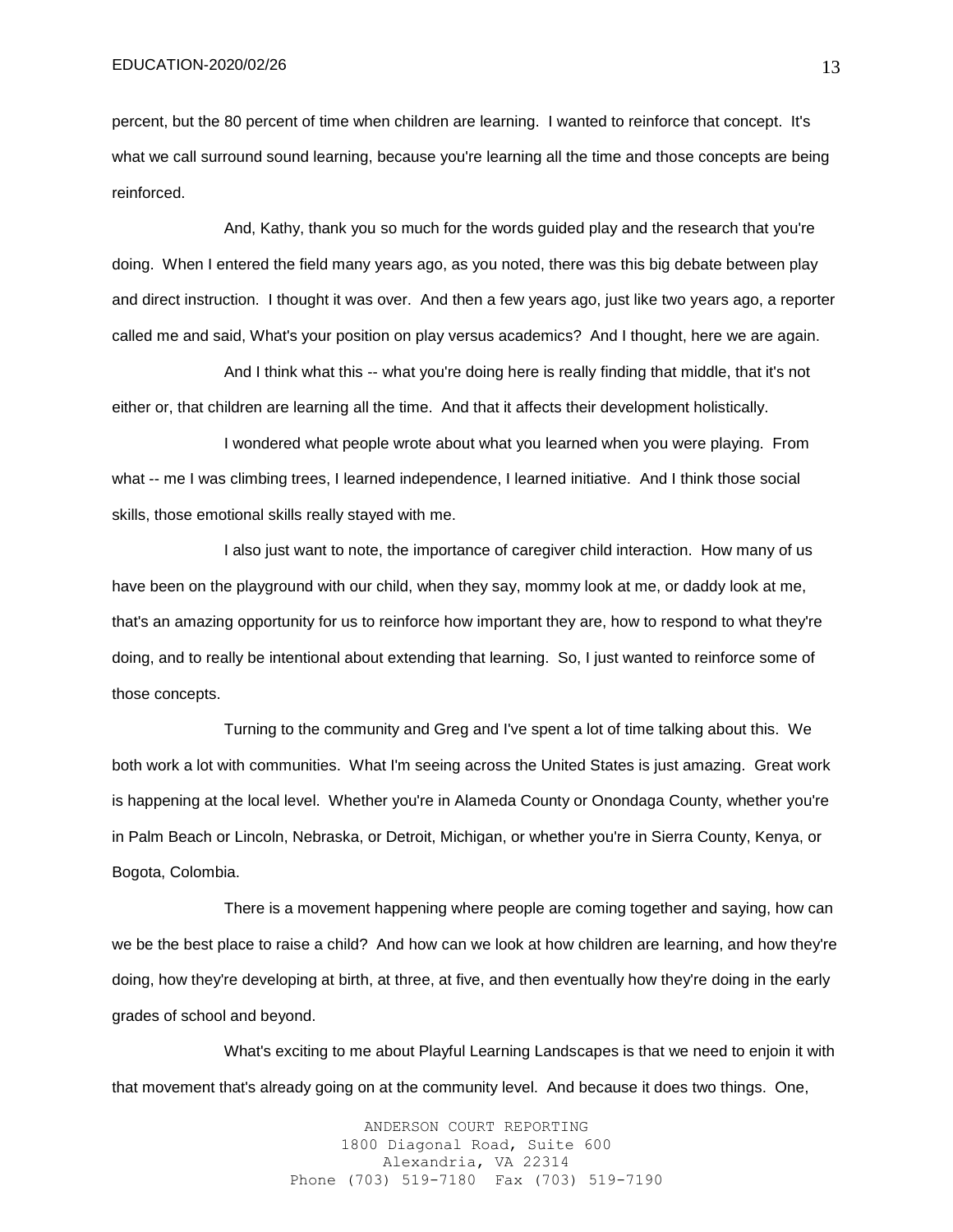when you have what you saw in Philadelphia, if -- it's a metaphor for what's going on in the community and how they care for young children. It brings people's attention to the needs of young children and how they learn.

Secondly, and this is the advocate speaking, it brings on new champions, architects, urban designers, people that think differently than the traditional early childhood people. And together I think they can be champions for young children. And that's what we want.

MS. WINTHROP: Great. Greg thoughts?

MR. BEHR: First, I feel so lucky to be here. I feel like I'm amongst and between three luminaries, all of whom just give us a masterclass. So, if anyone ever has felt imposter syndrome --

MS. WINTHROP: Oh get over it, you are fine.

MR. BEHR: So, I come from the other side of the state in Pennsylvania in Pittsburgh, which is Fred Rogers' hometown. And Fred Rogers taught us and his legacy remind -- reminds us that play is the real work of childhood. Pittsburgh is a place we like to call Kidsburgh and have that aspiration to be one of the best places on planet earth to be a kid and made easier to be a parent.

And when I think about the playful design of playful learning spaces, I think about moments. How many of you have a child or have a child in your life? And you think about the moments in those kids lives. Think of birthdays. Kids talk about their birthdays about 11 months in advance of their next birthday.

Well, think about these playful learning spaces. They create moments. They create remarkably special moments for kids together within a parent, or an adult, that makes learning visible. It makes learning visible and playful and joyful at a bus stop at a supermarket at a crosswalk in a museum in a library.

And that expression, that public expression is a public expression of our commitment to kids. It's why Helen, I love that quotation from the Mayor in South America. That kids are sort of an indicator species, right. Because if we create an environment and an environment drives the behavior of a commitment to kids, and that learning happens anytime, anyplace, well that happens in our schools, it happens in our museums, and it happens in our libraries, but it happens in our public spaces.

And if we take the moments to design those public spaces that create those moments for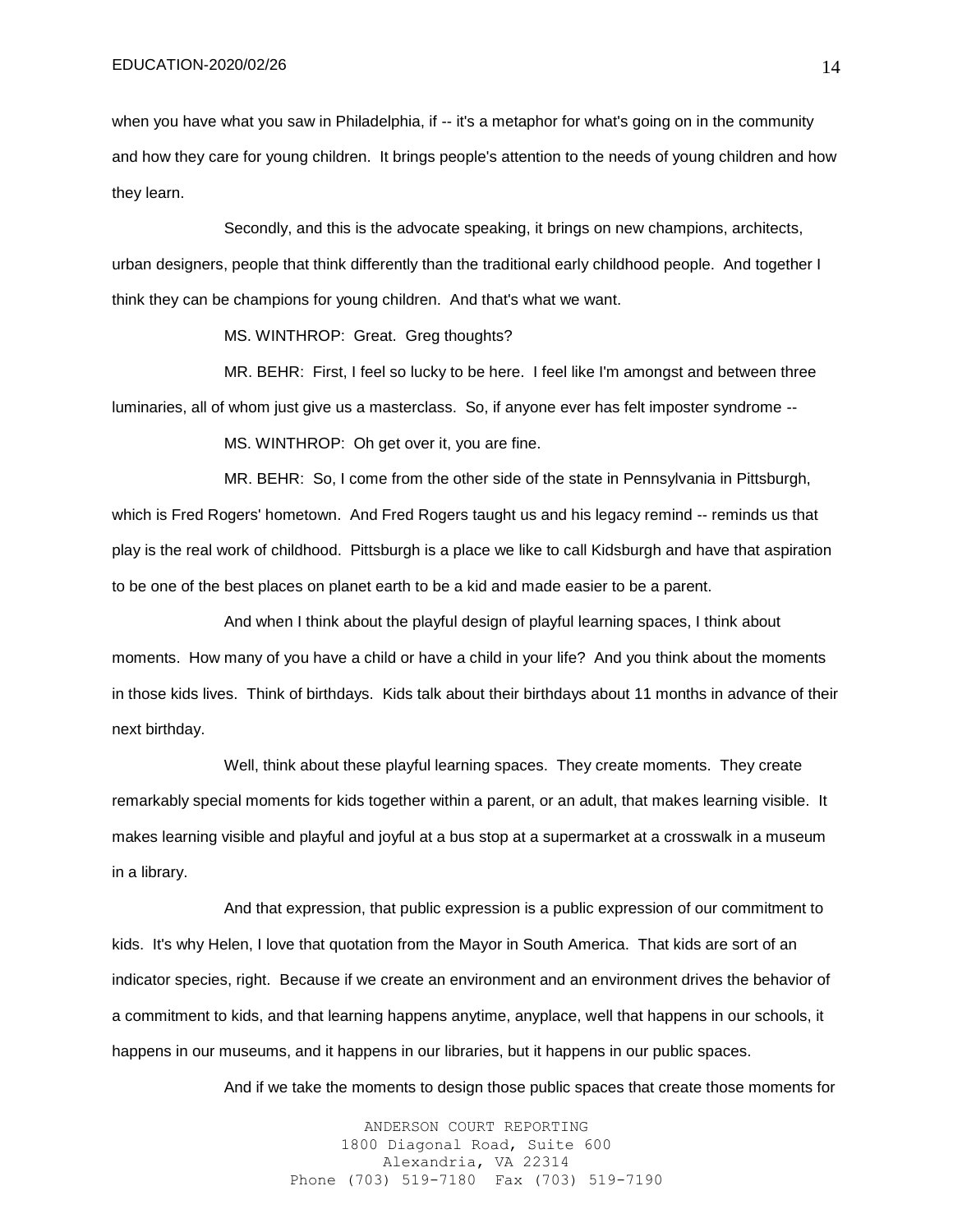an adult and a child, then we have made that commitment to children and youth in the way that we need to.

MS. WINTHROP: And I have a follow up question for you, Greg. And then also, Joan, I'd like you to pitch in. I mean, I teased you a moment ago, don't be silly, you absolutely belong here. In part because I want to pivot to the policy realm, which is where you've been an absolute leader, particularly in Pittsburgh and in the surrounding jurisdictions.

So, if we think this is a good idea, if we think this really is going to help young people, you know, how do we get more attention, get communities to start focusing on the other 80 percent. Not in any way to say don't keep focusing on the schools, but like how do we galvanize that other 80 percent? What types of policies do we need? What types of public campaigns do we need? You've really done that. Can you tell us what have been the big strategies? What have been your lessons learned? And then Joan, I'd be interested to hear your perspective also.

MR. BEHR: Well, I think Playful Learning Landscapes happens in a place where we do the unsexy work of a lot of systems building. So, when I think about Pittsburgh, when I think about Kidsburgh, there's been decades of work of building a quality early learning system, decades of work of building an out of school time system. Looking to Boston, Providence, other cities as examples, decades of building a mentoring system.

In the past 15 years, we've built a network called Remake Learning, which is a network of more than 600 schools, museums, libraries, Early Learning Centers, creative industries, higher education. Thinking about and collectively working on what is relevant, what is engaging, what is joyful, what is equitable, as we think about creating learning environments in all the places where kids learn. People like to say learning anywhere, anytime, at any pace.

And so it's that, quite frankly, it's the year in year out work that happens in building a community of relationships among adults who are then positioned, because they're superintendents, because they're architects, because they're designers, because they're librarians to think about learning experiences. Whether it's a space or curriculum or professional learning to think differently about how we're supporting and capturing learning opportunities for young people.

MS. WINTHROP: And some people might not know about Remake Learning, can you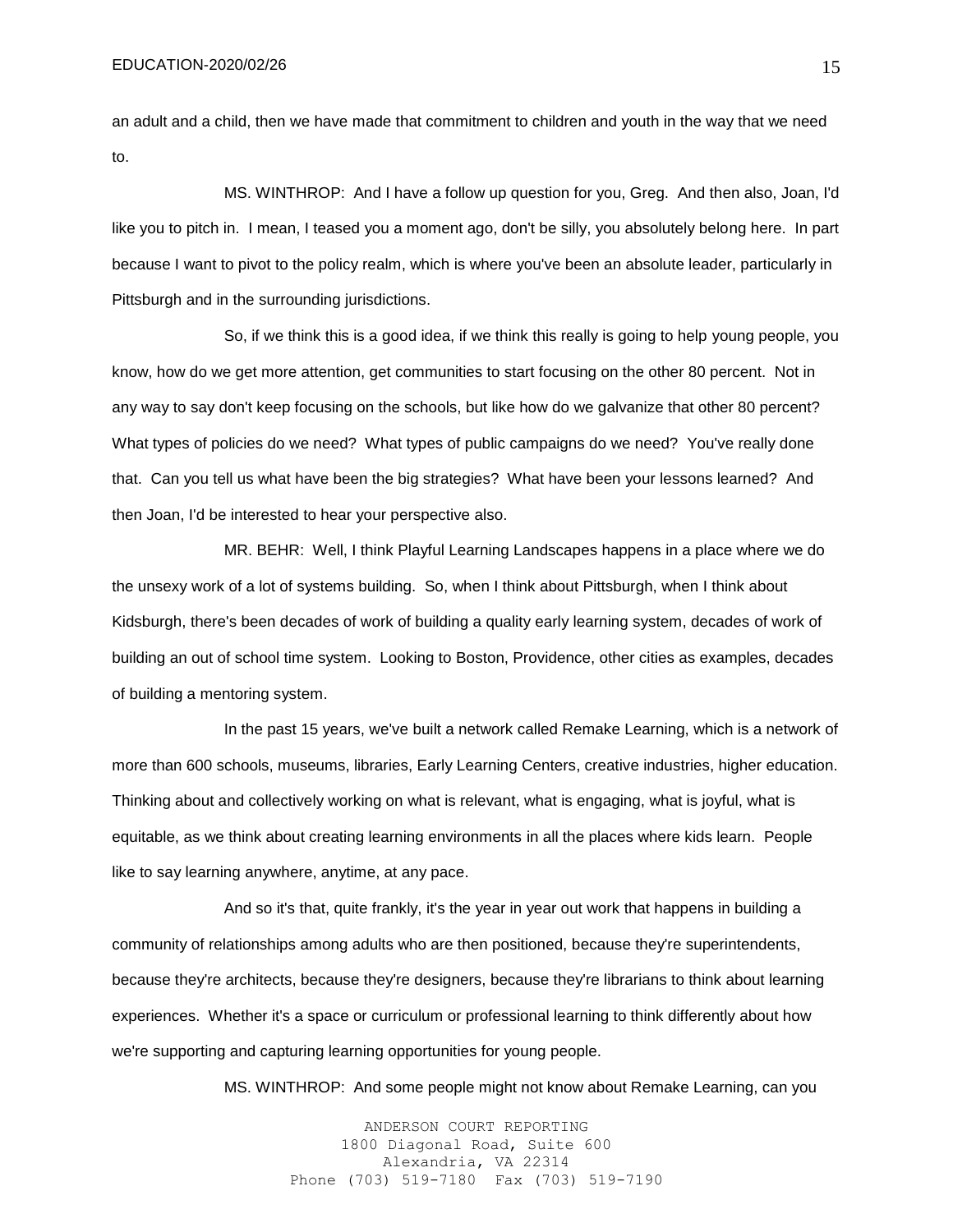just describe it? And perhaps your Remake Learning weeks and, you know, whatever features of it you want to describe it. Yeah.

MR. BEHR: So, it is this 15-year-old network. So, what is Remake Learning? If you're a school superintendent or you're a librarian, there are grants you can apply to, there are meetups every month, there are conference delegations. We just took 20 superintendents to San Diego, there'll be 67 people going to South by Southwest in Austin next month. It's -- it creates a community of adults who have access to communications resources, etc., to create these learning environments.

Now it serves educators and practitioners. And so we've worked hard to say, how do we connect with parents, families and caregivers, and help them understand the importance of the learning sciences, and how this learn -- how the learning sciences are built into these learning environments.

And if in fact, my kid is lit up by playful learning, or by making, or technology enhanced learning, how do I support my child? So, five years ago we launched something called Remake Learning Days. It's a lot like the ultimate block party that is featured well in the Philadelphia report.

Taking a region and thinking of it as a learning campus. There are more than 250 events over the course of nine days in Pittsburgh, during which parents, families and caregivers can experience how learning is being remade and how to support their child in these contemporary learning moments and environments.

And this work is now spread such that 15 cities across America from Washington DC to San Diego will be hosting Remake Learning Days this upcoming late April and May.

MS. WINTHROP: Great. So, Joan, I want to go to you, particularly if you could lean in a bit on the policy angle, on sort of like how we -- how can we get this movement going? How do we shift the attention? How do we help scale some of these approaches? And then as a heads up to the audience after we get wisdom from Joan, we'll go to the floor with some Q&A.

MS. LOMBARDI: Well, I think the wisdom is already in the community. You know, there is a movement out there to focus on, at least on the young children side. I think what you're talking about is going on in Philadelphia and in Pittsburgh, something about Pennsylvania.

I think is happening. We need playful policymakers, I think, and I -- this is an area that I think they can get excited about, that may be more playful and joyful and therefore lead to policy change.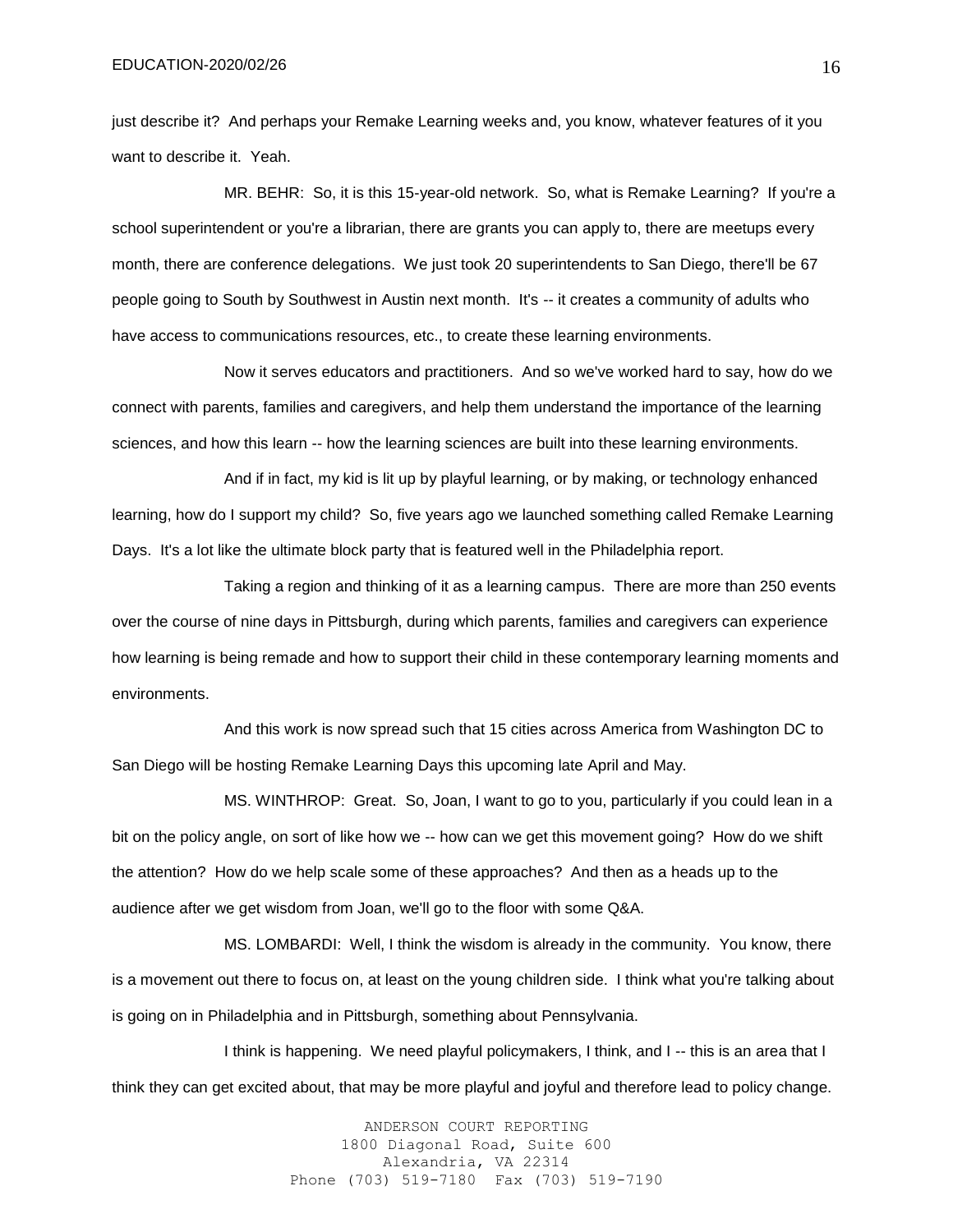That's, I think our hope.

And but we have to be intentional about it. We have to get them involved. But we have to get parents involved. And I think what you're doing to involve parents in the simplest way to help design, create and react to what we're -- the urban planners are doing, I think it's going to be critical to changing policy.

As you mentioned, I've been in the field for many decades. I -- but I am really now focused more and more on the resources that we need to really deliver on the promise that we've made to young children. That we will be encouraging them at the early years so that they're -- they have a lifelong trajectory of health, learning and behavior.

But we're not going to do that without enough resources. And that is the key policy issue I think of the day. Early childhood has been financed from the federal level and the state level, we're starting to get more local resources. This is a way to make it visible, and to make those needs more apparent.

MS. WINTHROP: And I know, give us just a smattering before we go to the audience, I know that there's lots of issues that help children thrive in communities. And this is, you know, a particular approach that can really help their development and well-being. But what are some of the other issues we've talked about? Well, sending them out to play when there's terrible air to breathe, that isn't a good recipe. So, you know, what are some of the other issues and how do you think we should approach sort of this broader collaboration?

MS. LOMBARDI: I think we have to address these issues systemically. And that means children have a right to play, but they have a right to play in clean air, in fresh air. And what we're seeing around the world is exactly the opposite. When you have to test the quality of the air before you'll even let your children outside. When you can't drink the water in your own home.

So, we have to enjoin this issue of playful learning with an environmental movement, with a need for public housing, all the things that affect young children holistically, because this alone won't do it. It's more complex than that.

MS. WINTHROP: Great. So, let's go to some questions. We have a question right here. Two questions. We'll take these two and then come back to the panel and then take another set. And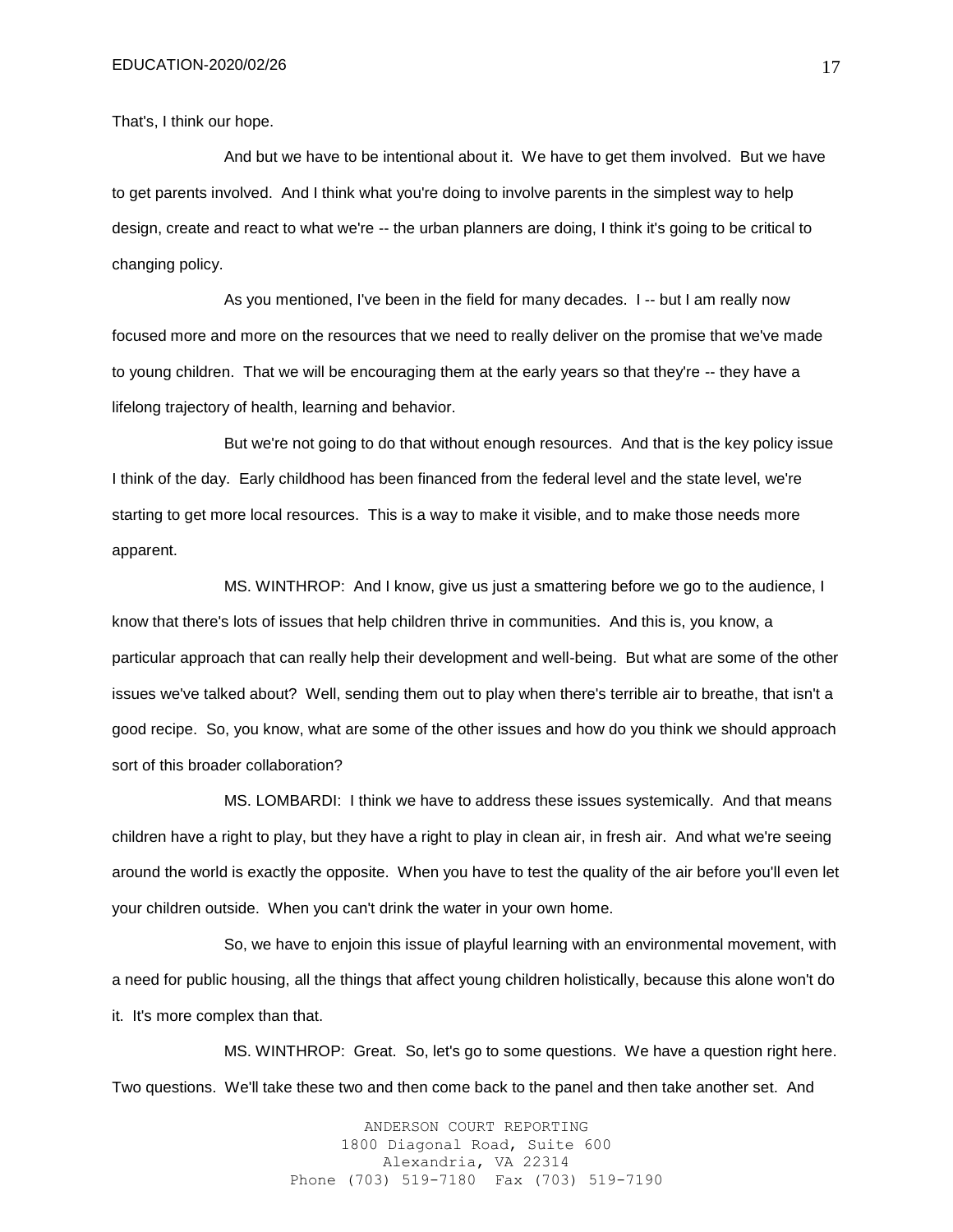please do introduce yourself.

MS. GOODWIN: Good morning. My name is Loretta Goodwin, I'm with the American Youth Policy Forum here in D.C. Two quick questions. For Kathy, I wonder if you can talk a little about student voice and listening to the young people. And I know you're primarily dealing with probably younger kids, but just a little bit more about how we're actually hearing from them, what they need.

And then on the policy side, what we do is put together learning events for policy makers, take them around and show them innovative practices. So, I'm curious when you say, playful policymakers, can you talk a little bit about ways that you think that we can get to that and showcasing for them, because I'd be interested in having more of a conversation with you about that.

MS. WINTHROP: Wonderful. So, a question for Kathy and then a question around how to create playful policymakers. There in the back here with the red sweater. Yes.

MS. MOHAMMED: Good morning. My name is Karima Mohammed, I am with Goddard Systems. My question is for Joan, surrounding policy. So, it's awesome to want to create fun policymakers or playful policymakers. But what areas of funding do you suggest that advocates target when reaching for dollars to fund Playful Learning Landscapes?

MS. WINTHROP: All right, Kathy, let's start with you. And we'll go straight down the panel.

MS. HIRSH-PASEK: All right. Well, first of all, thank you so much for asking your question. One of the things that we spent a lot of time doing in Playful Learning Landscapes is getting community voices. And those voices are really the whole gambit.

We first visit the community and say, what is it you're looking for? And we got pretty clear answers from community members. They wanted a place that was safe. They wanted a place that was beautiful. They asked us if it was possible to do something where their children might want to stay in their neighborhood, as opposed to flee it.

So, we pulled together from what they suggested, I mean the sciences as the science is, so but we can adapt that. It can look like anything and it can fit any cultural niche. And that's what's so exciting about Playful Learning Landscapes. It doesn't have just one cookie cutter form or shape. It really is adaptable.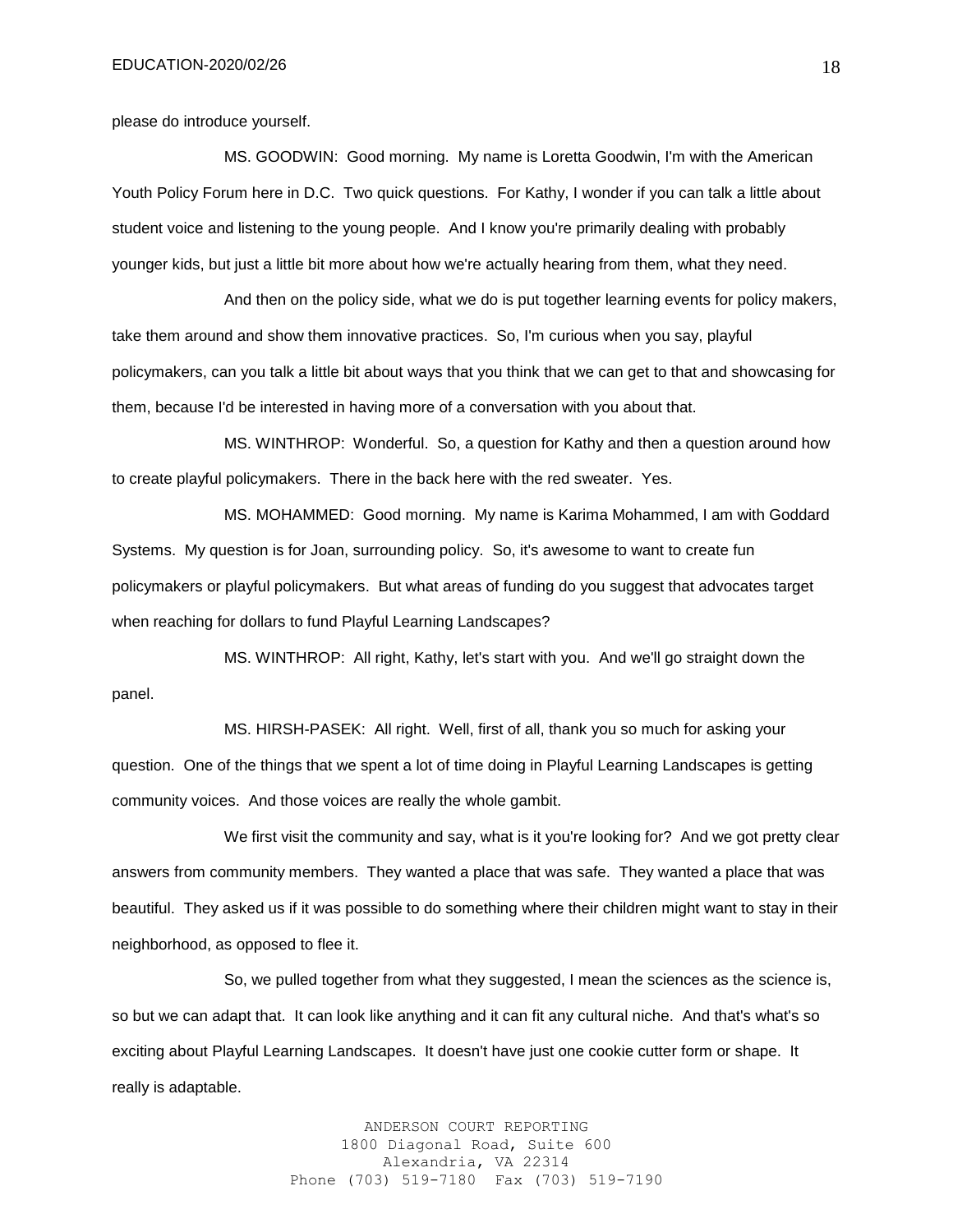Parkopolis, for example, is in Spanish, as well as in English and in Philadelphia I think what it was 13 percent of our population is now Latino. So, we're very conscious of that.

And these members of the community showed up, and I'm telling you nearly everyone. We had teenagers, we had older people in the community, we had younger kids in the community that showed up at our community meeting. And they gave us ideas about how to tweak what we were doing, and even made suggestions about how we could do it better. I love that.

And we listened to them, and we heard them. So, it's built into the design of how we move forward. And I know in the playful learning action network that we're putting together to try to reach out to communities that's a core feature.

The second is that one of the projects that we did in Philadelphia was also called Play Streets. And we did it with the school system as well. And it was amazing. It was with teenagers who were working with young kids.

Now, you might wonder, oh my god, recipe for disaster, right? No, the teens loved playing and we actually put them through training, just like you would a camp counselor. Okay.

So, these teens came to our training, they learned how to engage in playful learning. Did they do it perfectly? Probably not. But at least they had the training. And they felt like they had agency and worth over the summer with kids. It occupied their time and it occupied the kids time, and there was some place to go. So, it's one of the core features.

MS. WINTHROP: Great. Thanks. Joan, question on policy.

MS. LOMBARDI: Well, you know I had [inaudible] Kathy, thinking about how you're bringing the generation -- the generations together, teens working on behalf of young children giving them voice. I think that's all part of the policymaking. Yeah I'd like to see more intergenerational linkages.

We've got a lot of elder care who need also to be had -- be part of this playful learning. So, you know, I think it's bringing people together. Policymakers come where people come. And so have you got a gathering like that it attracts, I think, the interest of policymakers.

But honestly, I think it's a twofer. It's not only the children are learning, interacting with caregivers, but it's a portal to other issues. It's a doorway to talk about the fact that we need resources for better programming, for caregiver salaries, for better health care for children.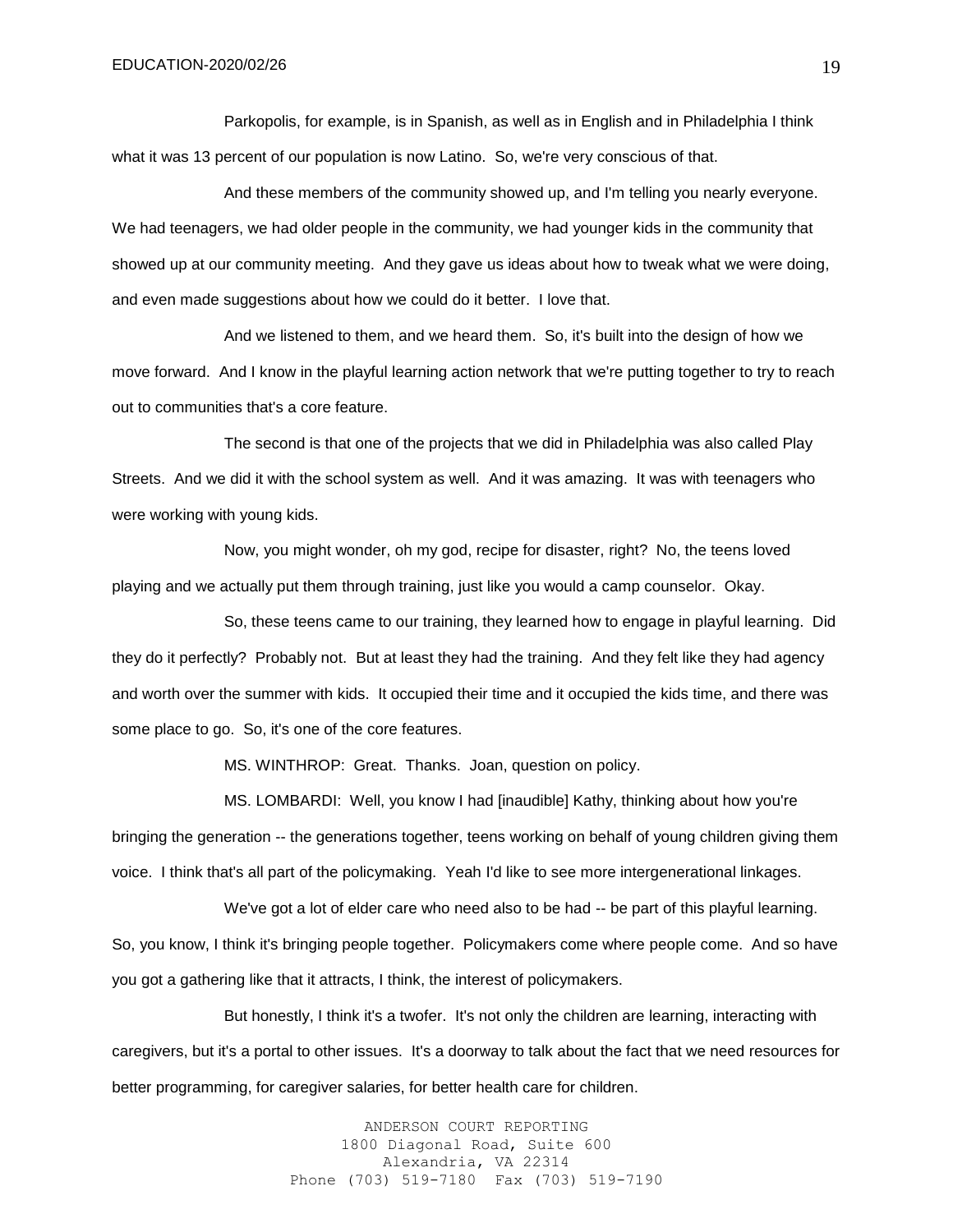So, to me, it's both something for children, something for parents and families and communities, but a doorway to larger issues that also need to be talked about.

MS. WINTHROP: All right, how do we get playful policymakers? This is what everyone wants to know, Greg.

MR. BEHR: Yes. So, Kids Berg is also home to the Pittsburgh Steelers, and we have stolen all sorts of ideas from Philadelphia and AYPF and look, it's tried and true community organizing, right. Putting together publications like, if kids build a city and making sure those are widely distributed at institute, politic events held at the University of Pittsburgh or through the Pittsburgh Business Times.

It's -- during Remake Learning Days, mapping out the events by legislative district. And then organizing special tours for staff and policymakers to go see these spaces and places and experiences. It's a lot of just tried and true community organizing.

And when we think about Remake Learning Days, yes part of the goal is about supporting parents, families and caregivers and helping them understand how they can support the children in their lives. But it's also about building parent demand.

So, when those parents go to a school board meeting, or a meeting with legislators, or writing op eds, or letters to the editor, they're asking questions like, why don't we have this in our neighborhood? Well, couldn't we think about this differently?

And the exact money, you go to the Department of Public Works, you go to parks and rec, you think about those human services contracts without a school time organizations. There are all sorts of creative ways to use existing public dollars to say nothing of corporate or philanthropic dollars to make these things happen.

MS. WINTHROP: Before we turn back to the audience for a question or two, Joan, you've -- you're a former policy maker. Is that -- were those all the strategies you needed? Do you have other strategies? You're -- you come prepackaged to be playful. We know that, but what other strategies would work on you or your colleagues?

MS. LOMBARDI: You know I think that what Greg said about making these things visible so that other neighborhoods see and get interested in that. I think the more we talk about it, the more we showcase other cities and other communities, and I would say, rural areas as well as cities, I think that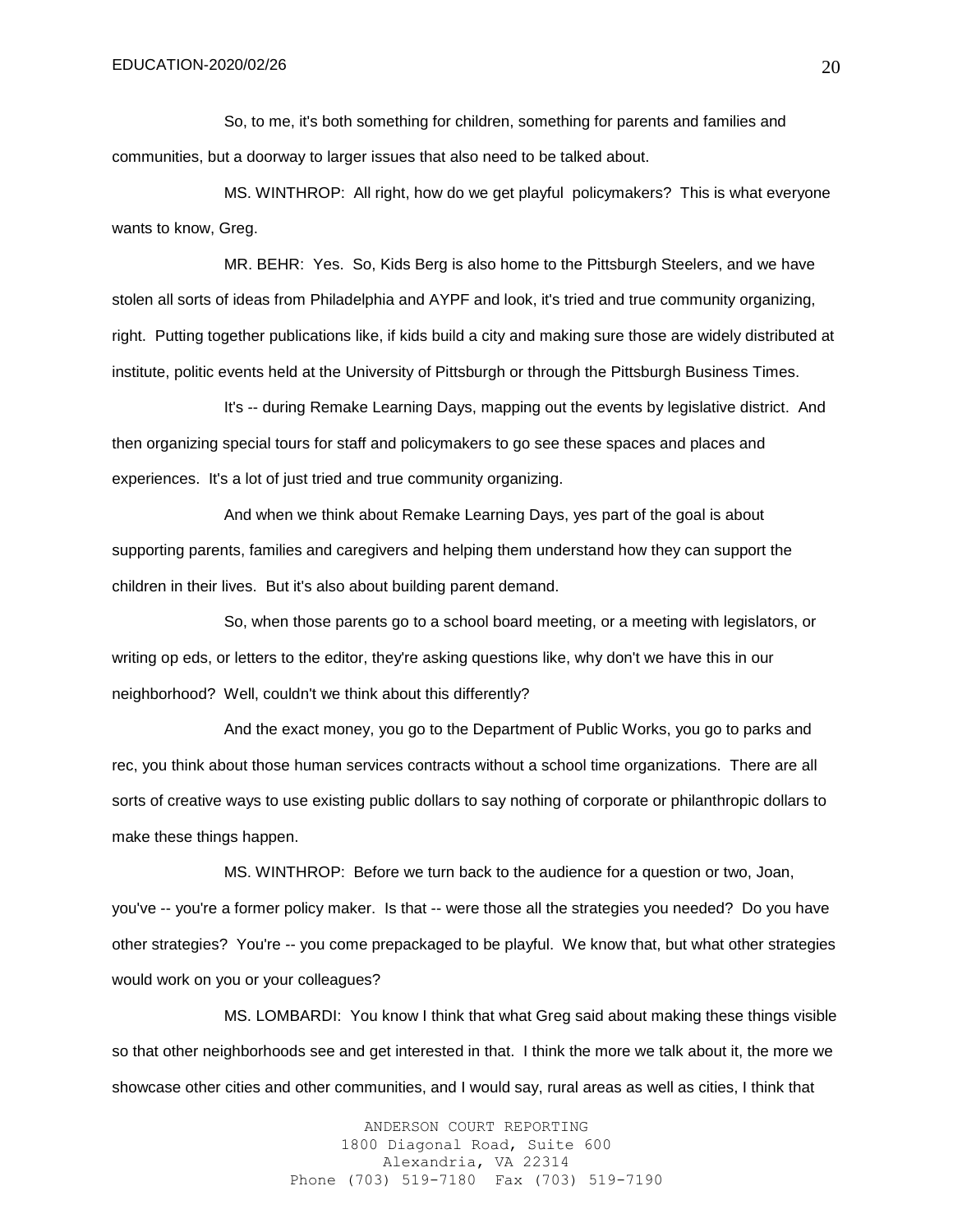helps build a movement.

And it takes time. And it takes persistence. And it takes a bringing people together. This is a bipartisan issue. And I'm hoping that at the local level, at the state level, and at the federal level, this is something that we can all rally behind, and it's a unifying movement for the country.

MS. WINTHROP: Yes Kathy.

MS. HIRSH-PASEK: I just had one quick thing.

MS. WINTHROP: Yeah.

MS. HIRSH-PASEK: Which is, there's another piece to this I think. Which is that a lot of people want to be playful, but they're kind of afraid. And they don't see or know about the links between play and learning.

So, in New Hampshire, they just passed a bill that all Kindergartens next year must be playful learning Kindergartens. Go New Hampshire. And that's because they finally saw the links between playful learning and outcomes. And it's that kind of stuff that also makes a difference.

MS. WINTHROP: And just to do a quick double down on that, because your question about how do we get policymakers to see this? One of the big research initiatives we have here at the Center for Universal Education is really about the science of scaling proven ideas. And there's a whole bunch of research we've done around how to -- things that have been effective at that and we have this list of kind of 14 ingredients that more or less are key. And one of them is good use of evidence.

And what we have found is that very rigorous evidence is useful for the practitioners. We need to know what works, what doesn't work in design. It actually doesn't make always that big a difference for policymakers. The thing that you -- often gets them turned on is going, visiting, seeing for themselves and getting involved in an activity where they are -- they too learn through experiential learning. And they start, you know, doing a playful learning exercise and people are pointing out to them, how kids are learning. We found that that type of experiential learning is a different type of evidence, but equally powerful.

All right, questions. We have one here, okay. If you can be very rapid, we'll go one, two, three, four, four. And we'll have one minute responses from everybody. Short.

MR. SHORELAND: Michael Shoreland. I'm a pediatrician. I just want to emphasize the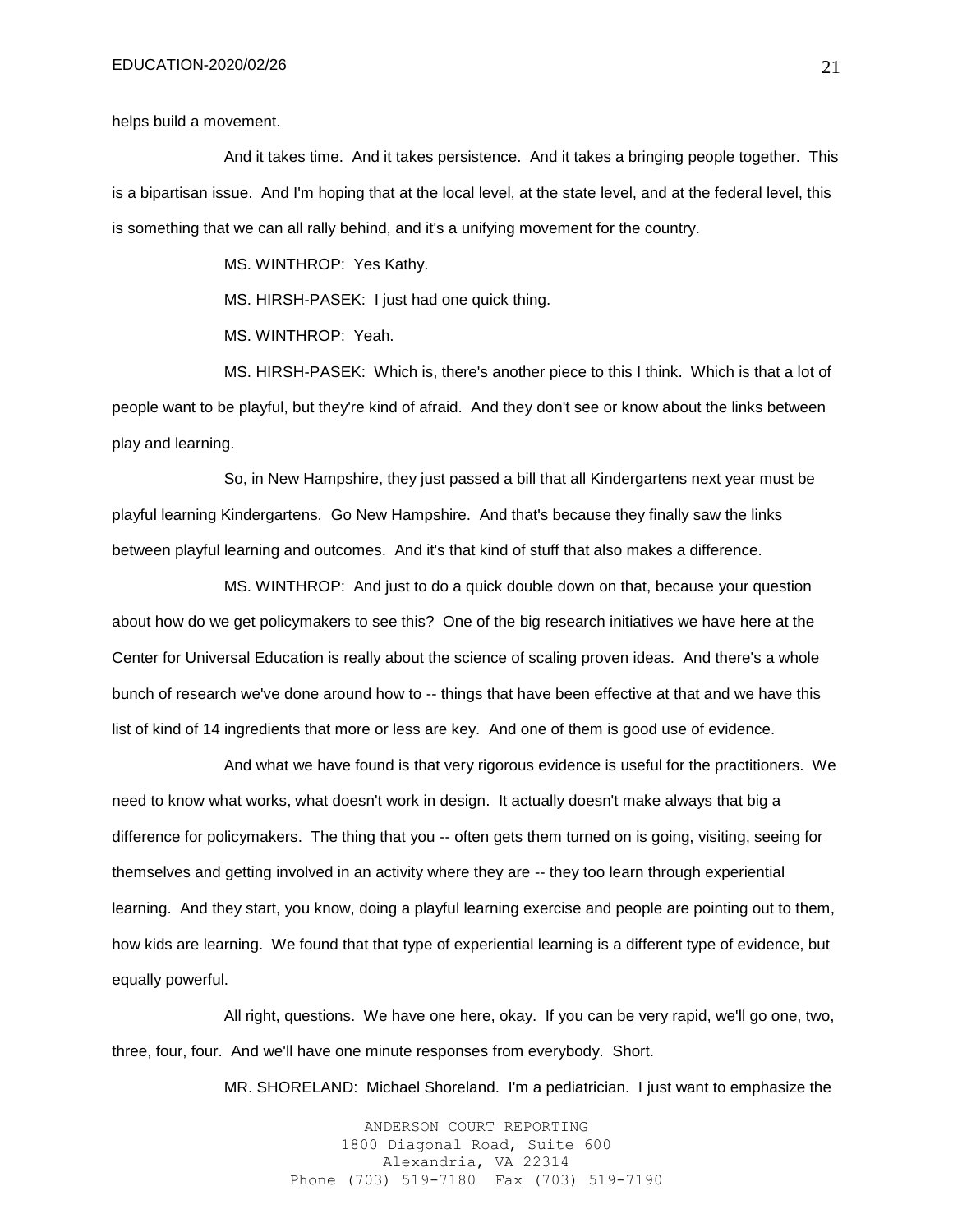importance of playful learning in mitigating stress. Stress is such a -- talk about a thing that's going to drive policymakers. There's a mental health crisis in this country, when we have a high suicide rate in 10, 11-year olds. And play is one of the best antidotes to t this kind of huge stress in our society.

MS. WINTHROP: Great. Thank you. You are a model citizen for questions. Yeah. So, we have one, two, we're going to get everybody, you just have to be really brief.

MS. MCADAMS: Hi, my name is Candy McAdams, and I'm a mother of a toddler here in D.C. And I'm also the global director for STEM Curriculum at Discovery Education. So, personally, I want to know if there's any efforts going on in DC that you could tell us about. And professionally I build curriculum for the country of Egypt. So, I'm wondering whether there's any efforts happening in the MENA region that you could share about, and if not quickly, in a panel maybe afterwards?

MS. WINTHROP: Absolutely. Great idea. And then we had, yes, the middle and then the last one here.

MR. PRESTON: Hi, my name's Steve Preston. I'm with the Parks and People Foundation in Baltimore. And you know, it's no new news that Baltimore had the most violent year last year on record. One question I have for you is, have you seen this work help reduce violence in your cities, particularly Philadelphia, Pittsburgh? I think Baltimore and Philadelphia are pretty comparable. Because ultimately, Greg, you talked about asking Rec and Parks, our Rec and Parks budget is 60 percent of what it was 50 years ago. And now we have to cut it five more percent to meet the Kerwin Commission. So, it's hard to tell policymakers about this stuff, even though I think it's a great idea with, you know, sort of violence at the top of everyone's mine.

MS. WINTHROP: The anxiety line runs global. Yes please.

MICHAEL: Have anyone involved police in the communities? I think that's a untapped resource for four or five different reasons.

MS. WINTHROP: Great. So, one minute, both answering the question and then any closing thoughts. We'll start this way. Greg, you first and we'll go the other way. Yeah.

MR. BEHR: Michael, I think about what you just said about the environment. My Pittsburgh colleague Bill Strickland says all the time, environment drives behavior. Look, there are ultimately 97 solutions to the types of things that we're discussing here. But creating that built

> ANDERSON COURT REPORTING 1800 Diagonal Road, Suite 600 Alexandria, VA 22314 Phone (703) 519-7180 Fax (703) 519-7190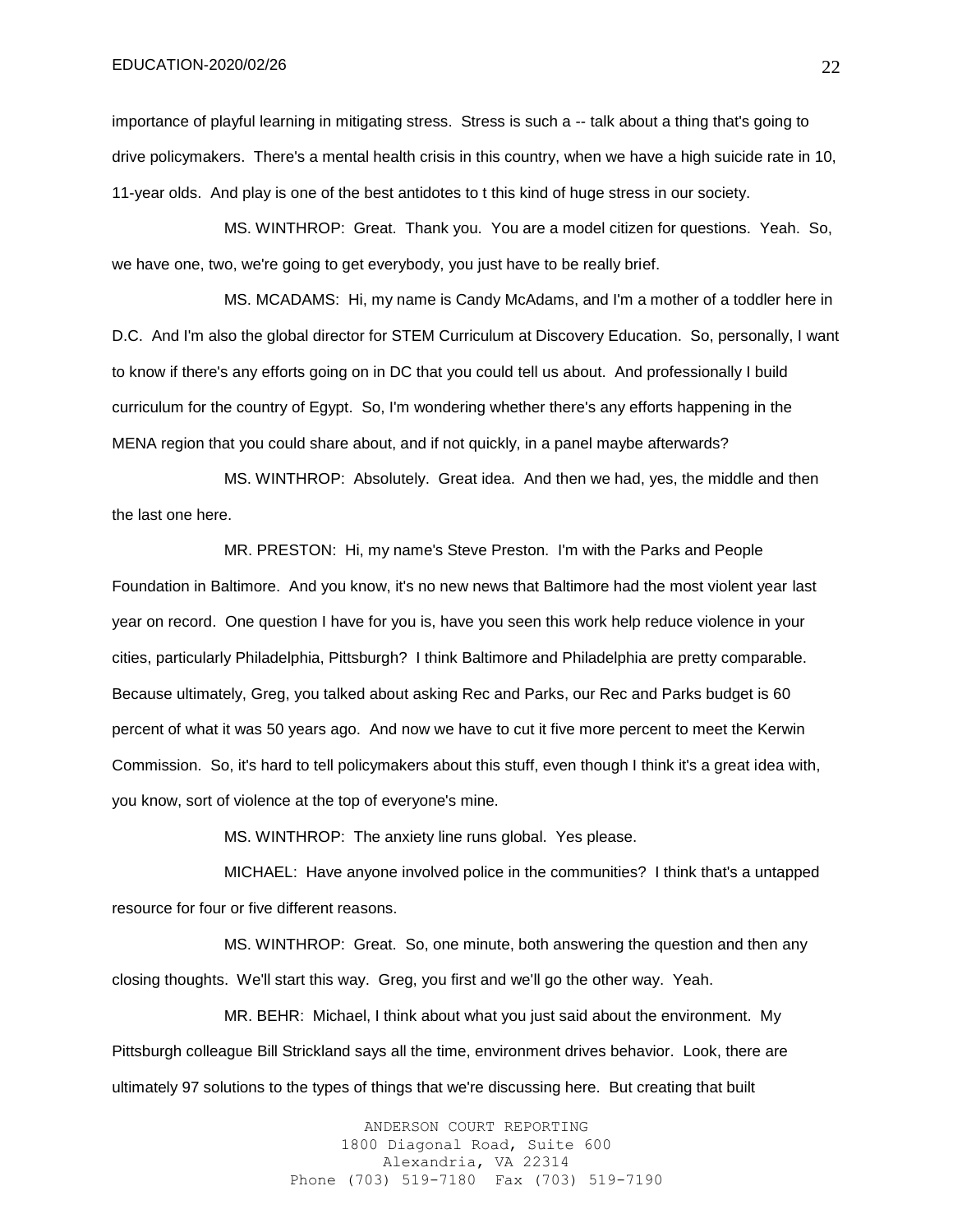environment that contributes to a sensibility about the types of investments, the types of behaviors, the types of experiences we need to create for our children and their parents, families and caregivers, is something that will then contribute.

And I don't know that I can draw straight line between this work and violence reduction. I even -- I'm not a social scientist, if I pretended to be one I think that would be dangerous. But, I do know, and I know enough from qualitative and quantitative research that it contributes to an environment that is fundamentally different and suggests different types of investments in places like the DC or Egypt that I'll defer to my other colleagues about.

MS. WINTHROP: Great. Thank you. Joan.

MS. LOMBARDI: Well, I want to also reinforce what you said, Michael about stress. I mean, one of the more upsetting things that I see happening across the country is when they're reducing outside play time for children in the early grades, which is the exact opposite of what they should be doing. So, I'm heartened by New Hampshire.

But I think we have to send that message. Children are stressed even very young children we're seeing stressed. And this is part of the answer to reducing that stress level. We should have a conversation later about the main region. And we can talk more about interests there.

And, you know, I think one of the points that you're bringing up about violence and violence reduction, too many guns in too many cities in the United States, is that this is a hopeful sign in those communities. Again, I don't know how direct the evidence is. I'll turn to Kathy for that. But this is a way to answer that. But we have to make those neighborhoods safe, otherwise parents aren't going to be willing to bring those -- their children to play in these outside spaces. And so these bigger issues go hand in hand with this, including controlling the number of guns we have across the United States.

MS. WINTHROP: Thank you, Joan. Okay Kathy. One minute.

MS. HIRSH-PASEK: Okay one minute. Thank you, Michael Yasmine. I just wanted to introduce him because he's the person who brought you the prescription for play that many of you might have heard of last year. So, absolutely, on stress reduction.

I don't know of anything in DC or Egypt. But I will tell you that there's a lot of interest from around the country and around the world. I think there's maybe 10, 15 cities in the U.S. and maybe 10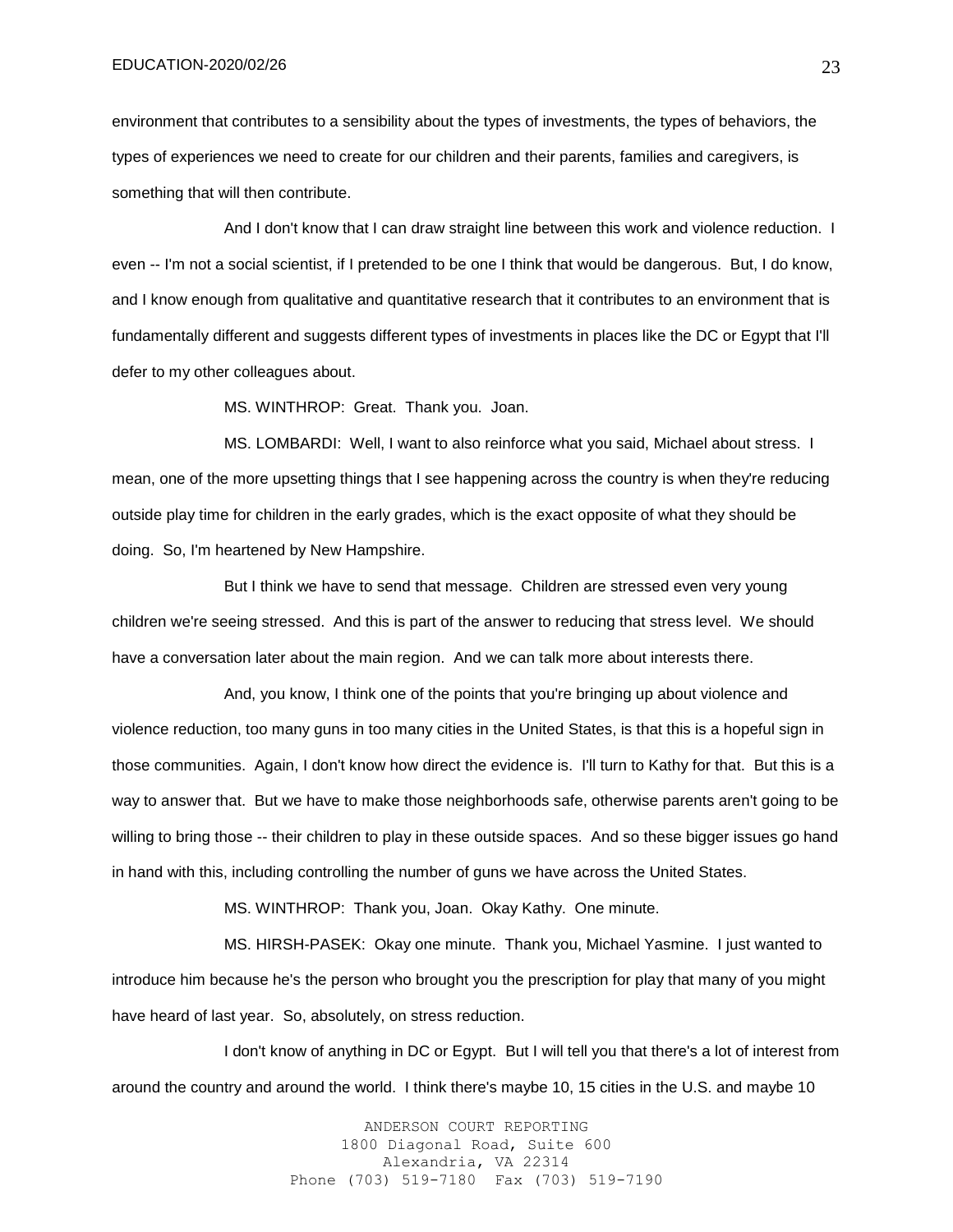from around the world. We can talk later about what they are. But please talk to us.

And on violence. What we have right now in evidence is the proof of concept. What we need to do next I think is to try to get enough of these things in a neighborhood where you can show the dose and density.

I think another really exciting place to go next is to work in childcare centers, so that you have sort of a central core and can put a number of these elements. And in low income housing, where you can literally change the environment for people to make it a kinder, gentler environment.

I will say this though, Urban Thinkscape has now been up for two and a half years in an area of Philadelphia, which is a very poor city as many of you know, in an area where you would normally see tons of graffiti, and it should have been ruined by now.

But because of the community involvement, because the community owns this, not us, there's not a drop of graffiti anywhere. And the neighborhood is proud of it, and wants to keep it going.

That seems to me to be precisely what we need to do so that it can be repurposed for the people who help us think through what it should look like. And I love the idea of working with the police as well back.

MS. WINTHROP: Great, thank you so much. I would just say enough in final closing that from our -- where we set up Brookings, which is sort of the bird's eye view, and we -- our role in all of this is to drive policy related research, to map what's happening to help bring people together, spark a movement, we're seeing that actually there's a growing ecosystem of organizations that our communities can call, parks departments can call, you can call and ask about, you know, doing curriculum in Egypt.

And some of them are existing organizations like the Project for Public Spaces and Kaboom, and Urban 95 that are leaning in on the learning sciences and the Playful Learning Landscape approaches and bringing them into their work. Some of them are new organizations like the one Kathy referenced the Playful Learning Landscape Action Network which is just getting going.

So, we're very encouraged that there's groups out there, a growing ecosystem that is developing. And we really look forward to having everyone stay in touch.

And lastly, Kathy, what was that vocabulary word? And what does it mean? Am I the only one who has no idea?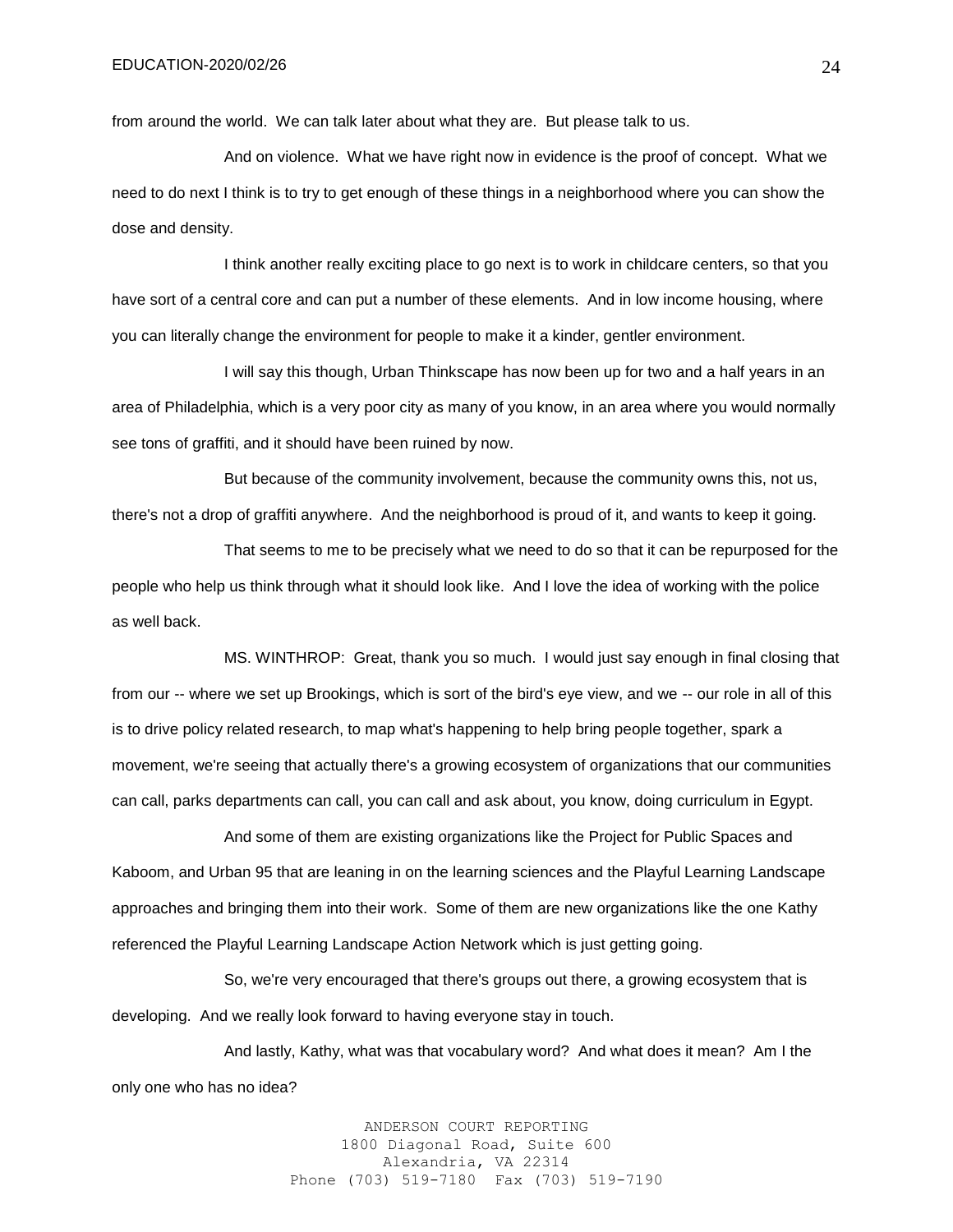MS. HIRSH-PASEK: Don't you want to know? I believe it's an alignment of planets or something like that. But the point is, you can learn it --

MS. WINTHROP: We know the point.

MS. HIRSH-PASEK: -- a million times and you still forget it, because it doesn't relate to anything.

MS. WINTHROP: All right. Thank you very much.

MS. VEY: Good morning everyone. And thank you so much for being here. We've been prepping for this for some time. So, it's just really, really exciting to see so many of you here this morning who are interested in this kind of work.

So, I'm Jennifer Vey, I'm a Senior Fellow here at the Metropolitan Policy Program at Brookings and I'm the Director of the Anne T. and Robert Bass Center for Transformative Placemaking, which we launched back in November of 2018. So, we're relatively new here in Brookings.

So, the mission of the center is to inspire public and private and civic sector leaders to make transformative place investments that help generate widespread social and economic benefits. And so I think you can already see from the conversation we've had so far how this really aligns with this work around Playful Learning Landscapes.

And so actually, this is pretty unique. It's a really unique partnership that brings this -- the Bass Center's expertise on placemaking and inclusive economic development, together with the expertise of the Center for Universal Education on the learning sciences. With the goal, really, as you've heard of transforming our everyday places into learning opportunities for families and for children.

So, the last panel focused a fair bit on the -- on those early learning aspects of play and playful learning. And what we're going to do here is kind of shift gears just a little bit to really start to dig into how these efforts and innovation -- interventions for -- with Playful Learning Landscapes can help revitalize public spaces, can help generate community ownership with -- that Kathy mentioned, at Pride, can spur social interaction both among kids and their caregivers, but also among adults by bringing them together in these spaces. And ultimately, really just create more vibrant and family friendly communities.

So, first, I'm going to introduce our panelists, and then we're going to get going into what I think is going to be a pretty robust discussion.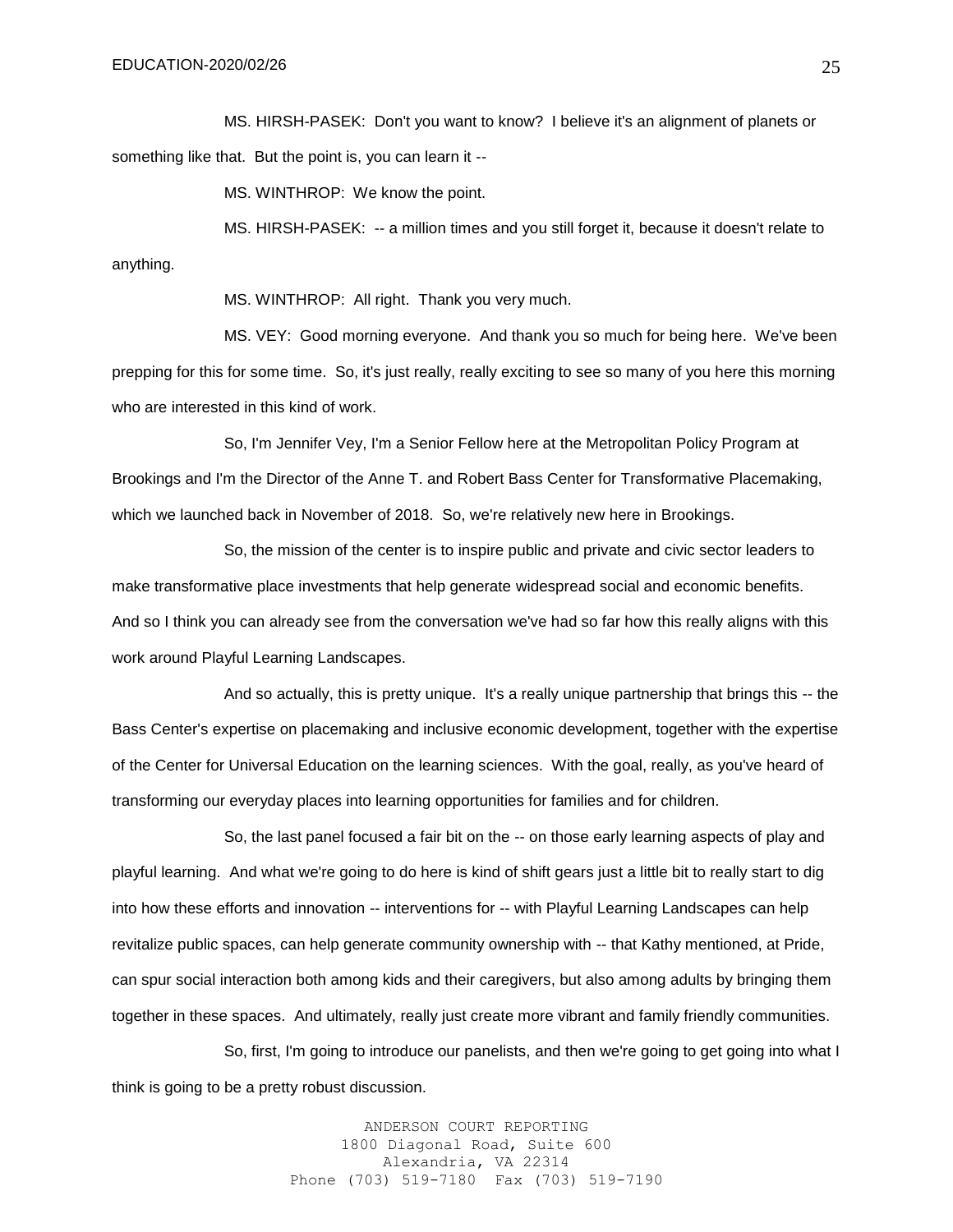So, I have here on my left Nidhi Gulati, who is a senior director for programs and projects at Project for Public Spaces in New York City. She is a trained architect and an urban researcher, who has been with PPS since about 2013. And in that capacity, and you'll get to hear a little bit more about this today, she's worked on more than 20 projects across the U.S. and abroad.

We have Elliot Weinbaum who's the program -- a Program Director at the William Penn Foundation, where he works with a team that supports efforts to improve teaching and learning from early childhood through high school. And William Penn, again is a supporter of QE and this event too. Thank you, Elliot.

And Sarah Siplak is the Director of the Playful Pittsburgh Collaborative, which is a group of organizations that are dedicated to advancing the importance of play in the lives of children, families and communities in the Pittsburgh region. And she and her husband are also in a band called Wreckids, which I wish that I could somehow weave that into this conversation here. So, if you could find a way to work it in please do so, because I'm dying to know and we'll might have to talk later.

All right. So, at the end of the presentation, of Helen's presentation, she quoted the Mayor Enrique Pena Llosa, of Bogota who said, children are kind of indicator species. if we build a successful city four children, we will have a successful city for all people.

So, I'm going to start with Sarah. Can you give us some examples of how the Playful Pittsburgh Collaborative is working to make Pittsburgh a successful city for children? And how might the ambitions of Playful Learning Landscapes really fit into that work that you're doing?

MS. SIPLAK: Absolutely. Thank you so much. And thank you for having us here from Pittsburgh. We're -- well specifically, I'm very excited to be learning about everything that's going on. And it's really going to help us moving forward thinking about how we do the work that we do.

So, the Playful Pittsburgh Collaborative has been around for around eight years. And it started really as kind of a brainchild between three entities, which I think speaks so much to this idea of placemaking and collaboration, hence the name the collaborative.

So, Trying Together which is actually where my work is housed, the work of the Playful Pittsburgh Collaborative is house is an early childhood advocacy organization. So, Cara Menlo who's our executive director, it was her conversation with the director of education at the Carnegie Museum of Art.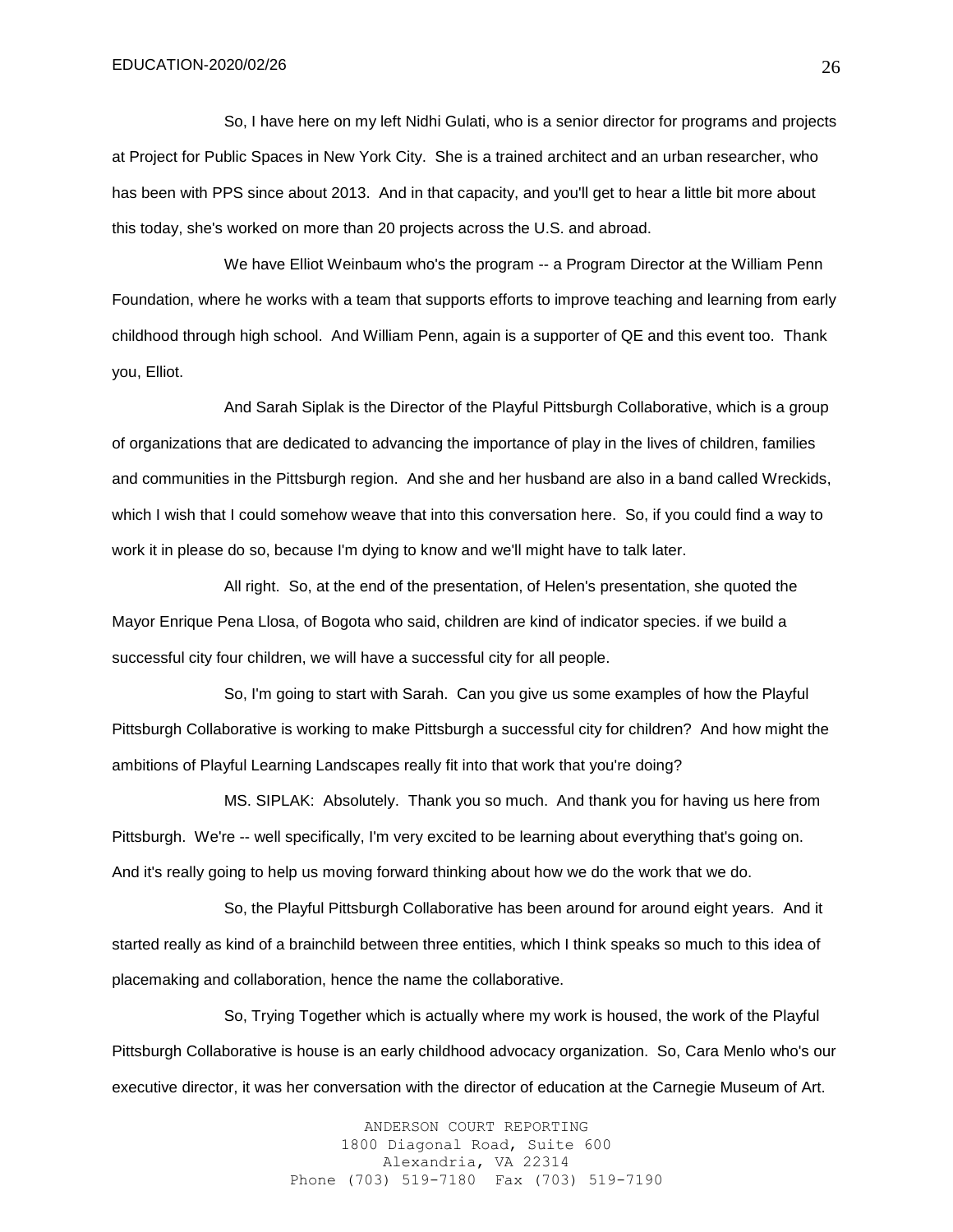And then the director of education at the Pittsburgh Parks Conservancy.

So, really these three entities who had their own buckets of work that they were doing, who came together, had this conversation around play through the work that they were doing. And this idea was born to kind of foster this idea of play within a community and how there are so many different organizations that have different work that they are doing and how they all really relate to play and how - and community building.

And so the organization has grown significantly over the years. We're up to about 20 - over 20 organizations that all do very -- varying degrees of work of -- within their communities. And so we come together to advocate for play, to really, our mission is really to raise awareness, to educate decision makers and to model and inspire. So, we really have done a lot of work in bringing communities together through an annual ultimate play day, which really came out of this idea of the ultimate block party.

How can we bring communities together and organizations that are already working within those communities on behalf of families and children. And have a day of play that focuses on why play is important and why caregiver child interaction is so important in the world of play.

And then we really the big project that I think ties so nicely into what we're talking about today is the concept of the Hazelwood Play trail. Hazelwood is a community in Pittsburgh that was identified as one neighborhood that was a play desert. And so when Kaboom came in, many years ago to talk about this -- or to actually implement putting playgrounds into I think it was 10 communities originally, but really the play collaborative came together and there was this mindset of how can we think about building community and play, so that doesn't have to be based specifically on building playgrounds. How can we build a community that is playful and that thinks about play along the way, and how we are - how our lives are shaped by play.

And so this concept is a work in progress. And it's something that we are hoping to learn more about as we move forward on how we can replicate this in other communities and help communities think about why play is important and how it can change how they view their own community and their own neighborhoods.

And so much of what was discussed on this first panel, really brought to mind the work that we've been doing in Hazelwood, including bringing in, I think he left, but the gentleman you asked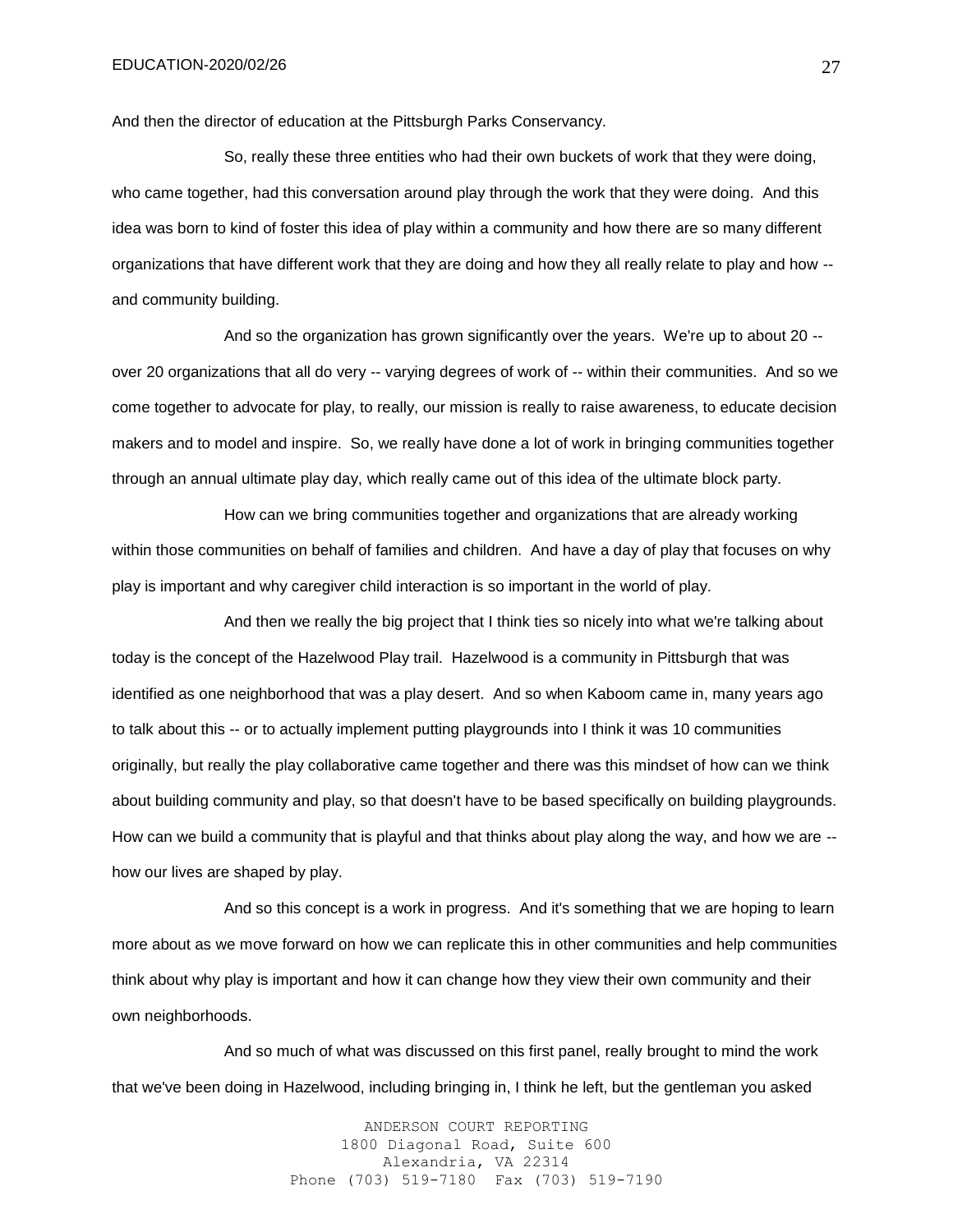about police officers. They have a chess program that they do, the Pittsburgh police. And so we've partnered with them to do different work in the community.

And so really this idea of how can we bring all these different entities together. Our -- the member organizations ranged from Age Friendly Greater Pittsburgh, which works with the aging population, All for All, which is an immigrant and refugee advocacy organization. They all are at the table at the play collaborative because they inherently understand why play is important, how play as a connector, and how it can build -- help to build community.

So, we are really looking at how can we build play through the existing organizations that are in our city in Pittsburgh, and really Playful Learning Landscapes opens up the door for us to think a little bit more about how we can learn from what is happening. What are the outcomes that are happening through the work that we're doing.

It's not something that we have had the resources to really do up to this point. And now we're starting to think about well, if we want to grow this, if we want this to grow and change we need to find partners out there who are already doing this work and can -- who can help us define this a little bit more.

MS. VEY: Great. All right, thanks so much, Sarah. That was really, really helpful. Elliot, we're going to move across the state. Can you talk about Philadelphia's efforts to create a more playful city and give some specific examples of some the projects that the William Penn Foundation has funded. And as you're thinking about this and understanding that both are important, to what extent are the projects that you've been involved in about play versus playful learning and what is that kind of spectrum look like?

MR. WEINBAUM: Sure. Yeah. Thanks, Jen. So, for us, this Playful Learning Initiative fits within a broader set of strategies, right. We are looking at supporting teachers, we are looking at supporting parents and other adult family members in a variety of ways.

And to John's point, ensuring that the resources are there to make the kinds of public investments that are needed in all of these spaces to support 2 goals in particular that the foundation has. One is kindergarten readiness and the other is third grade reading. So, for us, the learning, defined broadly to Kathy's point, kindergarten readiness, it includes vocabulary. It includes letter recognition, but

> ANDERSON COURT REPORTING 1800 Diagonal Road, Suite 600 Alexandria, VA 22314 Phone (703) 519-7180 Fax (703) 519-7190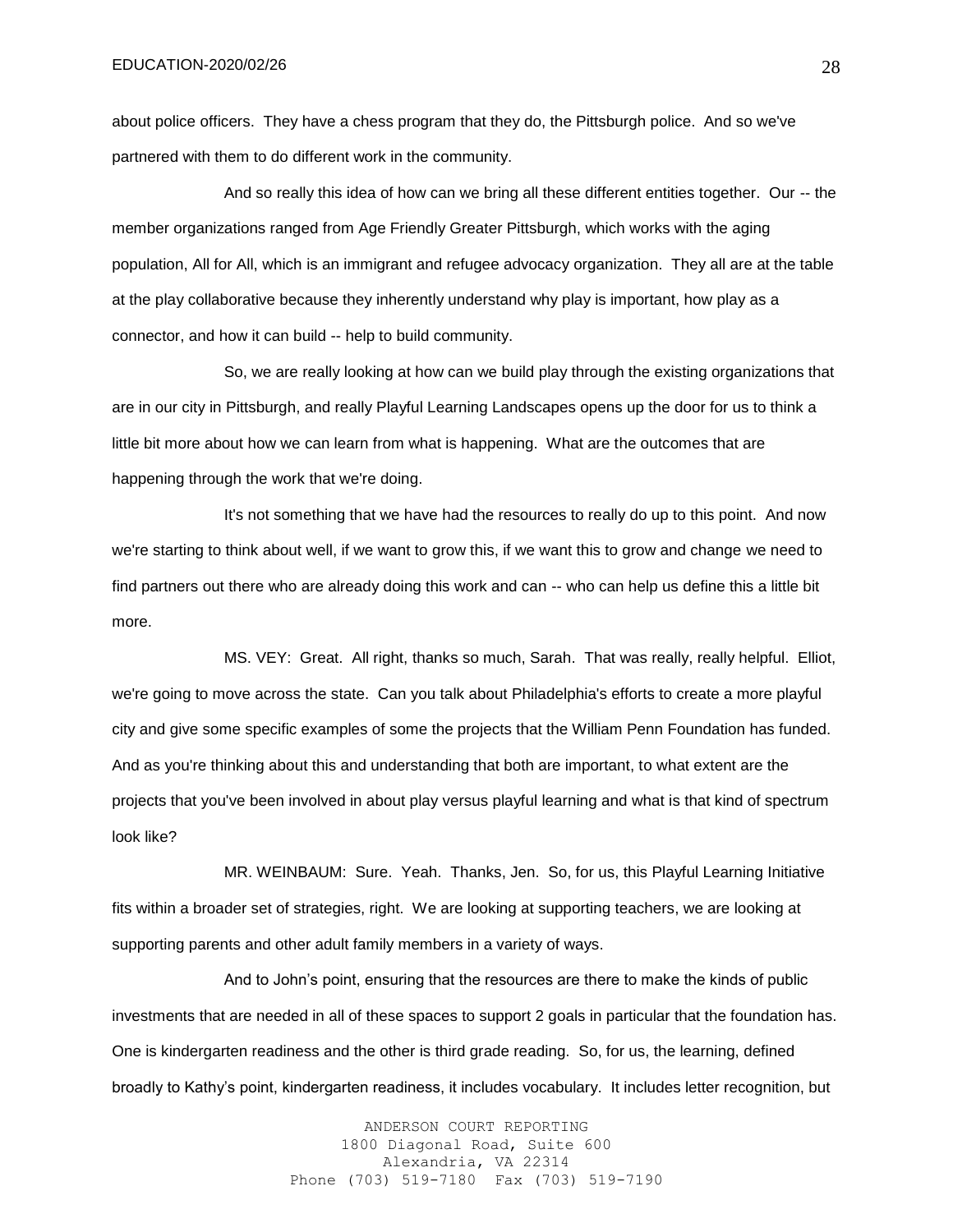it also includes what you want to call social, emotional skills, 21<sup>st</sup> century skills, the 6 C's, et cetera. So, we're constantly thinking about the role of playful learning in building those skills.

I would say the investments that we and the others in the City have been making fall into maybe 3 categories. They are the big infrastructure investments. You saw urban thinkscaping, a key example of that, some of the infrastructure that the library has been creating within branches. Those are large structural investments that really do stimulate and encourage the kinds of interaction that build the brain, build vocabulary, build a whole range of skills. So, that's one big category.

Another is a lighter touch, some of the signage you saw in supermarket speak and talk it up that exists in supermarkets, that exists in laundromats, that exists in public spaces. That's a lighter touch that also demonstrates or encourages the kinds of interaction that we know is necessary. The third is programing, animating public spaces with activities that are assessible to all and engage young children and often their families in learning opportunities that are fun, something that the city has called play streets, for example. Kathy referenced earlier hiring teenagers during the summer, closing streets and creating activities that have a basis in science and early learning is one example. Also, involve the Police Athletic League in that, in the earlier question along with free library branches, Boys and Girls Clubs and others to build the community around that playful work.

Recently, I learned from Lee-Jen Wei who is at Harvard and at Simple Interactions Institute this essential question right? How does this fill in the blank policy installation program practice help to encourage, enrich and empower human interaction around and with children? Right? So, that's sort of the guiding question for us in many of our investments. How do we encourage, enrich and empower that interaction that we know is so important for learning?

MS. VEY: Great. So you talked about activating public spaces, and certainly a project for public spaces has done a lot of that over the years, working in and importantly with communities and with neighborhoods across the globe on projects to re-imagine and re-invent public spaces with really a focus on improving physical and social and emotional and ecological health and well-being of communities. So, Nidhi, can you talk about how the community engagement piece is really central to your work and how that approach aligns with the mission and the values of Playful Learning Landscapes. MS. GULATI: Right. Absolutely. First of all, thank you, everyone. Talk about imposter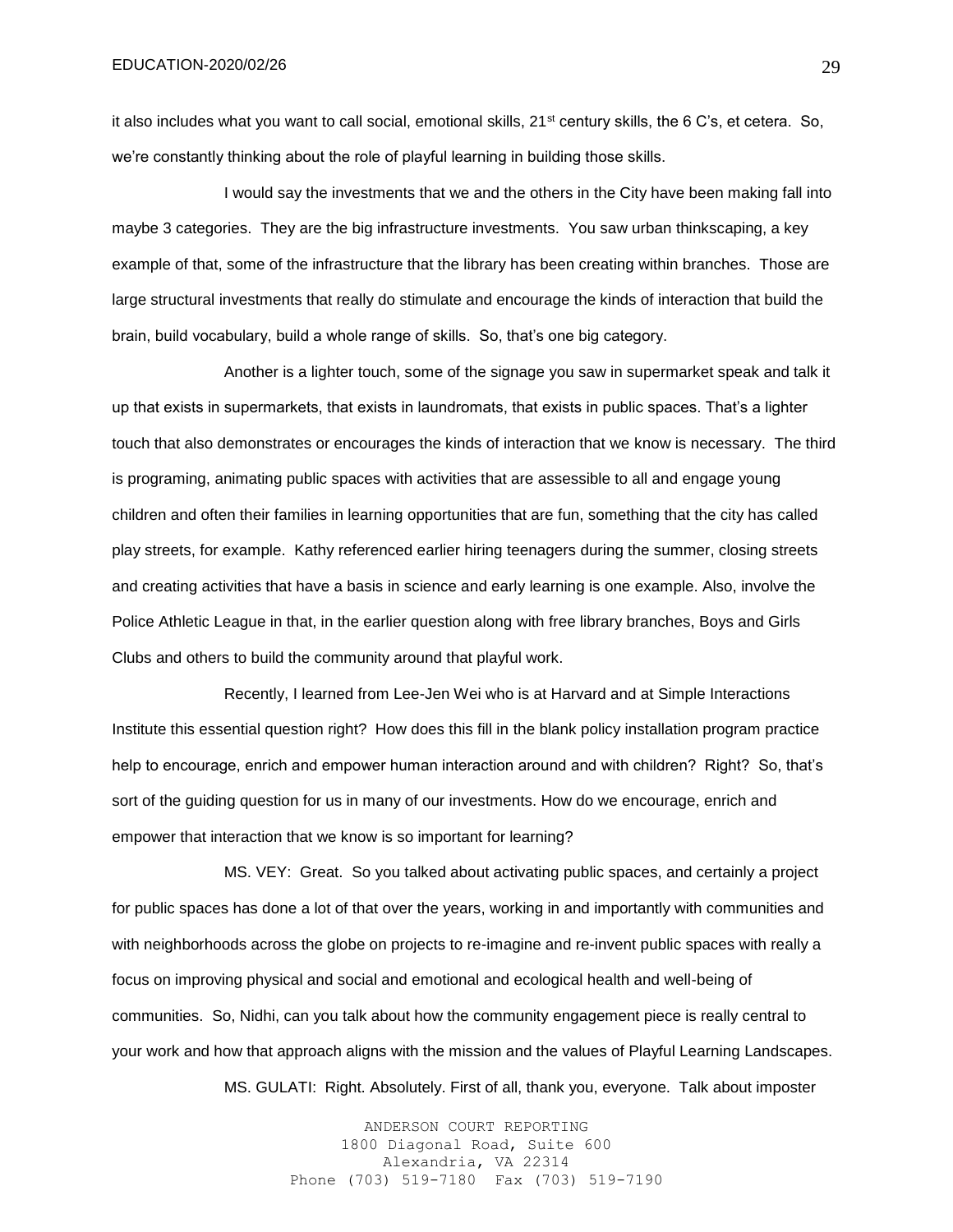syndrome. I'm going to take a second. For those of you who don't know Project for Public Spaces, we are a planning and design non-profit. We are based in New York City. We've been in existence for 43 years. As a non-profit, our mission is to create a world where every person has a say in how their public spaces are designed with a direct through line to how their community gets strengthened.

So, with that in mind, we believe very strongly that public spaces that are created with and for the communities' unique needs are in fact then unique and that they then lend themselves to tremendous benefits to the social, physical and economic sort of capital of the community. So, with that in mind, every project that we work on has a very strong community engagement component to it, because what better way to understand what is it that makes that community unique and what are their unique opportunities and challenges, then to go and ask that community and try to understand with them what it is that makes them unique. So, we try to do that through all the projects that we work on. We always modify our approach for community engagement, understanding the level of access that that community has, and the unique ways in which the community wants to be engaged because not everybody likes that sit-down meeting, not everybody likes to have a focus group or an interview and things like that. So, understanding the unique needs and access that people have to information, to community engagement and responding with the community engagement strategy that reflects those needs. The benefit of that, there are many, as you pointed out. We get public spaces that are unique. We get communities that are engaged. We get the opportunity to build stewardship and ownership from the very beginning. So, in alignment with Playful Learning Landscapes, that is the opportunity to kind of get the new young people and citizens of the world involved and get them really to be attached to that space, become stewards of the space, and things like that, but also at least from my personal point of view, I think we have a tremendous return in tolerance in the future. We are in 2020, where we have terrible inequities in the world; we have incredible divides. So how do we create those bridges between people from different walks of life? Public spaces give us really that common ground where those bridges can be built where tolerance can be built. The flip side of that is we could create a space that doesn't account for the community's unique needs. It can be as pretty as possible, as dynamic as possible, but it risks creating that other ring, who is it for? It risks creating distrust in our public processes associated with planning and it risks basically an atmosphere that is not for the community that's there. So, community engagement is

> ANDERSON COURT REPORTING 1800 Diagonal Road, Suite 600 Alexandria, VA 22314 Phone (703) 519-7180 Fax (703) 519-7190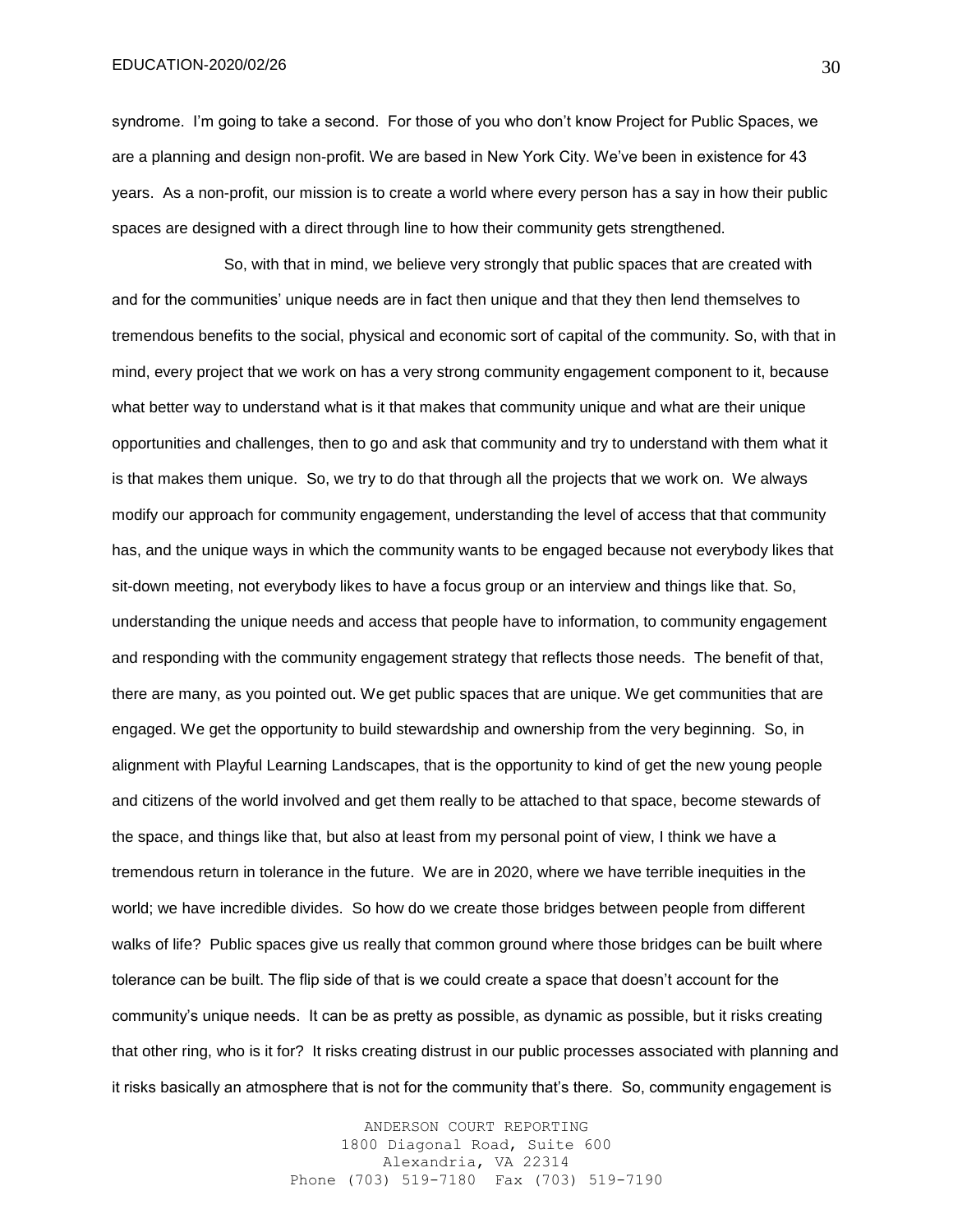very important to our work. We try to customize the approach as possible to get customized results. I see that very prominently aligned with Playful Learning Landscapes because our world is getting more urban. The number of kids growing up in cities is going to be more and more. So, that just basically means in percentages, the percentage of the community that is going to be children and their caregivers is going to be larger. We will not be able to design public spaces with the community by kind of leaving out a third or more of that community. So, I'm very excited.

MS. VEY: Great. Thanks. So, Sarah, at the end of your comments, you started to raise a little bit the issue around measurement and outcomes and I want to pivot to really delve into that a little bit. It certainly came up in some of the questions at the end too that if we want to be able to scale some of this work, we want to be able to prove that it works, and I think works in many, many different ways. So, as you heard from Helen and you heard on the last panel, we know something about the evidence from the installations and the efforts to date around caregiver interaction, around work spoken in terms of stem and literacy and vocabulary, but we probably know a little bit less around those neighborhood level impacts, those community level impacts. So, maybe start with Elliott and then pass it on to Nidhi and Sarah. How can we really go about measuring those neighborhood level impacts? What should we be measuring? What's most important? Issues around crime came up or stress came up. Valuation and spaces, all sorts of things that we can be measuring. What's most appropriate to be measuring and how do we do so in a way that really shows that beyond just the learning aspects, there's a whole other range of important outcomes that can come out of this work?

MR. WEINBAUM: Yeah, I would say we have been mostly focused on the change in that adult child interaction. That has been the outcome goal, if you will, of much of this work. The evaluation that has happened at the site level has been very compelling. The increases in both quantity and quality of interaction variation of broader vocabulary, the kinds of collaboration and critical thinking that you want to see in interaction has been evident and documented at the sites. I think there is a question about the, you could call it durability or transferability of those behaviors into other settings. That's also part of our goal. Not that it only happens at Urban Thinkscape or in the supermarket when prompted by the sign, but that it happens also when children and their caretakers go home or they're in other places in their communities when infrastructure or programming don't exist. I think we need to know a bit more about

> ANDERSON COURT REPORTING 1800 Diagonal Road, Suite 600 Alexandria, VA 22314 Phone (703) 519-7180 Fax (703) 519-7190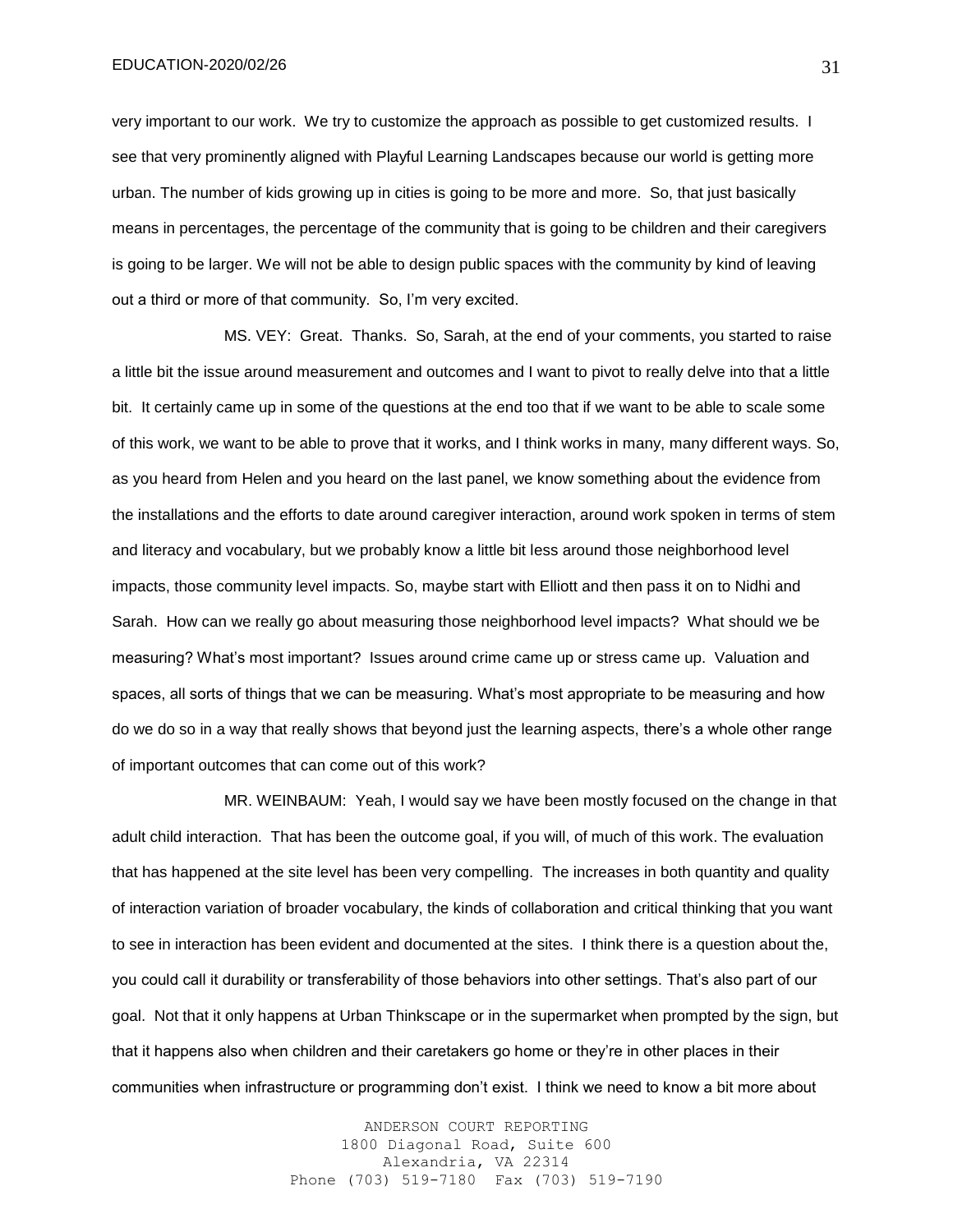that first. So, that's another frontier in research that's worthy of investigation, this question of transferability.

The question of neighborhood effects is another sort of frontier that we're trying to advance. Challenging for two reasons. I think that one is we don't yet have neighborhoods that have sufficient density, as Kathy mentioned, of opportunities so that families are meeting these things in lots of places and in sufficient number that you would expect to see big change at the neighborhood level. So, that's one change. The other is it's difficult to measure behavior change anyway on a broad level, and particular behaviors you're looking for to happen in the home, for example, right to that question to the degree to which this transfers into the home. So, those are some challenges in doing this, but I think there are also some emerging opportunities. We're in conversation currently, for example, with a number of community groups who are really interested in creating multiple opportunities within their small neighborhoods to create that kind of density of experience. So evaluating that is one.

Kaboom is in the process of doing a Playful Learning challenge in Philadelphia and will create somewhere between 15 and 20 installations in neighborhoods around the city. There is the possibility that those exist in sufficient density as well to begin to measure neighborhood effects. Finally, we're looking at creating a city-wide survey of adult child interactions with the hopes that it will be able to drill down deeply enough at the neighborhood level to understand and examine relationships between the patterns in adult child interactions and the other investments that have been made in infrastructure other Playful Learning Opportunities by neighborhood or community. So, I think some work to come on all of that, but it hasn't happened yet.

MS. VEY: Nidhi, so, of course, Project for Public Spaces does a lot of work in those spaces and presumably, tries to focus on how do we know what all these varying efforts, knowing they very significantly across plays, how do we know they're working? What works best? How can you take some of those learnings and transfer that into the Playful Learning landscapes kind of efforts to understand the extent to which they're having these neighborhood level impacts?

MS. GULATI: Right. So, I will go to our kind of typical project for public spaces approach to that, is that we look to combine the qualitative data with the quantitative data. So, like, really thinking about in a narrative way, in a story telling manner, what are some of the qualitative benefits that people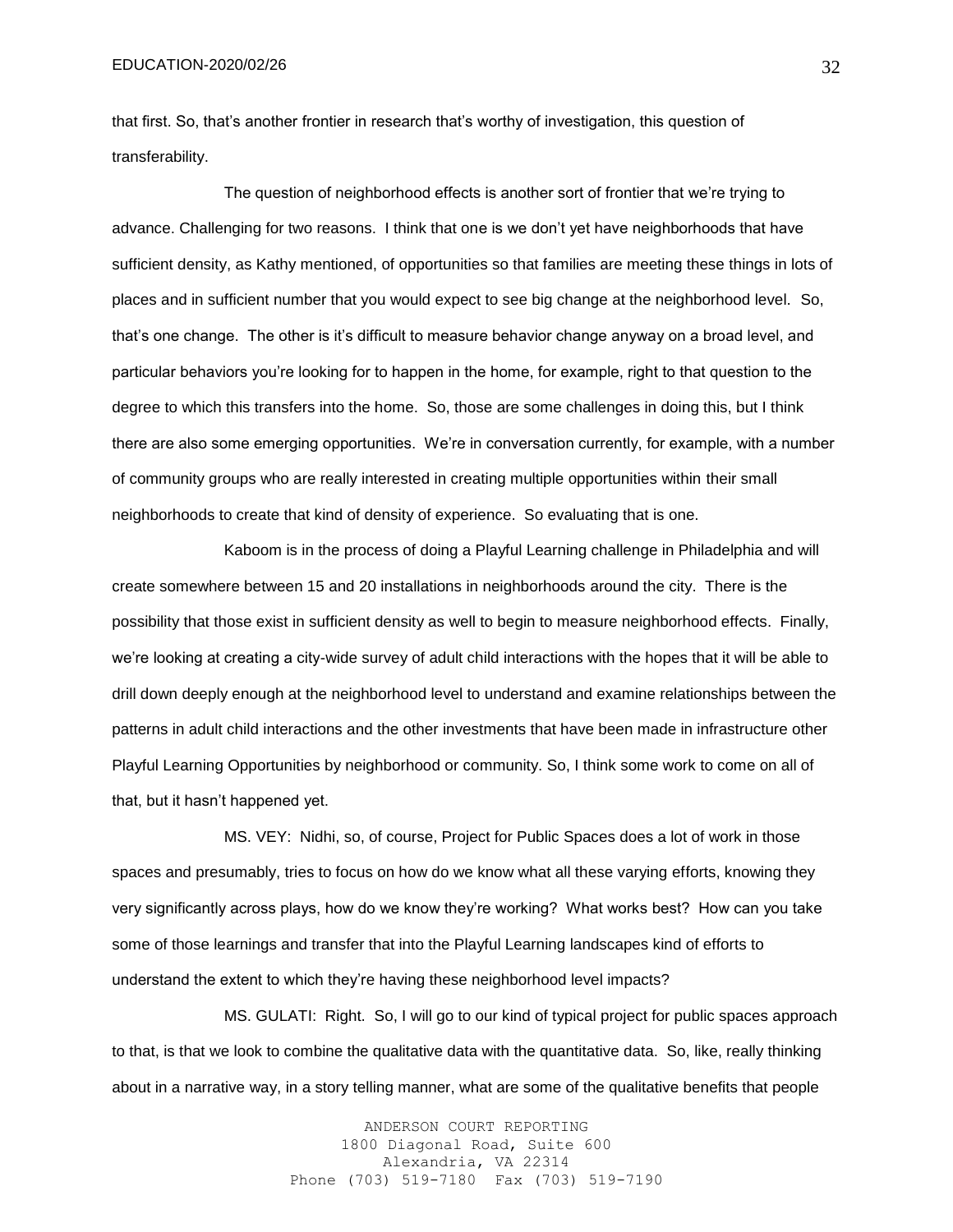may be having that we may still be struggling to measure and quantify because matrixes are being developed, but as we do, let's look to some of the more qualitative benefits. Then thinking about learning beyond the typical learning outcomes that people anticipate. So, like thinking about community benefits, social benefits, social cognition, cultural cognition, just being how do you measure that kids that are growing up around these environments are not othering other people based on differences and like seeing the world more as a cohesive, diverse landscape. So, really tuning into those social indicators, really tuning into those community indicators is where I would hope to go, and again, we're in a roomful of people who understand matrixes and looking for evidence for other stuff, I'm sure we'll be able to get to some of those matrixes as well, but I would, like I said, like to go beyond learning and go beyond kids, especially focusing on caregivers, how their social indicators and their community life and their kind of achievements as they continue to grow as parents themselves, looking into those matrixes as well.

MS. VEY: Great. Is there anything to add on this issue of measurement and outcomes?

MS. SIPLAK: You know, as you both were thinking, it made me think of how, you know, I mentioned how we haven't really done the research or analysis behind measuring the outcomes. However, in doing this work on the ground, there is a very noticeable outcome which is pride of ownership, joy in playing, and this is something that we have 100 percent noticed through the work that we've done without doing any research behind it or having anyone sit there to measure what's happening. In interacting with the community members in Hazelwood where we're doing this work, there has been a significant shift. One of the play stops that we helped to create was Dylamato's Market is this small local grocery store. There is another term in communities called a food desert. Hazelwood did not have a grocery store. Anyway, there is a small grocery store. We did a play installation. I didn't personally, but we helped put a play installation on the front of the building. In speaking with Diane, the business owner, she said it has just brought so much joy to me and to our community members. They're playing with these. I'm happy to tell you more about it. Magnetic fruit that goes on the design on the front of the building, it's encouraging interaction between the caregivers and the people who are coming to shop in the grocery store. They're playing as they come in.

Even in one of the green spaces that we helped to convert from a vacant lot to a play space for teens, it was vandalized very early on, right after we had a bunch of plantings put in. Within a week, a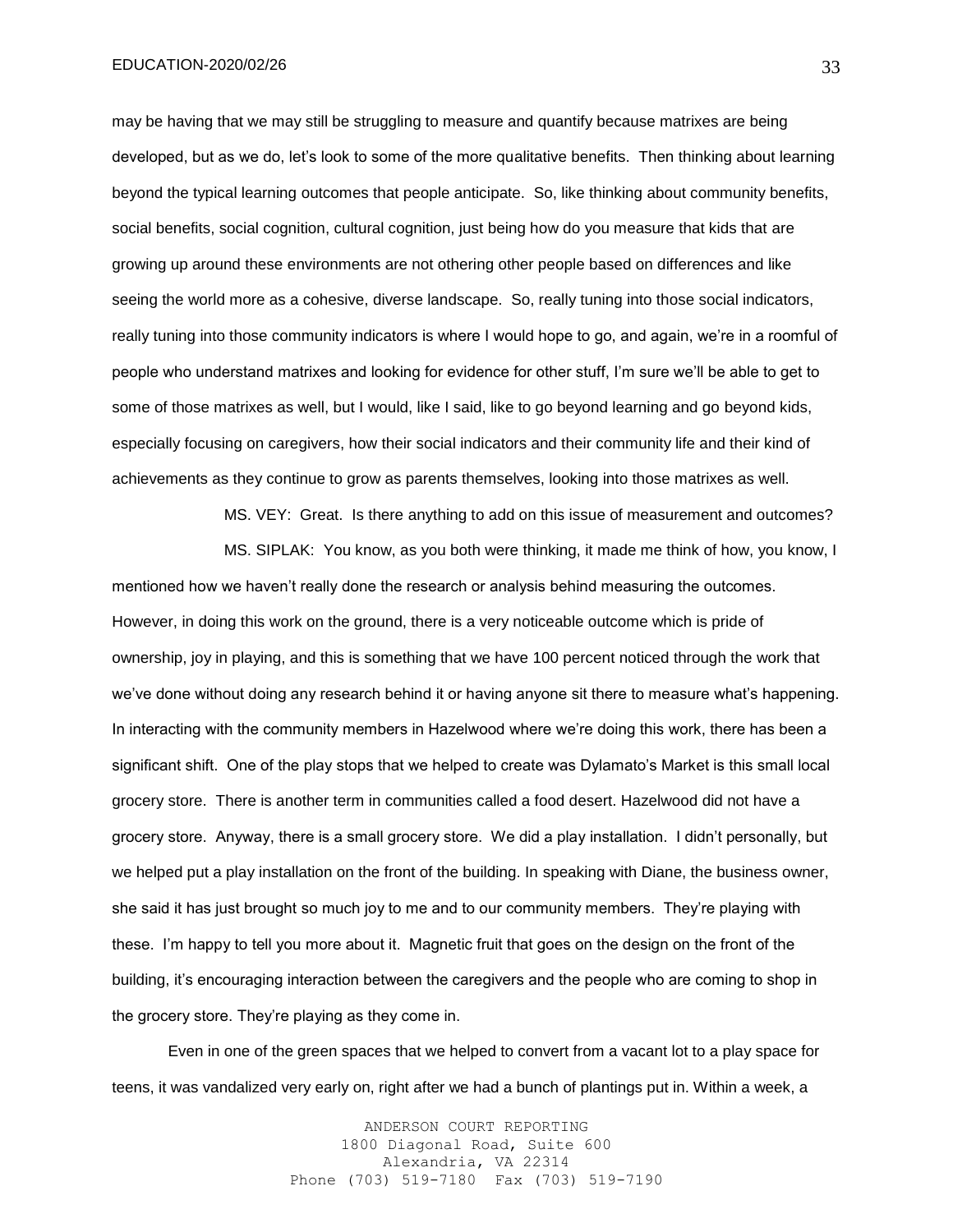bunch of kids came in, ripped all the plants out and were playing football with it. It broke my heart. However, the community really stepped up. It brought me to tears to think about how they took ownership of this space because it was in their community. They collected the plants for me. We were able to put them all back in the ground. They're still, hopefully, living, fingers crossed, but it really showed to me that there is buy-in from the community because this is doing something for them and for the community. They feel ownership for it. They helped design it. They helped build it and they are using it. For me, that is a measurable outcome, even though there hasn't been any documentation necessarily of it. It's more just an interacting.

MS. GULATI: I would like to add that in addition to creative storytelling, also leaning to social media and the internet where possible, keeping in mind that not everybody has access to the accounts and things like that, but wherever possible, trying to capture what people are already putting out there. They're giving them that Instagram moment or whatever, and then looking to those sort of softer measures as well, evidence wherever possible to kind of cohesively create a much stronger narrative and a better story.

MR. WEINBAUM: If I could just add one more thing, as we get smarter about this, the installations of the programming are really increasingly designed with specific learning outcomes in mind. Right? So, if it's an art focus or a science focus, either activity or installation, we're able to look at the extent to which children have assimilated those concepts after experiencing that installation or program. Increasingly, we have work being done in partnership with elementary schools, so that the playgrounds that are being redesigned or rebuilt outside that school are being designed to complement specific learning objectives of the schools. So, we will be watching to see whether those learning outcomes that are being measured at the school are improving at a higher rate thanks to the investment in these playful learning spaces that are being created. So, not necessarily the neighborhood level yet, but at least at an institutional level.

MS. VEY: So, as we, at Brookings are thinking about we'll be really focused on building these networks and scaling this work, but we also know that it's not easy. I think everybody here is enthusiastic about this idea. We know something about how it works and we think it probably should be in more places and be adopted more widely, but there are challenges. Sarah, when we talked a few days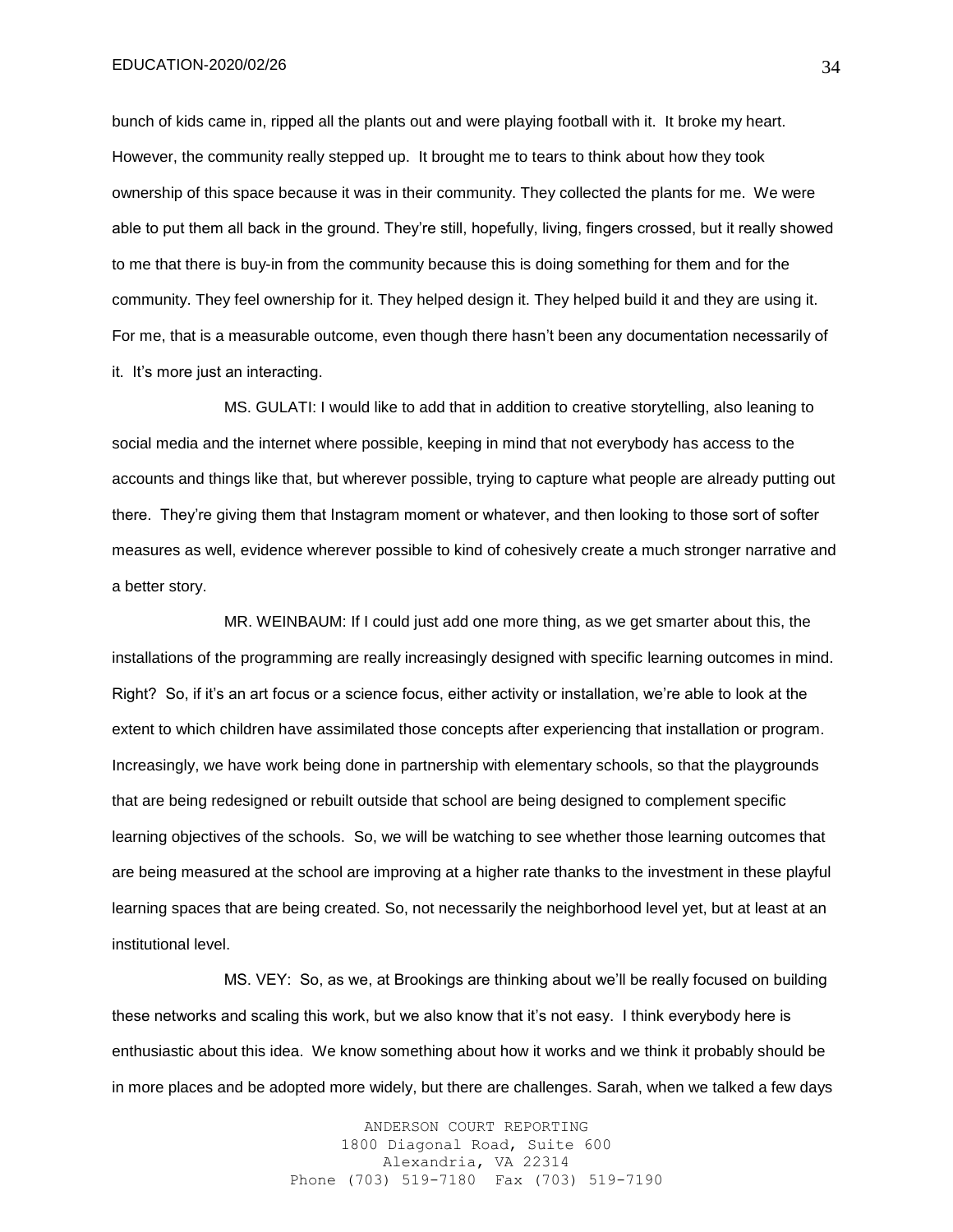ago prior to the panel, you raised some of this in your comments, saying, yeah, it's been a bit of a long road on some of these projects. Can you tell us sort of more about those challenges and what you found some of the barriers have been and how you have overcome them?

MS. SIPLAK: Sure. Absolutely. Actually this brings to mind a conversation that Nidhi and I were having earlier about the timeline for making this change. I think you said it's 10 to 15 years oftentimes to see change come about. I think the work of the play collaborative has been around for a long time.

Really pushing forward the effort of the Hazelwood play trail, while the idea is much older, the actual work really began about 2 years ago. So, one of the big projects that we had undertaken was to convert this vacant lot, which was called a tot lot. It was a small playground built in the 30's, decommissioned and was an abandoned parking lot for a couple of decades. So, we had early on these conversations with City Planning and the Department of Public Works and the City of Pittsburgh about how to transform these spaces and there was sort of this handshake agreement about what was going to happen with this City owned property. So, we worked with a bunch of teens in the community to design it and brought in a design firm to actually do the design work. In my mind, I stepped in this role and said, this is great. We've got the design drawings up. We have the agreement from the City. We're going to go ahead and move forward and turn this into a really beautiful event space. What happened was at the City level, there were some changes in the structure of the government in that DPW, the Department of Public Works was split into the Department of Public Works and the Department of Mobility and Infrastructure. I have no background in any of this. I am an on the ground, do the programming kind of person, and I stepped in. We had conversations about okay, we need to raise the surface of the parking lot and reasphalt it. Now, that doesn't fall under DPW. That falls under DMI. So, it started this whole other conversation with another director and with a new entity that I had not had any interaction with who were not aware of this program. So, it was a really interesting learning curve that sometimes these things take time. It was very frustrating from my level. I was going to community meetings and talking about what was going to be happening and just kept hitting red tape after red tape, but I did find if you just keep going forward and you just keep talking to people, it can get done, but often, especially with some of the continuing work that we've done along the play trail, it is finding the spaces to do the work and then

> ANDERSON COURT REPORTING 1800 Diagonal Road, Suite 600 Alexandria, VA 22314 Phone (703) 519-7180 Fax (703) 519-7190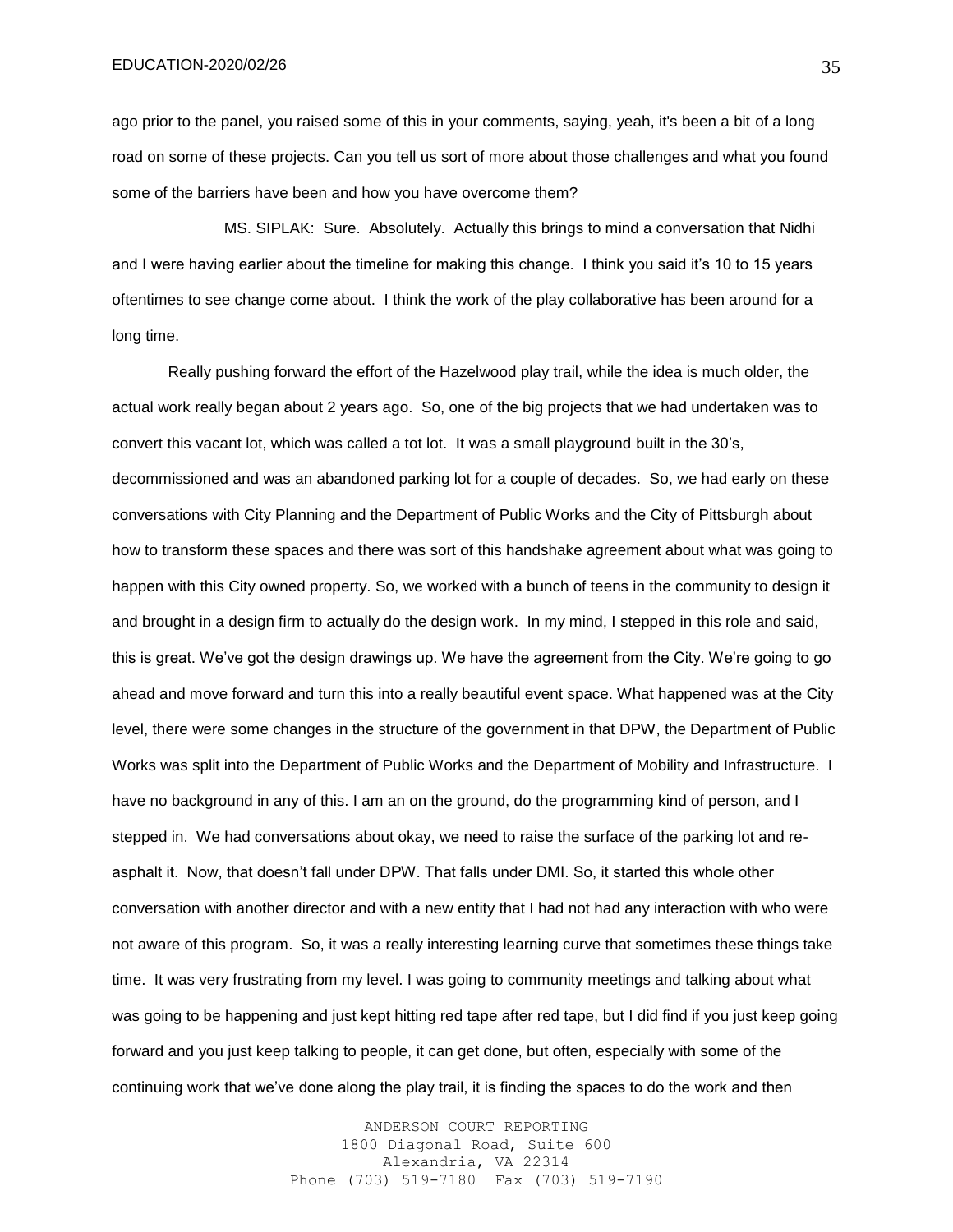understanding what needs to be put in place for sustainability. So, the example that I gave of the grocery store, the woman who owns the market, it's not her building. So, while she agreed to do the programing or have the installation put up, we had to then approach the building owner and talk to him about what we were going to do with the space. A couple of the other locations that we had chosen with the community, it turned out that they did not own the space themselves and they could not make that decision. So, while we wanted to be putting play along the way installations in the public realm, I got very gung-ho about bus stops and things like that. Those are things that you –- there are barriers that are in place for a good reason. I mean, when you are putting art out in the public realm, you have to be wary of what that art is saying and how that is going to effect people, but I think for us one of the biggest challenges was really understanding how to reach out to the right entities to make the correct connections in order to make the work happen. Then the other thing is this idea of ownership, of the public feeling ownership. So, if something does happen, if there is vandalism that is occurring, that they are letting you know and that there are steps that are in place that help overcome that and work with that. I really have found that involving the community has made all of the difference because they want that space to be successful.

MS. VEY: So, you raised a lot of issues there around working with public entities and turn over staff, working with different agencies at different points of the process. You raised issues around ownership. When we talk about installation in the public round, particularly, they are often going to be in public spaces or non-public spaces that are owned by somebody else. How do you deal with that? Then you talk about other issues around ownership, which is partly around community ownership and maintenance over time. So, Elliot and Nidhi, in your own work, have you run into similar barriers and how have you dealt with them?

MS. GULATI: I'll go first. Always, barriers, obviously. Public spaces, there are like a bajillion entities that own all the small pieces of the things. In the work that we do, we try to really hit hard on the point that let's first define who the community is and who the priority audiences in that community are, priority obviously given to the more vulnerable, the more priority audience that becomes. For children, children in marginalized communities, children in low income communities, they kind of fit at the top of that priority audience. Really understanding whose life it is that needs to be transformed with them is the first order of business. Once that community is defined, to kind of get to the vision of change, like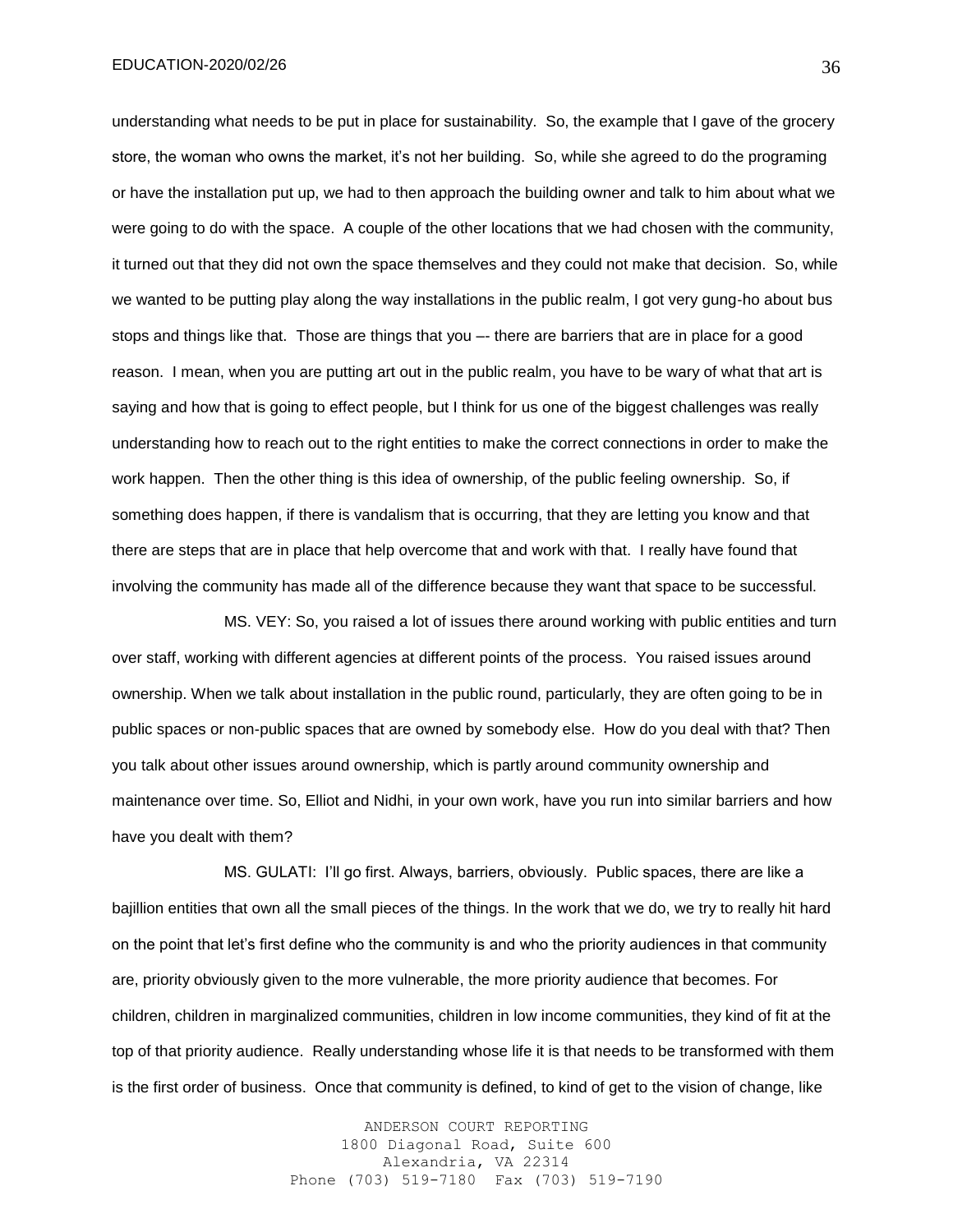starting to visualize change. By having a vision, it helps you be an advocate, because advocacy, by God, is hard and it takes a while. Arming yourself with that vision and that can be used as an advocacy tool, but also visions are more flexible than physical designs and things. So, continuing to lean into that flexibility and then looking for allies in the private and the public realm all at the same time because I know that our public entities are a little bit trapped in their silos and we are slowly getting out of that, but looking at unlikely allies in the public and private realm, and also understanding that social innovation really will happen at the intersection of the three sectors, the public, the private and the for purpose sector which many of us are a part of. So, continuing to think about how can we overlay all those three sectors together would be what would help us, and that is what has helped places, but again, it does take a while. It does take a lot of silo busting, but keeping in mind that priority audience, that vision that they had, and staying flexible and involved with that missions is what has allowed our communities, not us, because again, our communities do the work, has allowed them to be able to make the change.

MS. VEY: And, Elliot, I want to put a final point on something that you just said. When we talk about public, private, civic sectors, you know part of this is getting them bought in and bought into that vision so that they will be more supportive and hopefully erecting fewer barriers in the process. So, this whole idea about Playful Learning Landscapes is this fusion, right, between learning and play and public spaces. So, Elliot, to what extent have you found that that fusion, particularly that integration of the learning into play where maybe it's harder to get the environments of limited resources, if it's harder to get that support over play alone, how much of that infusion of the learning really helped get more buy-in, more traction among Philadelphia leaders where you can get some of these projects done.

MR. WEINBAUM: I think that the integration, the intersectionality of that has been essential to the traction that it's gotten, the momentum it's gotten in Philadelphia, because in some ways it's attached itself to other efforts that already have momentum. I think that's a key. So, we have a local campaign for grade level reading and I know later Ralph Smith will talk a little bit about that. We call it Read by Fourth in Philadelphia. It's all about engaging adults and children in order to increase reading proficiency. As they think about opportunities to do that, playful learning, the learning piece, fits right in with that larger effort that's already involving 100 organizations across the city. So, this layered on top of that has given it great momentum. Similarly, as communities think about revitalizing and restoring play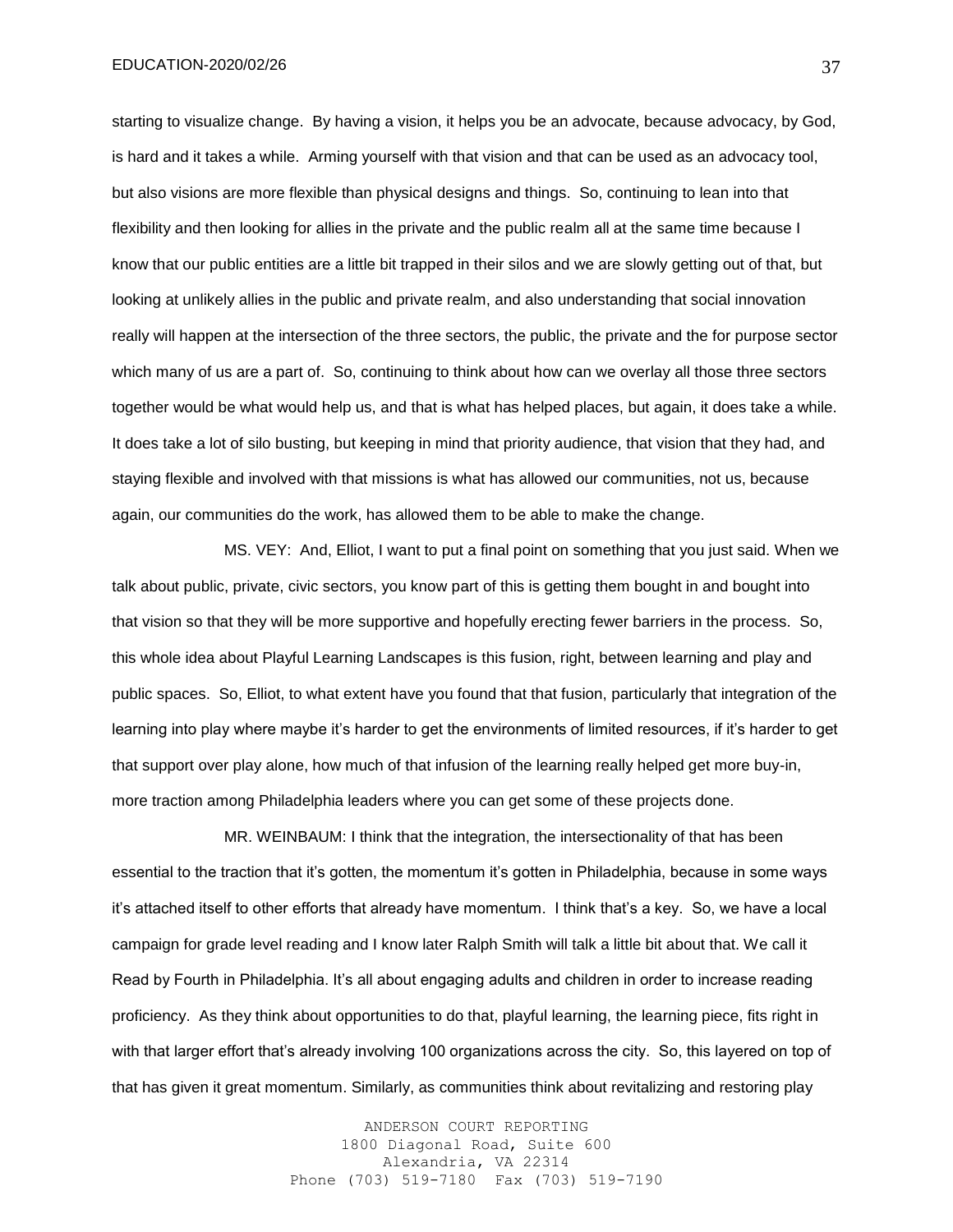opportunities for kids, which is an area that has suffered from terrible underinvestment for decades in Philadelphia, they are really looking to maximize the benefits that kids can get from those new investments that are coming in. So, the new play spaces, yes, it can be fun for kids. Yes, it can give them physical exercise and opportunity. It can also build their early learning skills. Communities get that. Neighborhood groups understand that this is an added advantage for a minimal initial investment that can be offered to their children and they have really embraced it. We like to use super simple examples. If you want a sliding board and there's going to be a ladder, put numbers next to each of those steps or put colors on each of those steps, and you spark conversation among children or between children and adults that would not have happened otherwise if those very small subtle prompts weren't incorporated into the design. So, sharing that with community groups with city leaders has been really key. Look, it's no secret that early language and early literacy is a huge challenge in our cities and in Philadelphia that's definitely true. So, anything that can be done to move that needle forward while also meeting the other needs of community members and residents has been really embraces.

MS. VEY: This has really been great and we want to make sure that we leave some time for all of you to ask questions of our panel. So, Karen has the mic. Anyone? Point. We're going to start here.

MR. WILLIAMS: Thank you. Jerry Williams on the reimagination program. A quick question on the measurement. Have you done any measurement on the impact on the adults learning? We heard about the impact on the kids. What about the impact on the parents or the others involved in the learning process?

MR. WEINBAUM: I would just say that some of the evaluation work that we've done has included both observation rates change in adult behavior. So, that's sort of the best demonstration of adult learning. In some ways, it's the way they're interacting with their children. We've also done qualitative and survey work following some of the experiences, both programmatic and installation where the adults have shared their takeaways from that experience. So, that's some of the evidence that we have immerging from this work.

MS. VEY: We're going to do a couple at once. Let's see. We'll go here and then right behind. We'll go down the line on this side of the room.

> ANDERSON COURT REPORTING 1800 Diagonal Road, Suite 600 Alexandria, VA 22314 Phone (703) 519-7180 Fax (703) 519-7190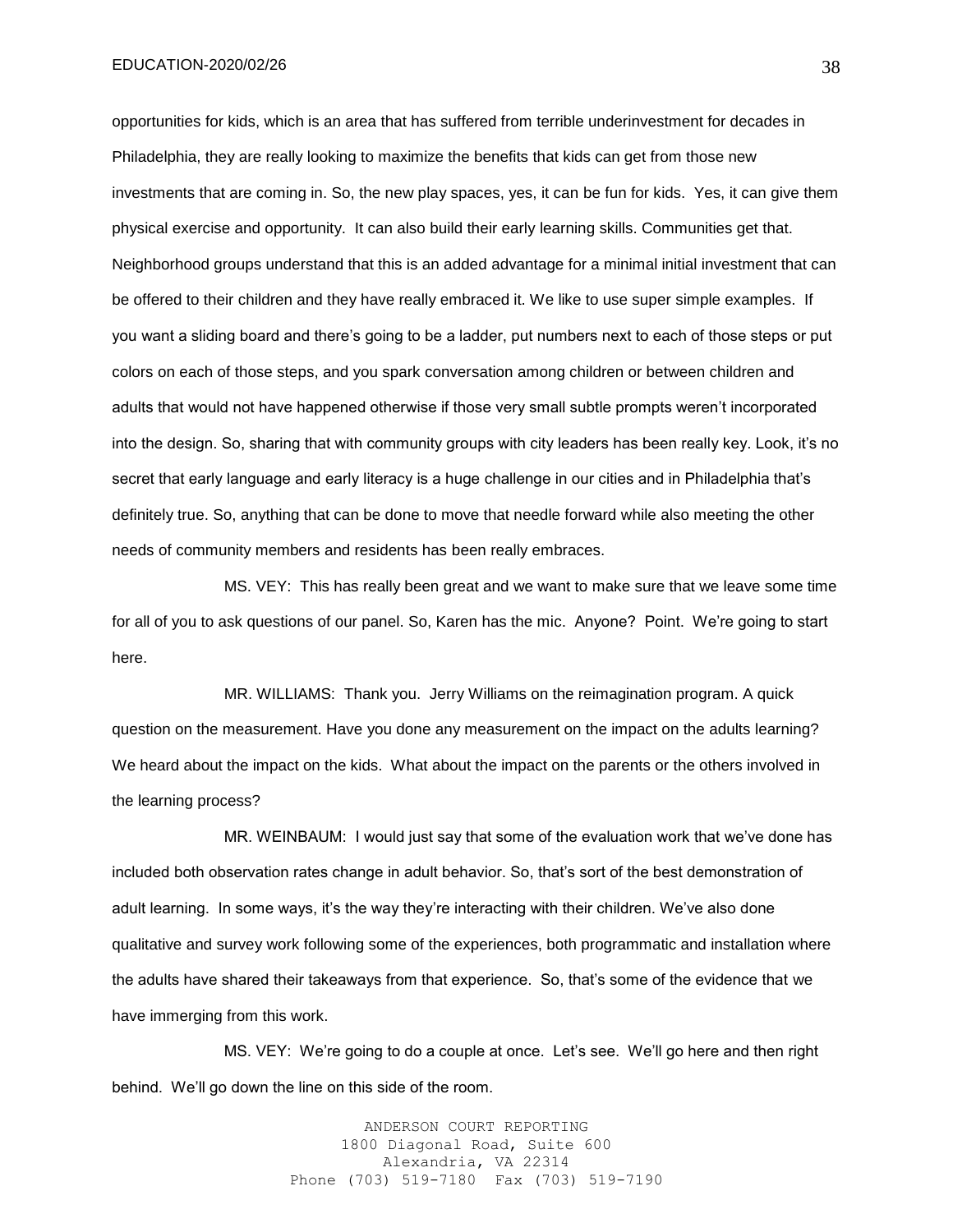SPEAKER: Thanks. Hi, I'm (inaudible) from Designing Cities Initiative. We've been working on a program called City For Kids and really looking at cities for the play space perspective of how do you design cities that work for children and caregivers, not only from safety but also from education. I know Kathy was a part of our advisory board and the publication that we just did. One of the challenges that we're facing now as we're really implementing some of these designs is that the data that we've been collecting and the measurement is very play spaced, whereas what you're really looking at in fact is the larger conversation. I'm curious if anyone here in the audience has any guidance or is running into similar issues when you're looking at a place and you're talking about social interactions taking place in a particular plaza or a public space, how does that relate to childhood development implement on a greater impact. If anyone can make that connection, please find me. I'm looking for answers here.

MS. VEY: Play space versus wider impacts.

SPEAKER: Hi. I'm (inaudible) from the SO Association of Children's Museums. We have your answers but representing more than 300 children's museums in a field that has been building these spaces for 120 years, and the talk about scale and this environment. There has been a lot of talk about relationship building, but I'm very interested in a very practical, any trends that people are aware of in practical matters around. Some of these challenges are also about codes and approvals for building codes and permitting. These are the kinds of things that our built environment struggle with all the time. Are you a playground? Are you a public open space? Is a water feature a pool? Those are very specific conversations that are not child centered. So, I'm interested in conversations about how you make those conversations with your local officials child centered with these developments and to promote scale.

MS. VEY: Scaling and barriers around just codes and other practical matters. We'll take 1 more over here and then I'll turn it back over to the panel.

MR. BLOOM: Hello. I'm Tony Bloom with USAID. I'm curious where technology plays a role in this. I mean, I think of kids being isolated and you don't want that, but I also think about the crazy with Pokémon Go that got my kids out in the community. I'm just curious if you've seen appropriate uses of technology that weave its way within the Playful Learning Landscape vision that you have.

MS. VEY: Great.

MS. SIPLAK: So, I'll start. In terms of the codes and the mandates and planning manuals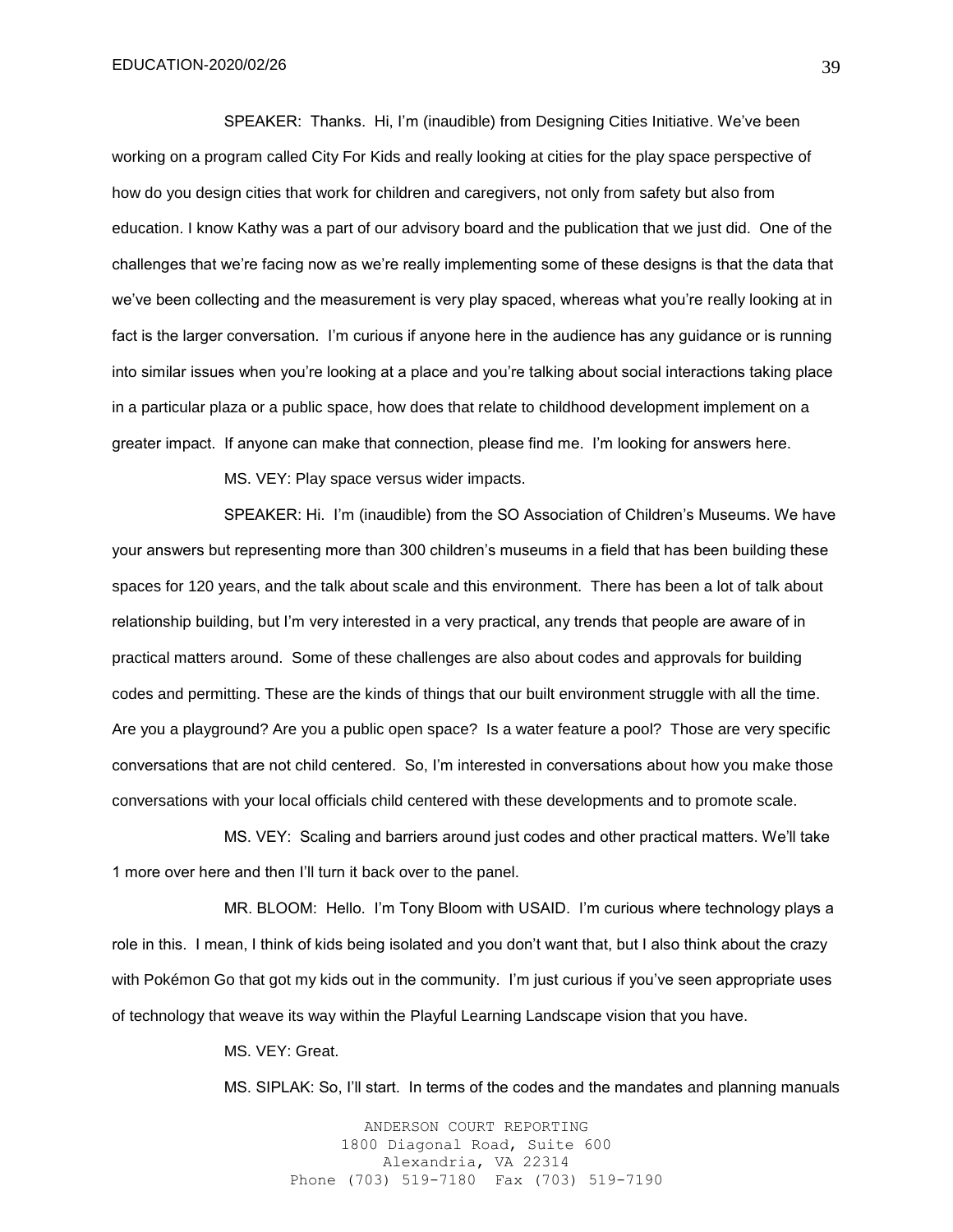and zoning, this is more a call out to all the advocates in the room and others who might be listening on our Twitter Wirtz. We need to be breaking down a lot of those barriers thinking about again how our civic agencies work and how they can be reformed is a cause that we all should be putting our weight behind. I personally getting more and more engaged in that. We need fewer agencies, but we do need an agency for public space that can kind of really talk about the priority audience that can act as a central body that brings a lot of the different agencies together. We've had these silos for far too long and in a time where in some ways conversation has become easy, in other ways, segmented, we need to be thinking about agencies that can actually allow for that seamless thinking just like seamlessly we experience the public realm. So kind of mimicking how we experience the public realm, our agency should be similar to that.

Another advocacy push – once again, I have the mic. So, I'll tell the world this is what we need to do, changing the perception of childhood wellbeing and like really decoupling that from the playground, because thinking about how do we create the interaction and joy that kids experience at the playground? How do we create that everywhere else in the city that they need to be? My mind immediately goes to kids being strapped in car seats and sitting behind. Until they get to that playground, not experiencing any joy or movement. How do we kind of change that perception and then how do we make the City play for adults? So, play for adults and interaction for kids everywhere else. About technology, I think my answer would be how do we make technology more communal. So, things that you can experience together instead of on a singular device, interactive larger screens that require more than one person to lay almost. That's kind of where we should be thinking about because one of the reasons that kids are so attached to their devices and the screens, there is nothing else to look at. So, how do we create that leverage technology for communal benefit and interaction hopefully, interaction with people who are slightly different from us.

MS. VEY: Yeah, get the adults out of their screens as well.

MS. GULATI: I want to add to the scalability and the overcoming the boundaries, the barriers that are in place. So, something that we have noticed is really getting in touch with your local council people, for one, has really been helpful for us, especially in Hazelwood. They can help push forth initiatives on your behalf. Really, it's about making those correct connections. Myself and a co-worker oversee a recess advocacy team and we look at recess policy on the one hand but also just recess in

> ANDERSON COURT REPORTING 1800 Diagonal Road, Suite 600 Alexandria, VA 22314 Phone (703) 519-7180 Fax (703) 519-7190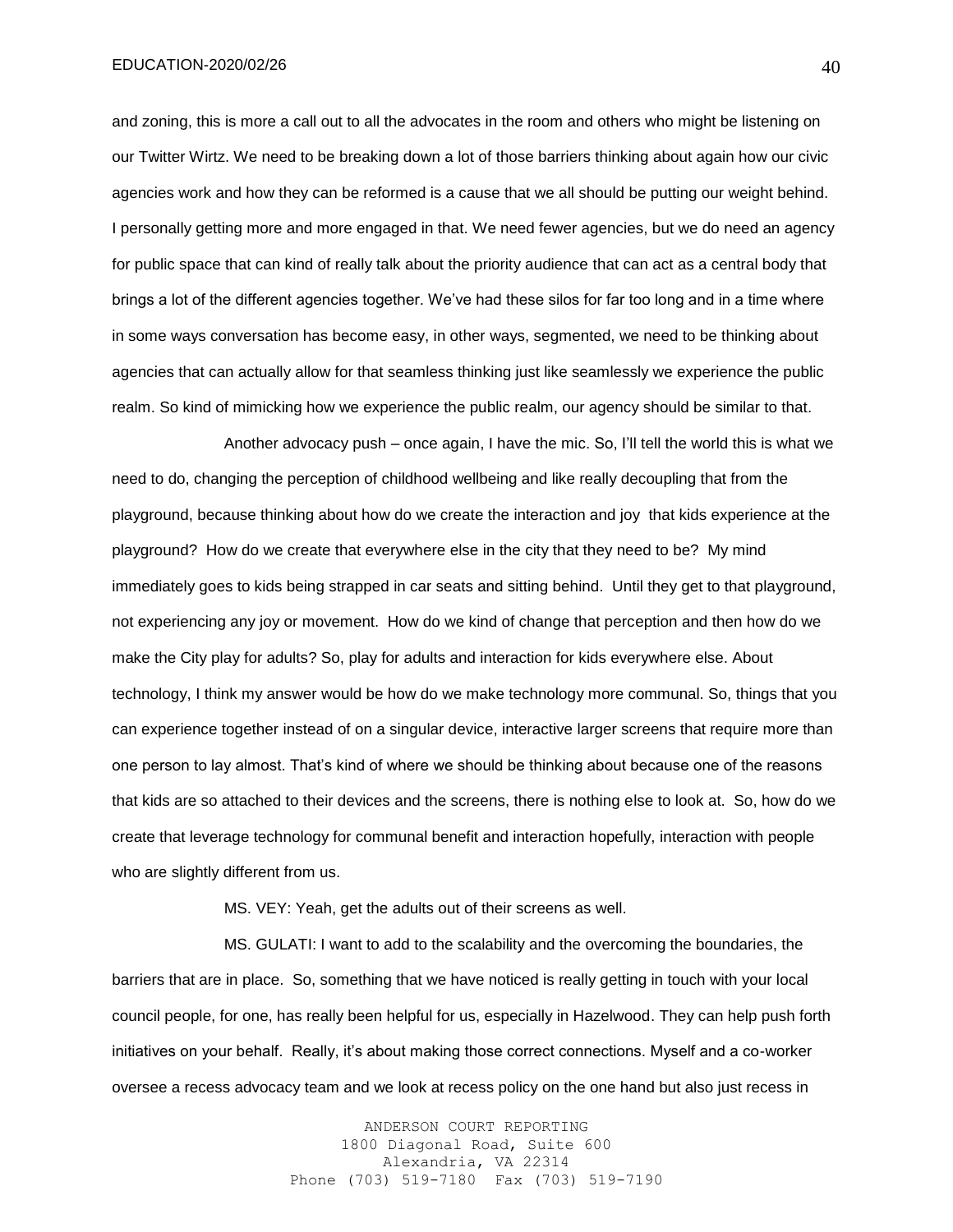general. Looking at all of the different states that are looking at recess and to tie this back in, it's about making the connection with the people who can push forth, whether that's caregivers and parents, educators, legislators, council people. They are the ones that can help you take the work that you're doing to the next level, help you rethink. If you are trying to work in a public space and there's all sorts of red tape, their community members are talking to them about what they want and why they want it. They're going to want to help you put forth something that is going to be fun and playful for the community. So, really, making those connections and making sure that the right people are hearing about the work that you're doing and understanding why it's important to them. I think even for the recess team, the legislator that we've been talking to, he has kids in school who were not experiencing recess. So, he has a vested interest in pushing for more play within schools.

MS. VEY: Quick last word by Elliot.

MR. WEINBAUM: Just I would commend Jenny Perlman Robinson's report too on this issue of scaling exactly. She calls it forging key alliances as being one of the essential challenges of bringing this to scale and we think about it in 3 ways. Rebecca sort of alluded it to this earlier. One is making the science available through those people who make the decisions about code and installations. Two is creating some existence proofs. Urban Thinks capes that you saw earlier played a key role in that. It's actually built on private land because of some of the code issues, but it is the existence proof that other people can come and see. Third is making the explicit goals of that organization or city department. So, we are sort of thinking about doing all 3 of those things at once in order to bring this to a greater scale.

MS. VEY: Thank you so much to all of you. I know this has been great. I know I learned a lot. I think you hopefully all learned a lot as well.

So, I'm going to move forward. I have the greatest pleasure to be able to introduce our keynote speaker as well for today, Frances Bronet. Frances became the Pratt Institute in York's 12<sup>th</sup> President in January of 2018. Before coming to Pratt, she served as the Senior Vice President and Provost at Illinois Institute of Technology in Chicago. She has held a lot of other university leadership roles along the way. For more than 2 decades, Bronet has been developing and publishing work on multidisciplinary design curricula connecting fields like architecture and engineering and science and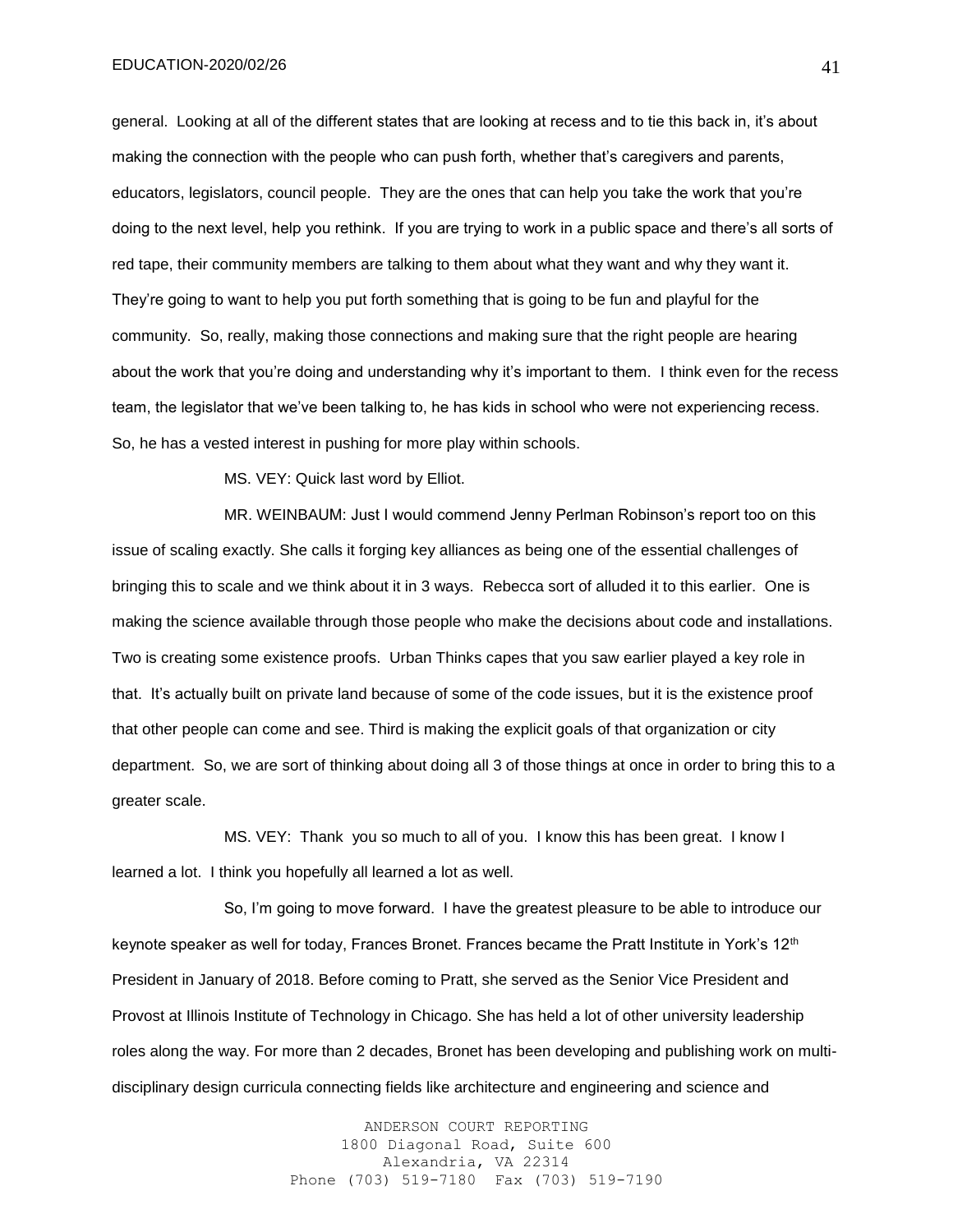technology, humanities, social sciences and the arts. She has received extensive funding for a lot of this work, has published widely on it. We're really just grateful for the opportunity to hear her discuss her innovative approaches and work around the connections between education and learning and place and design. So, please, let's give a warm welcome to Frances.

MS. BRONET: Thank you very much. Thank you to Helen and your entire team because I know it takes a thousand hands to make anything work. So, I really appreciate being here. I always, in my trajectory and my own journey, every time I come to a completely new audience, I think why didn't I know about that discipline. I probably would have been amongst you. I'm absolutely delighted to be here. Although you just heard that I'm a president, which is a university's chief executive officer responsible for the success of our students, our faculty, our leadership, my own research work actually sits in the domain of design, space and play. I'm going to present in two arenas.

One, in the lens of my early life. As a child, I was a first-generation latchkey kid in inner city Montreal, often out in the streets without a designated caregiver. So, the projects here cultivated an interest for me on that level. Two, I'll be describing the experimental work I've done with action artists, including children, that have deep parallels with Playful Learning Landscapes.

So, here we are at Pratt Institute. I'm very proud to say that Nidhi is actually a faculty member at Pratt Institutes. The very work that she does in looking at environments is part of our entire curriculum. I'm not actually going to talk about that, although I could spend much of the day on it. So, I'm from a family and neighborhood of working-class Holocaust survivor immigrants in urban Montreal. I grew up believing – I spent all of my time outside in the streets, and of course, it was Canada. I forgot the 7 months of winter where I played indoors at neighborhood house, a stripped-down set of rooms above a grocery store. Only last year, as I'm kind of going through what was my life like, I discovered that the place I hung out was, and I quote, "neighborhood house was set up to keep immigrant adolescents off the streets, assist their integration into the community, come back, a pervasive problem of juvenile delinquency, and serve as a social, educational, cultural, and recreational center for children in the area. So, apparently problems of delinquency for my group were disproportionate to my community's population, attributed to the substandard parenting of immigrant parents. Neighborhood house provided youth with a refuge to avert antisocial tendencies. It had a lending library, as well as art classes.

> ANDERSON COURT REPORTING 1800 Diagonal Road, Suite 600 Alexandria, VA 22314 Phone (703) 519-7180 Fax (703) 519-7190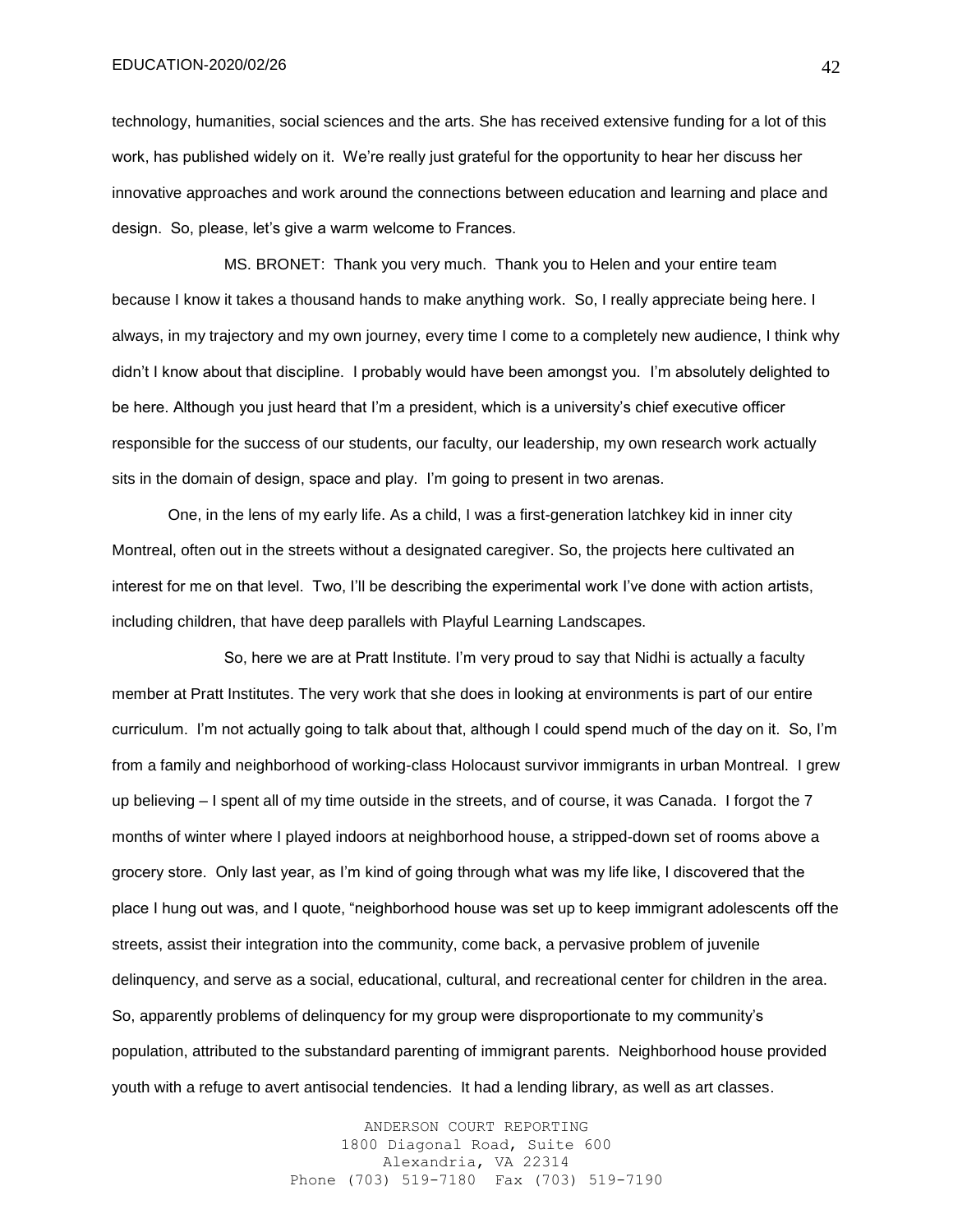Membership included multiple first-generation communities. I had no idea it had dedicated case workers and staff who invested much time and energy there, recognizing their responsibility for shaping future citizens. What I knew is I went there after school with little obvious supervision. Dance was our common language. We had very limited resources. We depended on each other as friends, supporters, turf warriors, to be brave in the world. Fast forward many, many years. I had graduated from 2 professional schools. I am an engineer and an architect. I also have a business degree. I worked in practice, building moderate income housing, women centers, mixed use urban projects. I taught at night from tech programs with students of all ages, learning how to learn to do construction documents, to teaching design studios at Miquel. Indeed I would spend my future life working across boundaries.

I used physical projects to connect action artists, contractors, engineers, architects, musicians, designers. So, after grad school in architecture, as a faculty member at Rensselaer Polytechnic Institute, upstate New York, I was working with architecture students who, although making and building was part of their DNA, they did this at very small scales, different kind of scales than you were talking about a minute ago, and often abstracted. I saw my students didn't actually understand that what they were building in 8th scale drawings, little drawings, what it meant to full scale space or even little models. So, we started to design full scale installations, in order to extrapolate without drawings and models what it meant when you blew them up to human scale. It's not something we do in architecture schools. We do little models because we don't have the resources to build full scale all the time. Well, something happened along the way. My dance life entered the studio. That's how I cultured culturals. I was very comfortable in that arena. We began designing performance projects, wrapped around an abbreviated model of design build. The full-scale project is hands on. The shift from visual which is often what we are doing in architecture to bodily determination where collaboration creates mutual movement and students and performers refer to each other, very similar to the community-based work. There is very, very different learning that goes on when it moves from the visual to the visceral, from the drawing to the haptic. When we built these spaces in the school's studio, in abandoned stores in the City, we invited action artists to include in them. This included anyone from skateboarders to rogue running children. Rogue running children is what I think I was called, a rogue running child. The dancers and the athletes began to explore the potentials of space, seeing how we engage with each other in the space itself. They

> ANDERSON COURT REPORTING 1800 Diagonal Road, Suite 600 Alexandria, VA 22314 Phone (703) 519-7180 Fax (703) 519-7190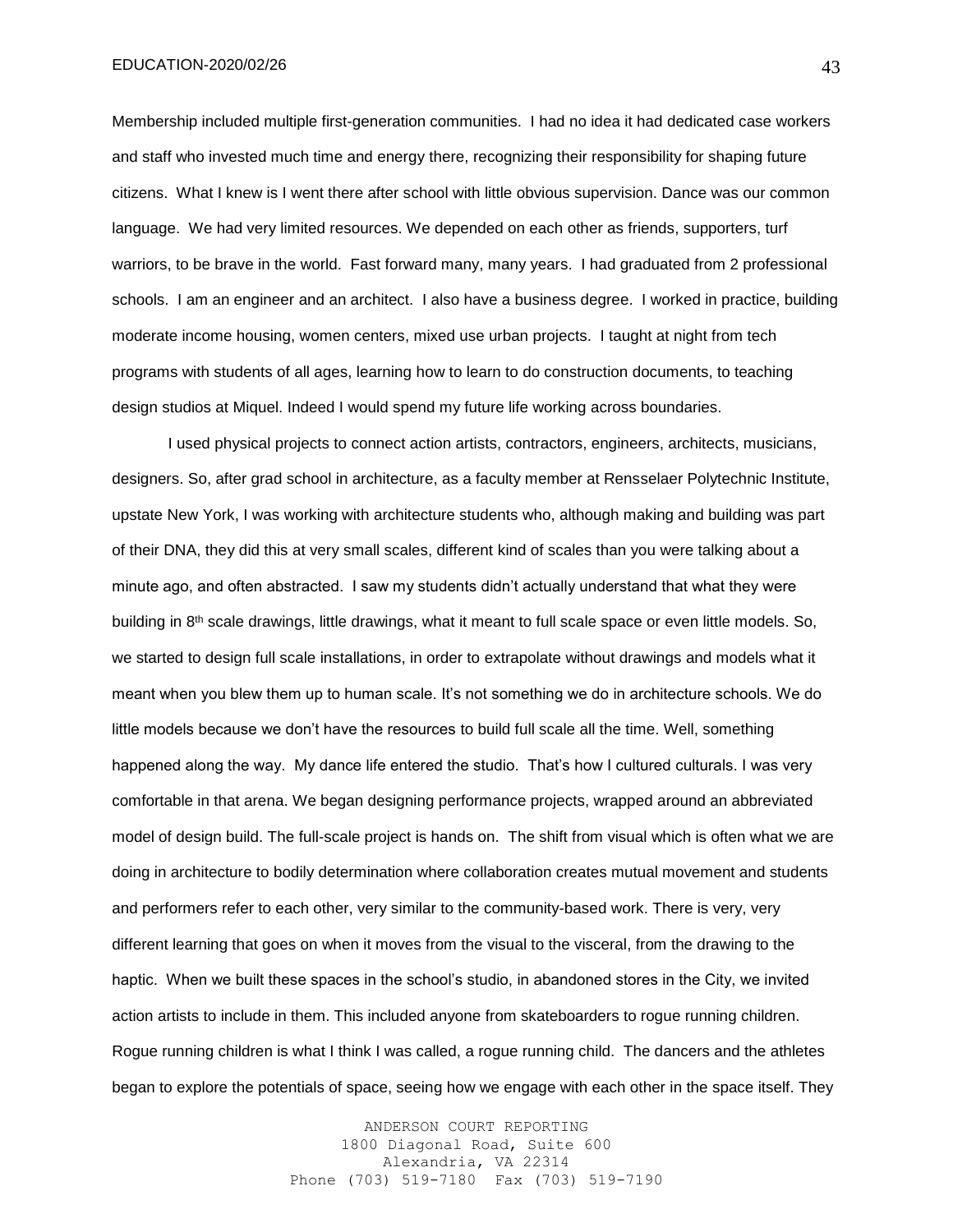would indeed be considered Playful Learning Landscapes, if we had any data on what learning actually occurred, but knowing what you are doing here, we could have had a whole other way of investigating what were the interactions? Did this offer opportunities otherwise impossible elsewhere? We were also transforming underutilized space. Let's see if I can make this video go.

SPEAKER (from video): The boy who swings from rope to horse, leaping back again to the swinging rope is learning by his eyes, muscles, joints, and by every sense organ he has to judge, to estimate, to know. The other 29 boys and girls in the gym are all as active as he, some of them in his immediate vicinity, but as he swings, he does not avoid. He swings where there is space, a very important distinction. In doing so, he threads his way among his 29 fellows. Using all his facilities, he is aware of the total situation of that gym, of his own swinging and of his fellows actions. IF the room were cleared and 29 boys and girls sat side by side silent while he swings, we should in effect be saying to him, to his legs, body, eyes, be as egotistical as you like. If the swinging boy actually wonders about his choice of where to swing, of where there is space, he will invariably miss it. Neither the contact improvisation dancer, nor the swinging boy, can afford to be wrong.

MS. BRONET: So these are everything we were doing here at some level was precarious. You might call it risky recreation, ultimately transformed into guided player performance through rehearsal and learning about each other's bodies. I love your language, adults initiated, child directed, community initiated, not much different than a choreographer, instructor, and the invitation to dancers to play and to communicate. In the next projects that I will describe, bearing a path and spill out, we constructed or evolved space.

The transgression of cutting through the floor. No theater will let you cut their floor. I've asked several times. They won't let you. I've got a chain saw. Can I cut your floor? So, the fact that you did that and got all that together, and the fact that every time you went down, it would probably be different and it probably would be an infinite number of days, not quite, but almost, that you could get from up to down or from down to up. Directionally it was interesting. Do you feel like if you could use this in space, like as a non-mover watching the movers, do you feel like you all of a sudden get transformed in terms of you aware, aware of you?

SPEAKER (from video): I think in this piece right here, I almost fell down when I was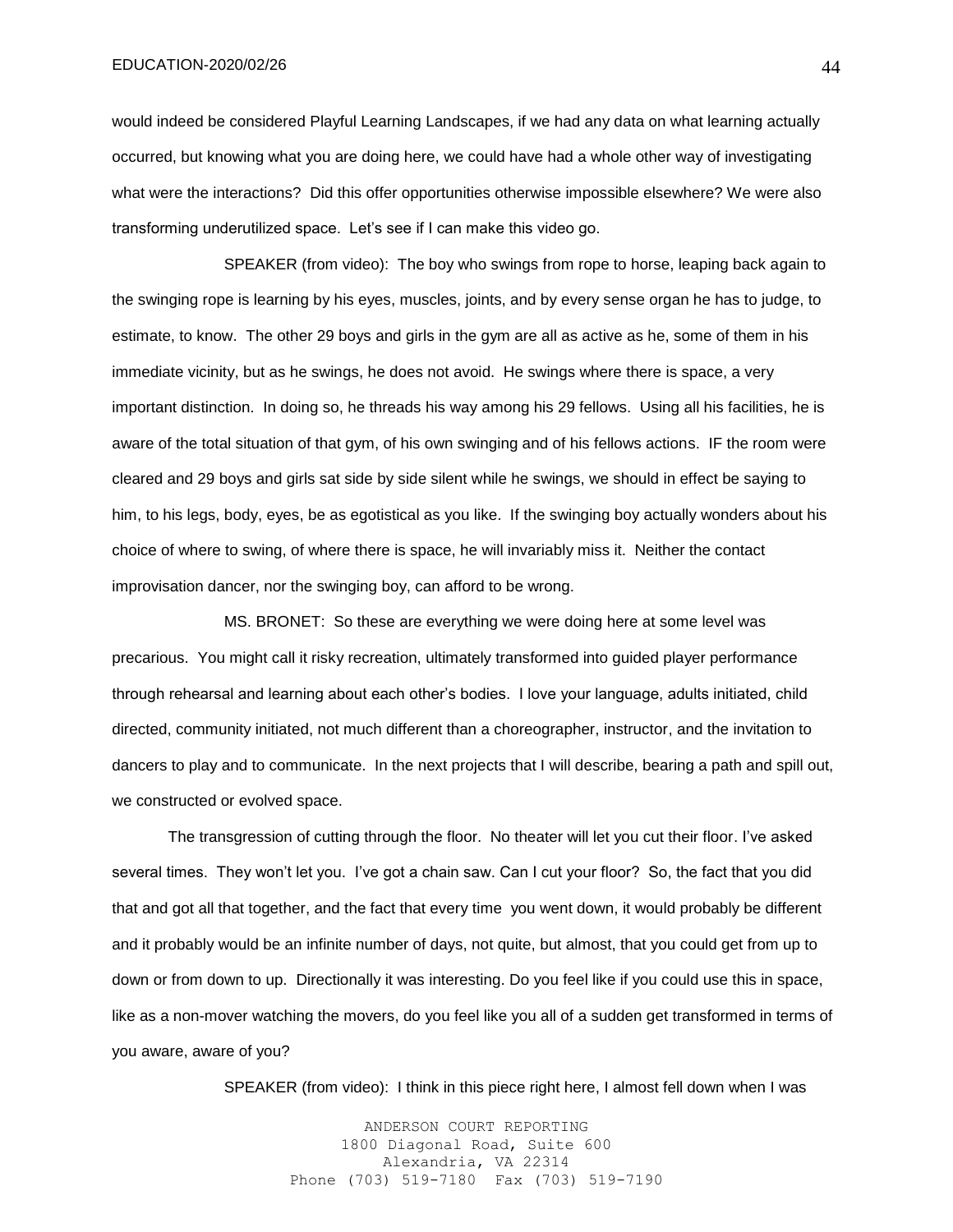downstairs. I was watching the thing and moving around. At one point somebody bumped into me and I actually grabbed onto them for support. I was transferring what I was doing onto what I was seeing, a dance move.

MS. BRONET: So evolved space, I call space in the making, generated by the movements of action artists. These projects act as pilots for longstanding space for ordinary inhabitation. So, in the proposals, dancers and architects offer an alternative to ready made space. Space in the making borrows from Bruno Latour's concept of ready-made science versus science in the making. Latour asks whether the profile of an experiment and its outcome will change based on its context. In our situation, context, in this case, the very players or inhabitants has an opportunity to change the space. So, space in the making sets up a model for designing where we don't have a predetermined set of anything, drawings, a way of assembling things or the way that people have to occupy it. This is a readymade space that you're in. You walked in. You knew exactly what to do. You sat down. There isn't a lot of play in here. That means that any physical construction that you would make would not be based on a preconceived generic idea about the context, the project, the occupants. Space in the making allows designers to work intimately with the situation at hand and the design emerges from that specific and full scale and particular situation. It includes the physical and cultural context, interactions with the users.

Interestingly enough, I didn't know when to say this, but I looked at my drawing. This is bizarre. Okay? It just didn't enter my mind, but I did double Dutch skipping. I think about it now. You'll see with my work. What does double Dutch skipping do? It's so many things. It's finding the place where the space exists. You have to anticipate the space. It's not there yet. Those of you who play football know that you're always going to the open space. Of course, it has fundamental math in it, science, distance equals rate times time. When do I jump? When is the opening, not to mention the sin subtle (phonetic) curves that are there? Most importantly for me it was about the complex human interactions. When do you jump? Who is managing this? Who is talking? It is a lot of paying attention to the particular context. So, here is what the community would do, to actually design the creative landscapes, but would be redefined by the very movement of the people who may not be as predictable. Maybe a new group shows up. From different kinds of relationships to different kinds of bodies and proclivities. Both being a path and spill out demonstrate the extreme possibility of designing in movement and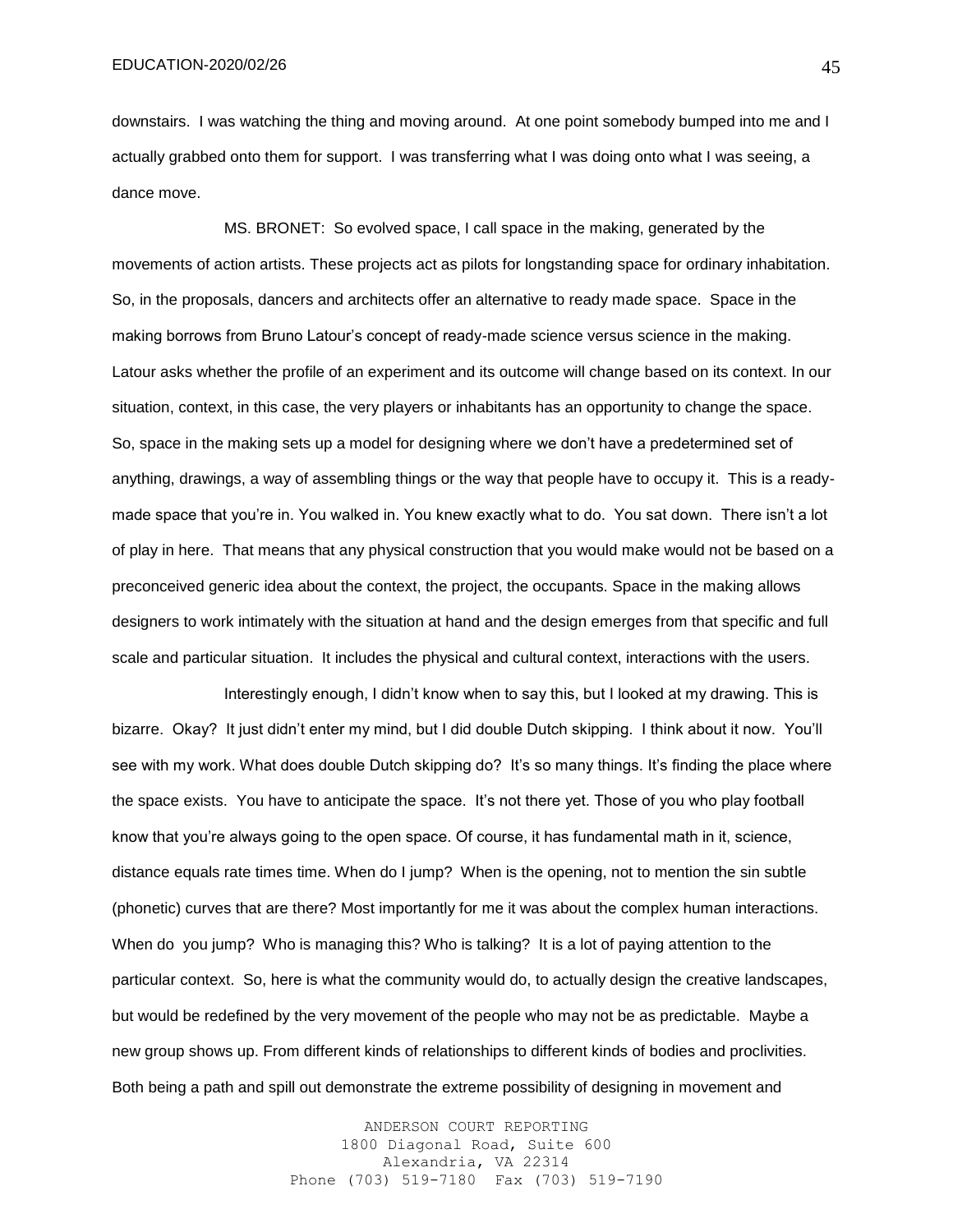### creating through

the making where the space of construction and inhabitation can't be fully determined without that movement, without face to face interaction. They set up ambiguous liminal interactions.

So three conditions have to be met. One, the design and construction is based on what and who is there. Two, the space must emerge concurrently from that specific context. The way the dancers move, the container in which the elements are placed, while both the space and the dance irretrievably unfold. And three, even in the final performance which ultimately is crafted for an audience to look at, possibilities of how each audience member can view or understand the whole can be different.

Of course, the work that you see here is truly space in the making. A part of embodied learning where children are learning with their whole bodies. Our projects began with placing found objects in a space of rehearsal, and it didn't matter what we started with. So here we use materials we literally found in the street and in the alley to begin play in an abandoned store front. A sewer pipe and a piece of plywood transformed into a wheel's glass floor. How do we design space like a path that emerges over time like the trampling of bushes by human occupation? So, you know that when you crash through bushes, if you all crash through them, we'd actually have a path. We'd beat a path. But if we stopped doing it, that path would go away and it would close up. So this is always about how does this thing evolve over time. In our case, we looked at multiple kinds of materials. The vertical surface of the spandex registered the body and movement. Without the pressure of the dancer, the material reverted back to it's taut first condition.

So, in our case, we looked at multiple kinds of materials. The vertical surface of the spandex registered the body in movement. Without the pressure of the dancer, the material reverted back to its taut first condition. And when one dancer pushed in, the other would be pushed back.

 Later on, we'll talk about a trampoline kind of punch the jump condition. Which is a term for a wrongly timed landing that propels two bodies into unexpected trajectories. This concept will emerge many times.

 The rolling platforms operated in the most extreme way. When the dancers moved the platforms, they pushed into the standing audience and the spectators had to be conscious of where the platforms were and when. The onus was on the audience to move out of the way, otherwise they were going to get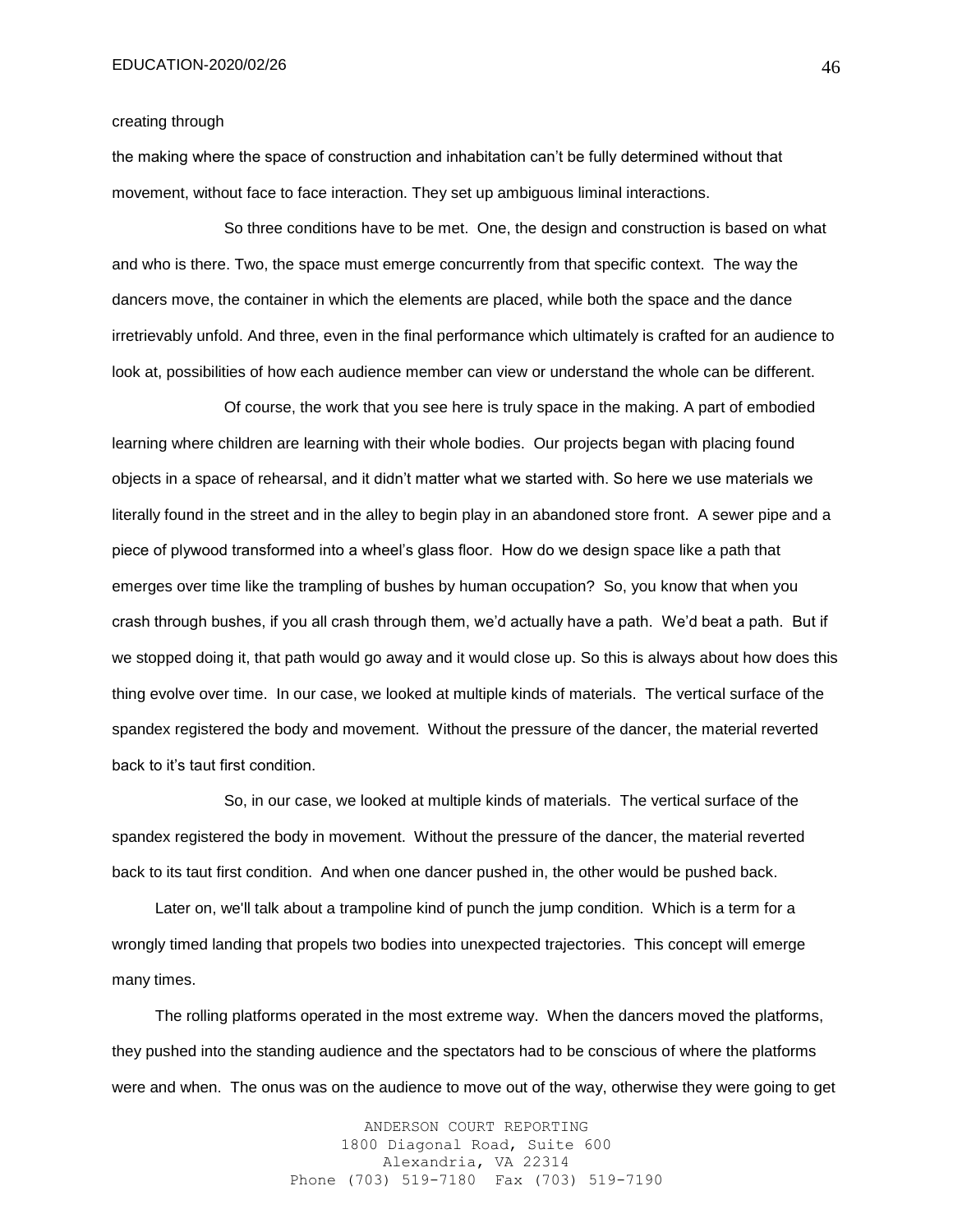hit. The audience was a part of the performance. Space was made by the audience moving.

 When the dancers ran in one direction on the rolling glass floors, they are part of Newton's third law of physics. To every action this is an always an equal and opposite reaction. Hence, the performers move in one direction on a rolling platform, the the floors move in the opposite direction. That means an audience intently watching the performers and the dancers are running away from them might miss that the floor which is glass edged is on a collision course with their shins.

So, these projects clearly had us looking at how each can contribute to the making of space a context in a community. This was a continuum. There was no disjunction between how the bodies interact. How can we perform and thrive in constantly shifting ecosystems? How do we build trust, a shared language? How do we teach capacity for adaptive work?

Sarah Hedrin asked us to be a public -- she asks us, be a public amateur. Consent to learn in public outside of one's discipline. By the way, that is owning imposture syndrome. I just want to say. It never goes away. But if we say that we're working in domains that are not our own, then we are asking the same questions we ask our children to ask every day.

In spill out, so this is a great line by Herbert Simon if you don't know it. Everyone who designs who devises courses of action aimed at changing existing conditions into preferred ones. In spill out, we built a structure where the bodies were dependent upon each other to not be thrust out. It, in this case, was a vertical trampoline.

Each dancer had to be aware of the force and movement of each other dancer. Each performer had to be aware of the elasticity of the 10,000 bands that wrapped the structure. These spandex bands only had so much elastic capacity. And the elastic wall may have too taut or too loose with strands too far or too close. The dancer's engagement with the elements in full scale and real time showed the designers how dancers had to always relate to each other and to the structure.

In every iteration, the physical frameworks change as the dancers became more familiar with the elements and as the elements became more tuned to the bodies of both the performers and the body of each emerging phase. The goal was to have an installation that was both architecturally rigorous and stunning while allowing the dancers to have a myriad of ways to perform so that it always evolved. So, they could be viewed, inspired and supported by the installation.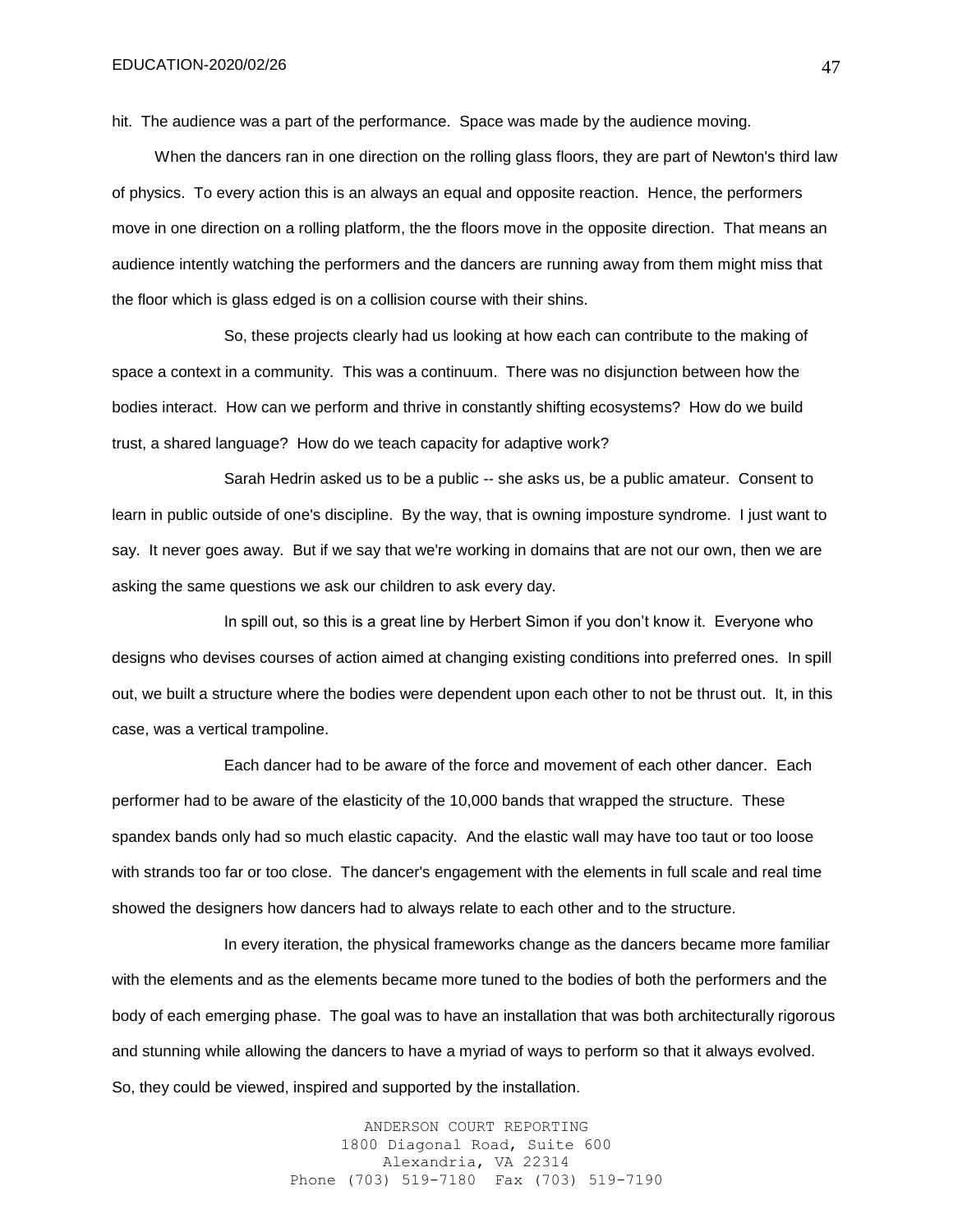And this goes back to the choreographer architect- initiated dancer directed. The dancers know their own bodies. They worked using their skills and the learning curve of the structure. And finally, the configuration was a 40-foot-long, 12-foot-high two and a half foot wide steel scaffold like structure covered with thousands of spandex drips. In a 19th century red brick gas holder building, 100 feet in diameter and 50 feet high.

So, it evolved. We started with a little structure covered in rubber bands, a surface doomed to snap and catch on skin and hair and deteriorate over time and light. All conditions that could have been the foundation of a very powerful performance but less likely to survive the normative demands of rehearsal overuse.

So, the final evolution revealed a number of ways to see, use and experience the performance. It could be seen as a solid when lit from outside in the earlier slides and the dancers were rendered invisible. Or it could be pulled apart, stretched, for the dancers to emerge or retreat.

Over a long period of time, the spandex became plastic losing some of its elasticity. And the dance itself had to shift, accommodating the material changes. And the dancers, of course, always have to be aware of how their bodies are interacting with the materials to take advantage of the fluxuations both subtle and dramatic. And when sealed inside, the light thrown from one end of the wall could create a complete and distinct set of performances from cast shadows on the cylindrical interior surface of the gas holder house.

#### (Video played)

 Ultimately, the viewer could see the work multiple times and have a completely different experience each time. In fact, the dancers had a continuously different experience as well. One viewing may be concentrated only on the shadows, another could engage sections of the spandex wall, another could see the entire scaffold or there could be combinations of all of them.

It is unlikely that anyone could get it all at once. This is indeed the point. As a space in the making as opposed to readymade space, nothing could be seen at once. Both the dancers and the audience had multiple modes of experiencing the performance. That means when you're installing anything you want to make sure people come back over and over because the experience changes for them every single time.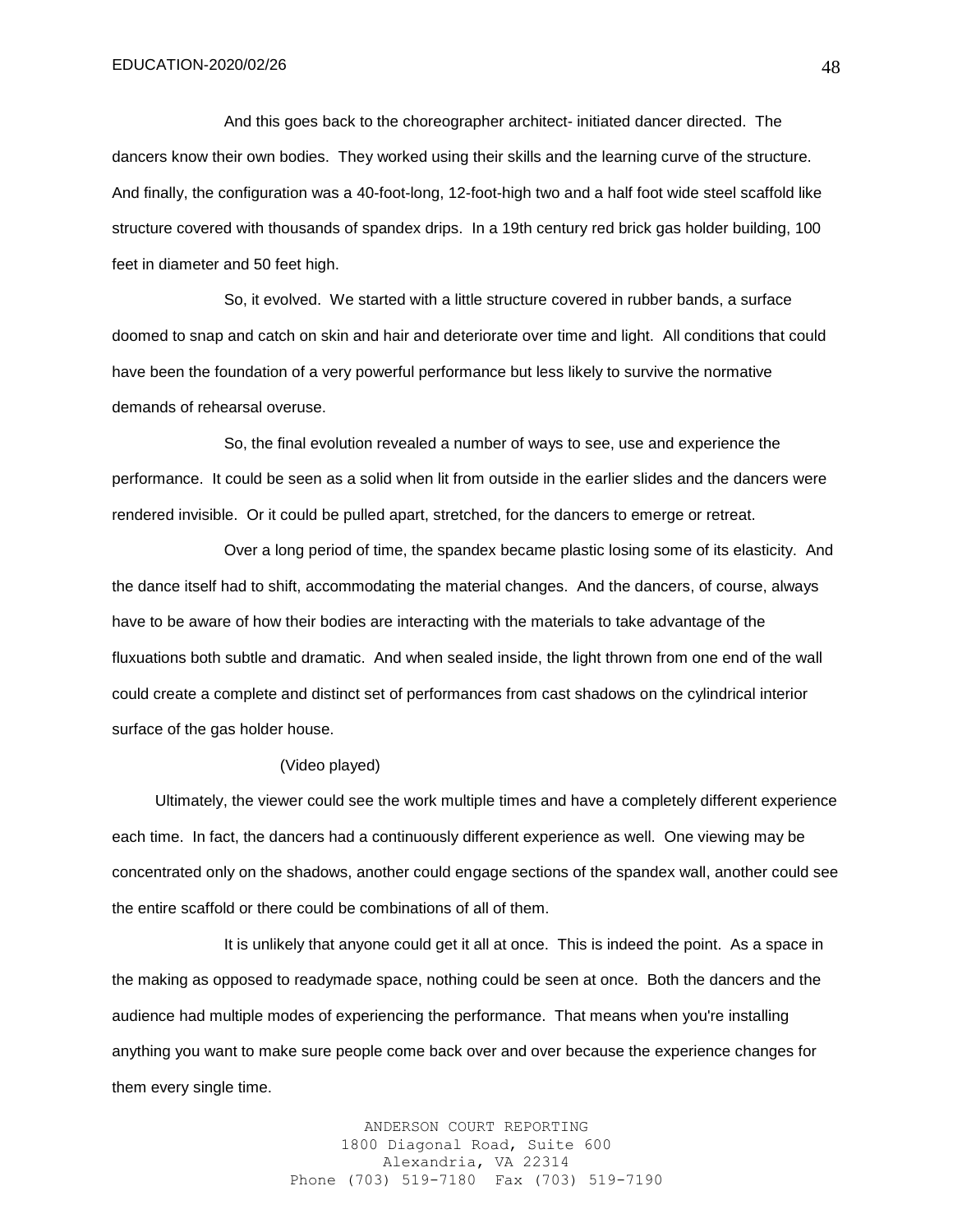Okay so you're going to have to go with me on this. These dancers are actually projecting their bodies against the spandex. And they could propel each other out if they're not paying attention to both the elastic and where the other person is located. So, they are actually dancing in sync so that it's really critical to be aware of the community on the wall.

In this case, as I mentioned, the elastic becomes plastic and yielding and then brittle and actually could break. You know like an elastic pair of old running shorts, the performance changed daily with less aggressive gestures, the bands yielded more readily. You had to know what your partner was doing. It was a felt knowing. How hard could you go by sensing the tension in the performance.

We took this another step. In every city I worked, I found the best local dance company. In Eugene, it was Danceability, a mixed abilities dance company. At the same time as I was -- I had two jobs. I was the Dean of the school but I was also doing this program. My day job, I was launching and adaptive athletes' section of our product design program. And the two programs looked at human ability and variability very differently.

One, like many prosthetic biomedical engineering programs, see the variability as an opportunity for a fix for therapy, for a cure. Danceability sees variability as a celebration of difference. This contested territory is the place we want to be. There is a tension between Sarah Hedrin's practical, functional use space efficient model versus the performative, the poetic, the uncertain.

So, in Wounded Warriors product design course, we took aspiring Paralympians and built prosthetics for them fixing the body. In fact, making them super human. In the dance don't leave me, we went back to the model of ultimately, we're all connected and depends on who shows up. And opportunity that Susan Segal of Mobility International calls an infiltration of difference.

In order to do the project in movement, it meant building it full scale and in real time. Hence, we work with whoever shows up for rehearsal, pushing that the dancers had to be there for every built experiment. The space and the project emerged from the specific context, the very people rehearsing and the particular objects or space we were playing with. While the spaces and the dance iteratively unfolded.

We officially met twice a week for our class in an abandoned warehouse. We were up, you know, there's a lot of abandoned warehouses in every town you can imagine. The dancers didn't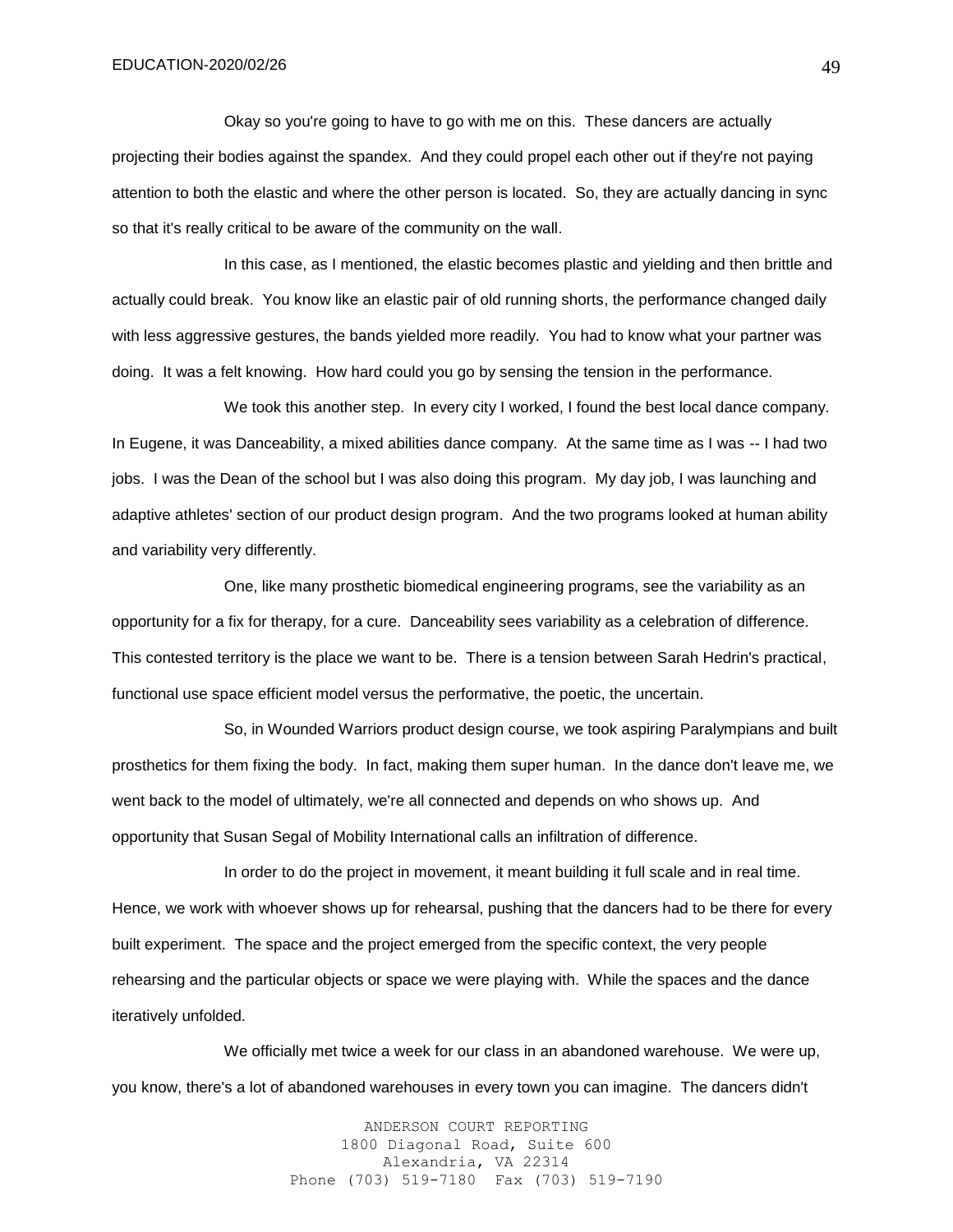have rehearsals in between because it was very exhausting for them. As dancers with disabilities, we had to really program when they could be performing. But the architects met regularly because building actually takes much more time than moving your body. Now let's see if this will -- somehow this is not videotaping.

## (Video played)

 So, without a leg and missing a pelvis, Karen could fold up into a very small shape. The cubes that ultimately got designed got smaller and smaller. The height became a walker level for Karen, the interior, a small house. We anticipated applying our discoveries to the other occupants not fully understanding that most adults can't fold their bodies the way Karen could.

Our tests were movement driven. The cubes and how they were used were repeatedly reordered and their size and use redefined each time the dancers encountered them. In one seminole experiment, a few dancers stacked a set of cubes and then climbed into them. It became clear that top loading the cubes would cause them to fall over. One dancer close to the top felt the cubes wobble and cried out, don't leave me.

That became the basis for the section. The structure was only stable if the dancers held it together with their hands and by locating their bodies to shift the weight. This is real technology, by the way, of understanding forces through a structure. We seized the invention.

We spent the next weeks determining how high we could go and how thin the frames could be. By using their bodies as part of the architecture, the dancers had to constantly be evaluating how to use their bodies to stabilize the project. This type of construction is time consuming. It relies on continuous observation of the dancers by the architects, by continuous evaluation of the dancers of how their bodies are reacting to the elements and on rapid build out and prototyping between rehearsals. I wonder if this is our database.

But more significantly, the body can adapt much more quickly to the physical context than the physical context can adapt to us. This means the dancers can change a movement in a moment. And the constructors will have to set design and assembly times to accommodate that body shift. Time is critical and it may make more sense that many times for the body to rethink the movement than the environment to change.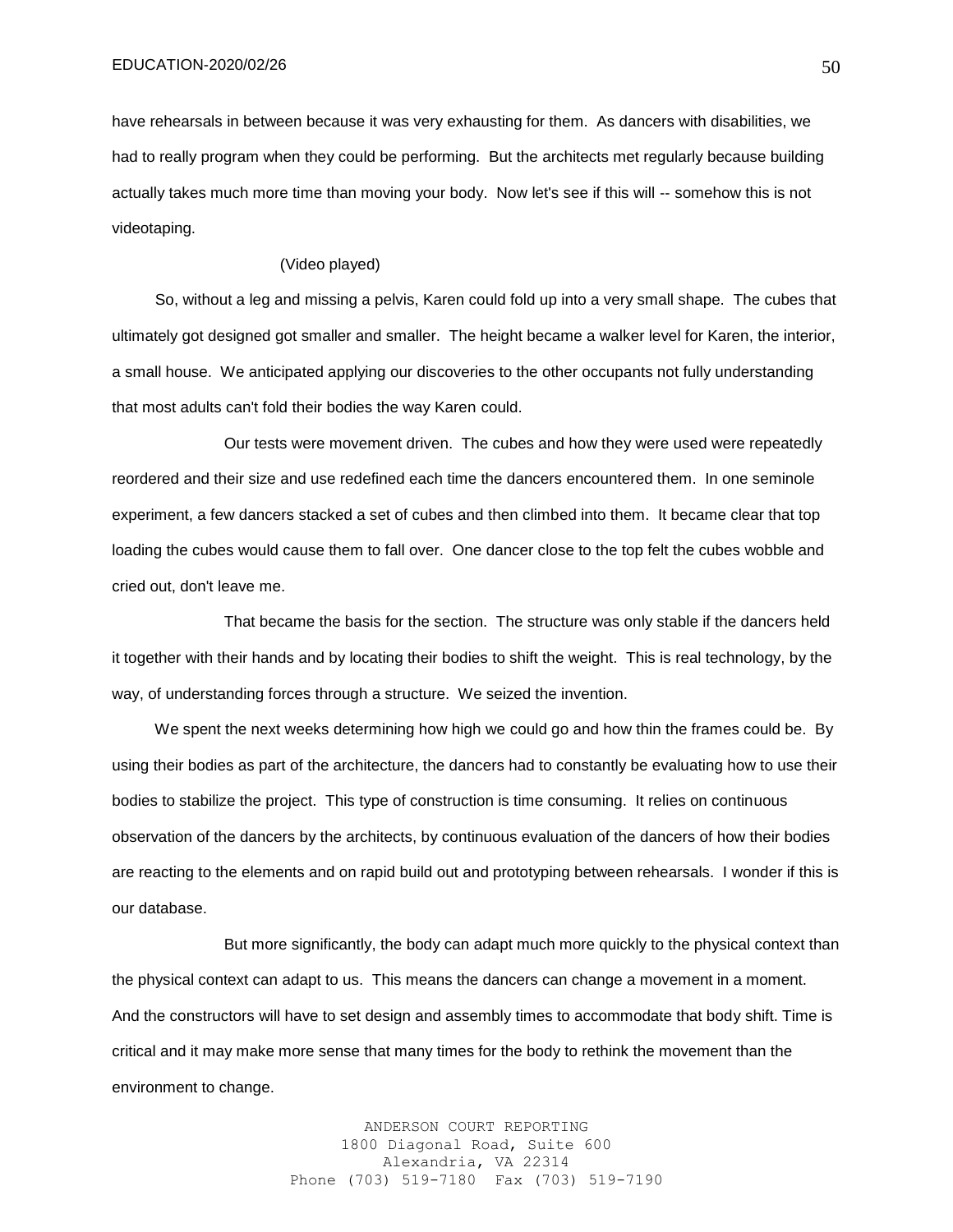The structure was only stable if the dancers held it together with their hands and by locating their bodies and shifting weight. How high could we go? The collective musculatures were totally part of the architecture. If you leave me, I will topple.

 As the shapes became more unstable and unpredictable, the dancers paid more attention. They became more in sync with the environment that seemed to continually be under construction. The dancers had to adjust to the forces in the wood and the space was transformed by this careful shift.

These transient visceral environments are an immediate physical arena where mutual trust, understanding of each other, scale and community are omnipresent. If one element, one hand grip fails another hand muscle must compensate or the community is in danger. The overall dissolves. Bidding a path and don't leave me represent connections in the mapping of our physical and architectural bodies together.

 If we can't feel the force that we exert on each other, sometimes by just leaning on your next door neighbor or through the vehicle of an unstable structure then there is failure. Success depends on both the individual and the community in respected relationships.

## (Video played)

And now, I'd like to call Ralph Smith from the Campaign for Grade-Level Reading to the stage for closing remarks. Thank you.

MR. SMITH: Good morning. I was fully prepared to own the imposter title. Absolutely fully impaired to embrace it. And then I realized that actually I should embrace being a public amateur. And, you know, the legend of favors that brings me here has a whole lot to do with how much I owe Kathy. And she can collect for the next 10 years and I will still be ahead.

But what Kathy didn't tell me is that in the audience today would be the greatest provocateur I know and that's Barry Zuckerman. She didn't tell me that because it is truly intimidating to be any place having to look out and look at Barry Zuckerman. And those of you who don't know him, actually Barry I see you were elevated because you were called a gentleman earlier. I've never heard that but I assume that you appreciated it.

My task, first of all, to ask everybody to find this card. And trust me, I don't have a game for you. The organizers of today's event have a serious interest in continuing the conversation. And this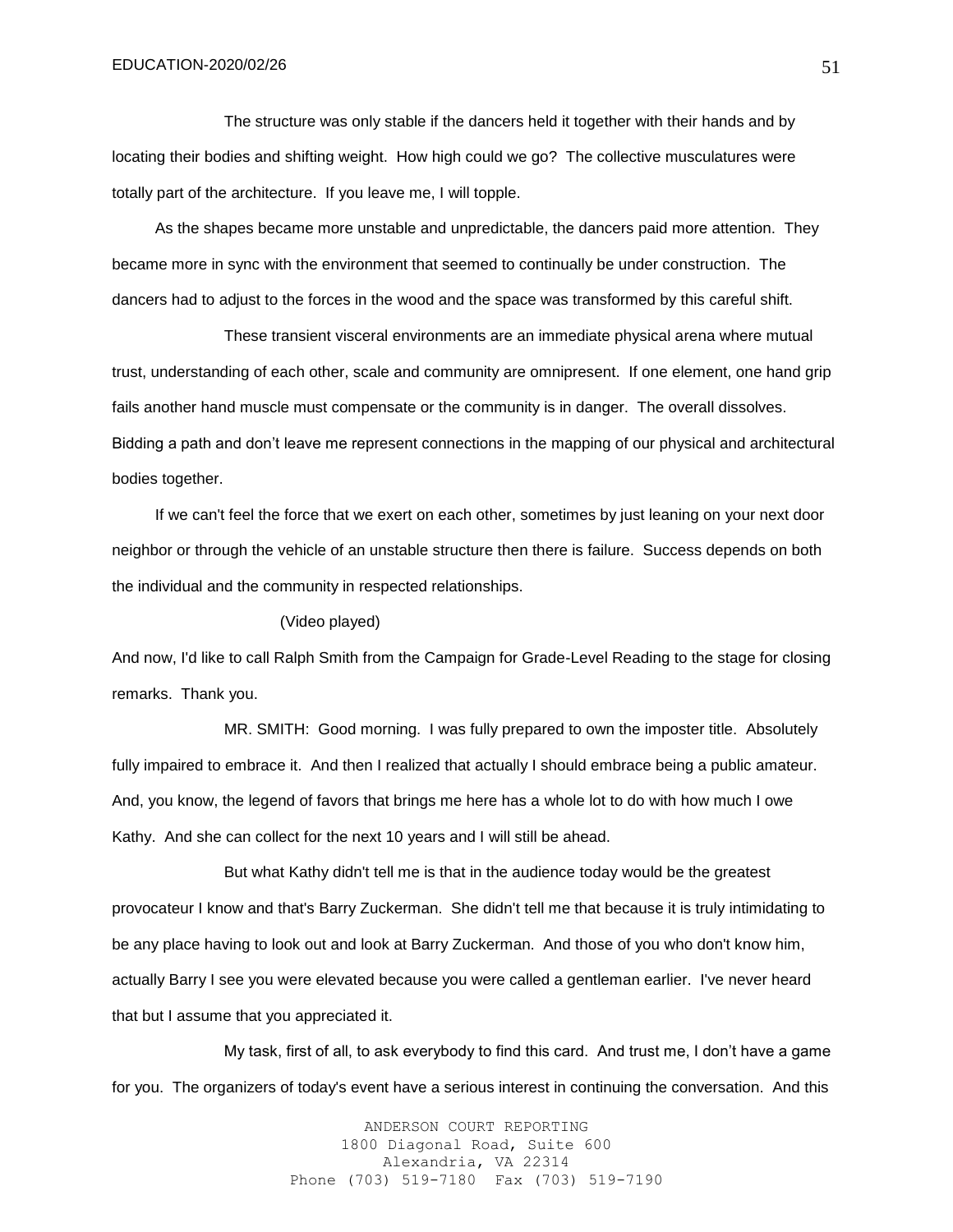is not intended as a one off and they are inviting and encouraging everyone here to take seriously their invitation to share the question you would have asked had we more time. The comment you would have made. The issue that you believe that we left uncovered or under attended. And any critique or suggestions you may have about further work.

This is a really serious invitation so make good use of this card. And as you do so, I'm hoping that some of you will take seriously this aspiration to build a global movement. And because of that aspiration, look more critically at this commitment to find the evidence and to codify the elements.

Because in those two, there is a possibility that the potential for disruption could easily be lost. And so, whenever I hear, find the evidence and codify the elements, that tells me to be especially cautious, especially attentive and vigilant. Because those two run the potential of recreating what we have in losing the disruptive creativity that is the promise of this incipient and emerging movement.

You know, there is a sort of a transformative potential in this notion that we ought to acknowledge that children are hardwired for learning. And so, every time somebody says we need to get children ready to learn, you know, that's a sort of an oxymoron. That really is amusing if people didn't take it so seriously. Children are hardwired for learning.

The question is are we prepared to enable, encourage and expand the opportunity for learning. That's the challenge that this movement is taking on. And it's taking it on by looking at the larger environment, by looking at the built environment, by heartening back to the wonderful literature about third places. And recreating this notion that there are places and spaces where community happens. And in those places and spaces, we have this opportunity to promote a vastly enriched and expanded notion of learning.

And I know we are five minutes and 24 seconds past our promised time. And some of you may know I'm a lawyer and I was sitting down there saying lawyers speak in 40 minute sound bites so we've got another half hour to go. Let me cut to it.

You know, there really is something quite special here, this notion that you can close the gap between the science and the practice. This notion that place and learning are not independent. In fact, they are co-dependent and we need to acknowledge that.

But coming from the standpoint of the Campaign for Grade-Level Reading, and I really

ANDERSON COURT REPORTING 1800 Diagonal Road, Suite 600 Alexandria, VA 22314 Phone (703) 519-7180 Fax (703) 519-7190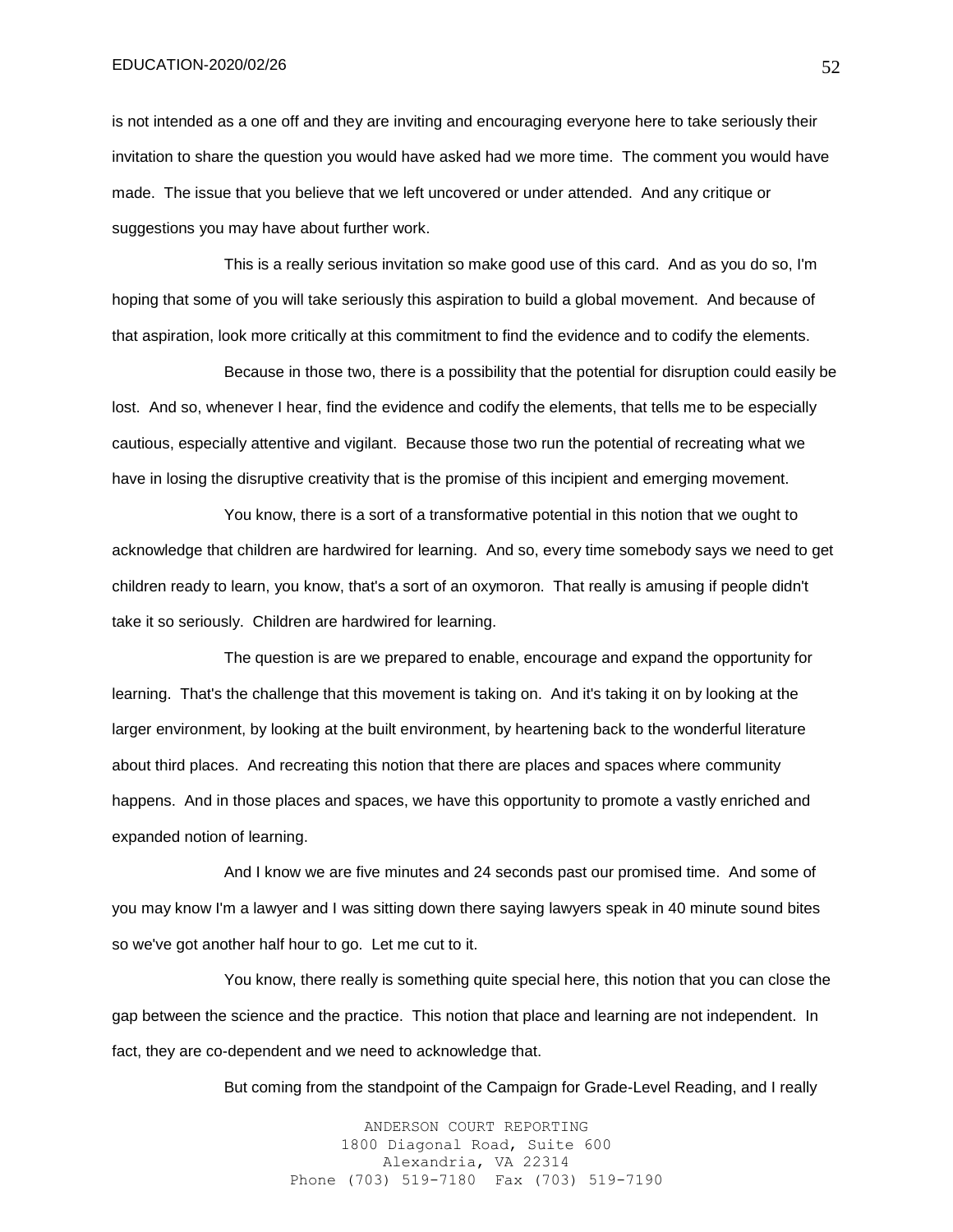appreciate the shout out, Elliot. There's one particular aspect of this that I'd like to lift up. You know, there are many of us who like children a whole lot more than we like adults. I'm among them, right. And when we commit learning to schools, we essentially commit learning to people who have chosen to spend their time with children and not adults. We have committed learning to a professional institution that is all about kids. And that is populated by people who share what a lot of us have, a deep suspicion of parents, especially low income parents.

 And there are many of us if we really admit it believe that many of these parents are where they are because they've made bad choices and bad judgements on their own lives. And are not fully to be trusted to make good decisions for their children. And we build institutions to essentially mitigate the possibility that they'll mess up their kids because we can take care of them for 20 percent of the time.

By expanding the learning zone and the learning opportunity, we create the possibility that even as we seek to transform schools and make them more welcoming to parents and families. That we can have in communities' places and spaces where parents don't have to knock down the doors. In fact, they may not even have to knock on the doors. Where parents can go with their kids and can feel some sense of agency and can feel a sense of efficacy in dealing with their kids.

Spaces and places where we can practice what we're now coming to understand as relational health. And there's kind of an opportunity for an authentic practice. And places and spaces which if we do it right can shorten the century plus that Rebecca scared the hell out of us by saying it would take to close the gap.

 We ought to be intentional about saying part of the reason why we're doing this is to increase the likelihood that as these children learn more, more about themselves and more about the world as they're embraced by stronger communities. That these children may, may have improved prospects of grasping that first rung on the ladder of the success sequence. And here at Brookings, we ought to have the success sequence in mind.

And we ought to be able to say loudly that if we do this right, these children should stand a better chance of graduating from high school. And they should stand a better chance of graduating from high school because they'll have a better chance of experiencing early school success. And they'll have a better chance for early school success because they'll have more interactive and joyful childhoods

> ANDERSON COURT REPORTING 1800 Diagonal Road, Suite 600 Alexandria, VA 22314 Phone (703) 519-7180 Fax (703) 519-7190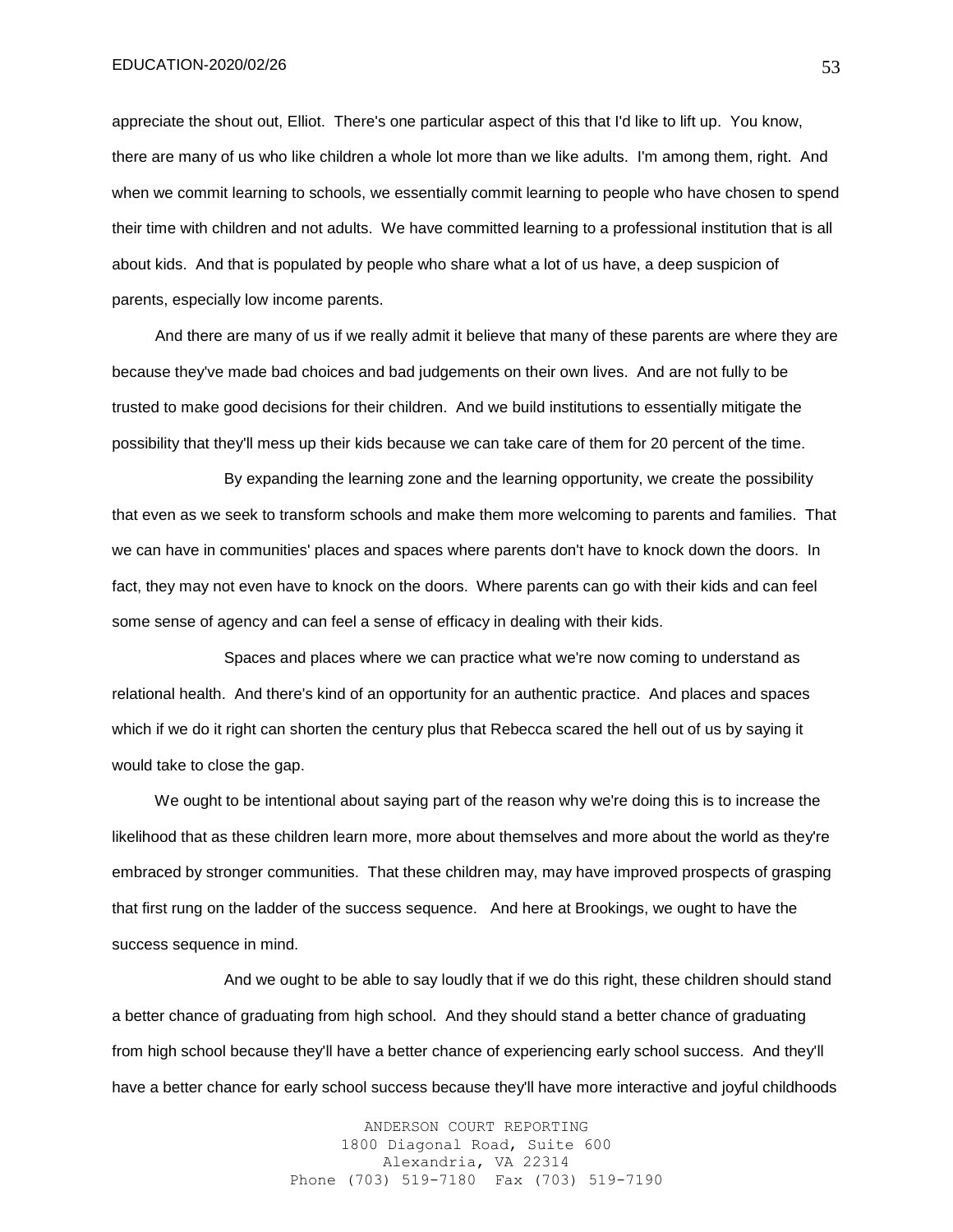in the company and in the care of their parents and of the communities in which they live.

That's the potential of this work and it seems to me it's a wonderful cause. It's a great opportunity and I just want to congratulate all the folks we heard here today and the folks who are involved in supporting this movement. This is great work. I am pleased to be in any way associated with it. I thank Kathy and Roberta for allowing me to tag along and I wish you well.

## CERTIFICATE OF NOTARY PUBLIC